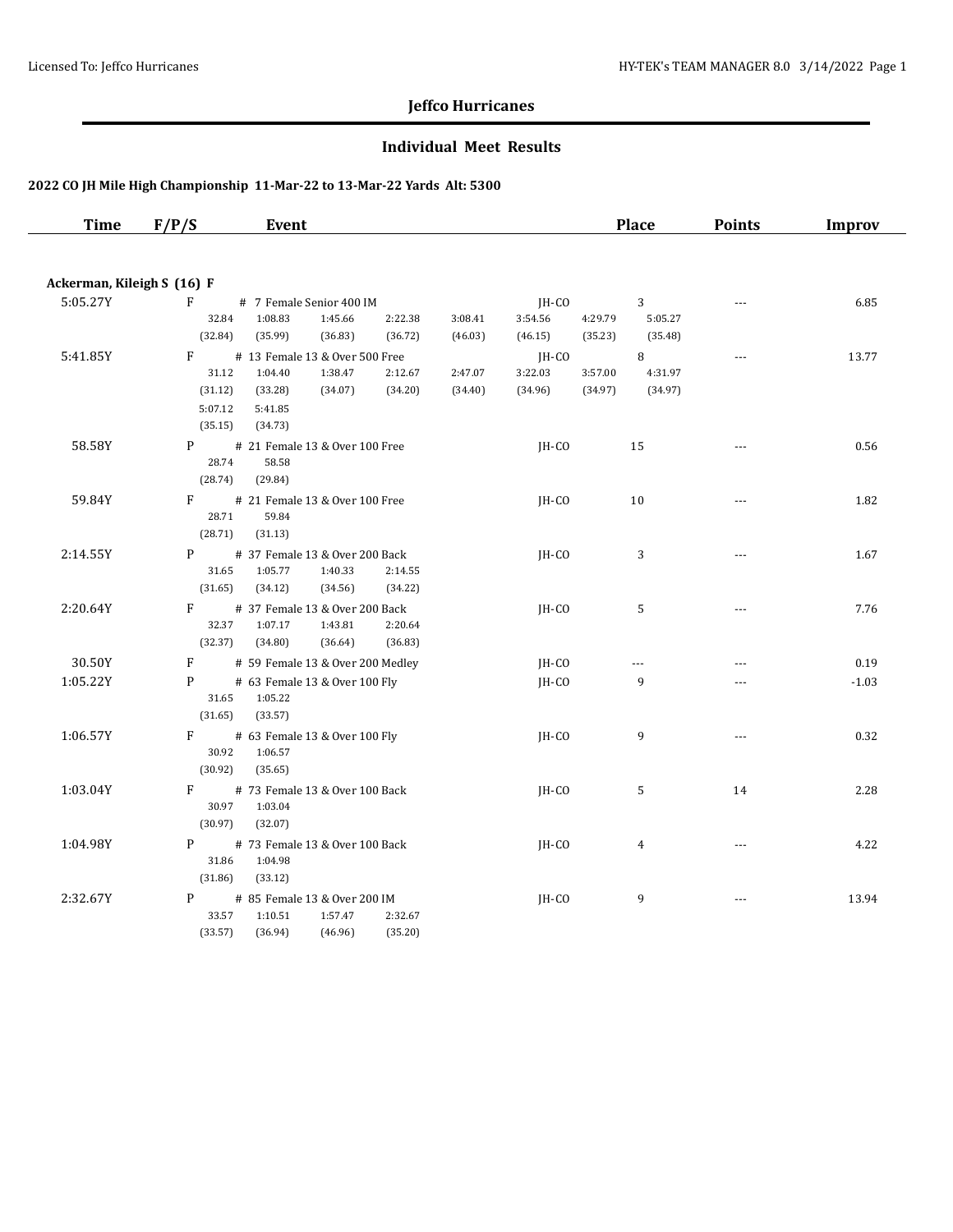#### **Individual Meet Results**

| <b>Time</b>                          | F/P/S                        | Event                                                                                                            |                          | <b>Place</b>                     | <b>Points</b>        | Improv  |
|--------------------------------------|------------------------------|------------------------------------------------------------------------------------------------------------------|--------------------------|----------------------------------|----------------------|---------|
|                                      |                              |                                                                                                                  |                          |                                  |                      |         |
| Adamowski, Finn P (15) F<br>6:14.31Y | $\mathbf{F}$                 | # 14 Male 13 & Over 500 Free                                                                                     | $IH-CO$                  | 8                                | $\sim$ $\sim$ $\sim$ | $-0.83$ |
|                                      |                              | $\overline{a}$<br>$\overline{a}$<br>$\sim$                                                                       | $\overline{a}$<br>$\sim$ | $\overline{a}$<br>$\overline{a}$ |                      |         |
|                                      |                              | $\overline{a}$<br>---<br>6:14.31<br>$\overline{\phantom{a}}$<br>(6:14.31)<br>$\ldots$                            | ---                      | $\overline{a}$                   |                      |         |
| 1:04.69Y                             | P<br>30.90<br>(30.90)        | # 22 Male 13 & Over 100 Free<br>1:04.69<br>(33.79)                                                               | $IH-CO$                  | 42                               | $---$                | $-0.18$ |
| 1:05.79Y                             | F<br>31.89<br>(31.89)        | # 22 Male 13 & Over 100 Free<br>1:05.79<br>(33.90)                                                               | $IH-CO$                  | 36                               | $\sim$ $\sim$ $\sim$ | 0.92    |
| 1:32.56Y                             | P                            | # 32 Male 13 & Over 100 Breast<br>1:32.56<br>$\overline{\phantom{a}}$<br>$ (1:32.56)$                            | IH-CO                    | 34                               | $\cdots$             | $-2.63$ |
| 1:34.90Y                             | F<br>45.75<br>(45.75)        | # 32 Male 13 & Over 100 Breast<br>1:34.90<br>(49.15)                                                             | JH-CO                    | 27                               | $---$                | $-0.29$ |
| 2:53.85Y                             | F<br>41.08<br>(41.08)        | # 40 Male 13 & Over 200 IM<br>$\overline{\phantom{a}}$<br>2:17.94<br>2:53.85<br>(2:17.94)<br>(35.91)<br>$\ldots$ | $IH-CO$                  | 25                               | $---$                | 4.22    |
| 2:54.45Y                             | P.<br>40.65<br>(40.65)       | # 40 Male 13 & Over 200 IM<br>2:18.49<br>1:24.78<br>2:54.45<br>(53.71)<br>(44.13)<br>(35.96)                     | $IH-CO$                  | 34                               | $\sim$ $\sim$ $\sim$ | 4.82    |
| 2:22.57Y                             | $F \sim$<br>32.31<br>(32.31) | # 70 Male 13 & Over 200 Free<br>1:08.44<br>1:46.31<br>2:22.57<br>(36.13)<br>(37.87)<br>(36.26)                   | $IH-CO$                  | 14                               | $---$                | 2.87    |
| 2:24.29Y                             | P<br>32.95<br>(32.95)        | # 70 Male 13 & Over 200 Free<br>1:08.75<br>1:47.86<br>2:24.29<br>(35.80)<br>(39.11)<br>(36.43)                   | JH-CO                    | 20                               | $\overline{a}$       | 4.59    |
| 1:28.43Y                             | P<br>44.06<br>(44.06)        | # 74 Male 13 & Over 100 Back<br>1:28.43<br>(44.37)                                                               | $IH-CO$                  | 36                               | $\sim$ $\sim$ $\sim$ | 7.36    |
| 28.79Y                               | F                            | # 82 Male 13 & Over 50 Free                                                                                      | JH-CO                    | 32                               | ---                  | $-0.42$ |
| 29.31Y                               | P                            | # 82 Male 13 & Over 50 Free                                                                                      | JH-CO                    | 44                               | $---$                | 0.10    |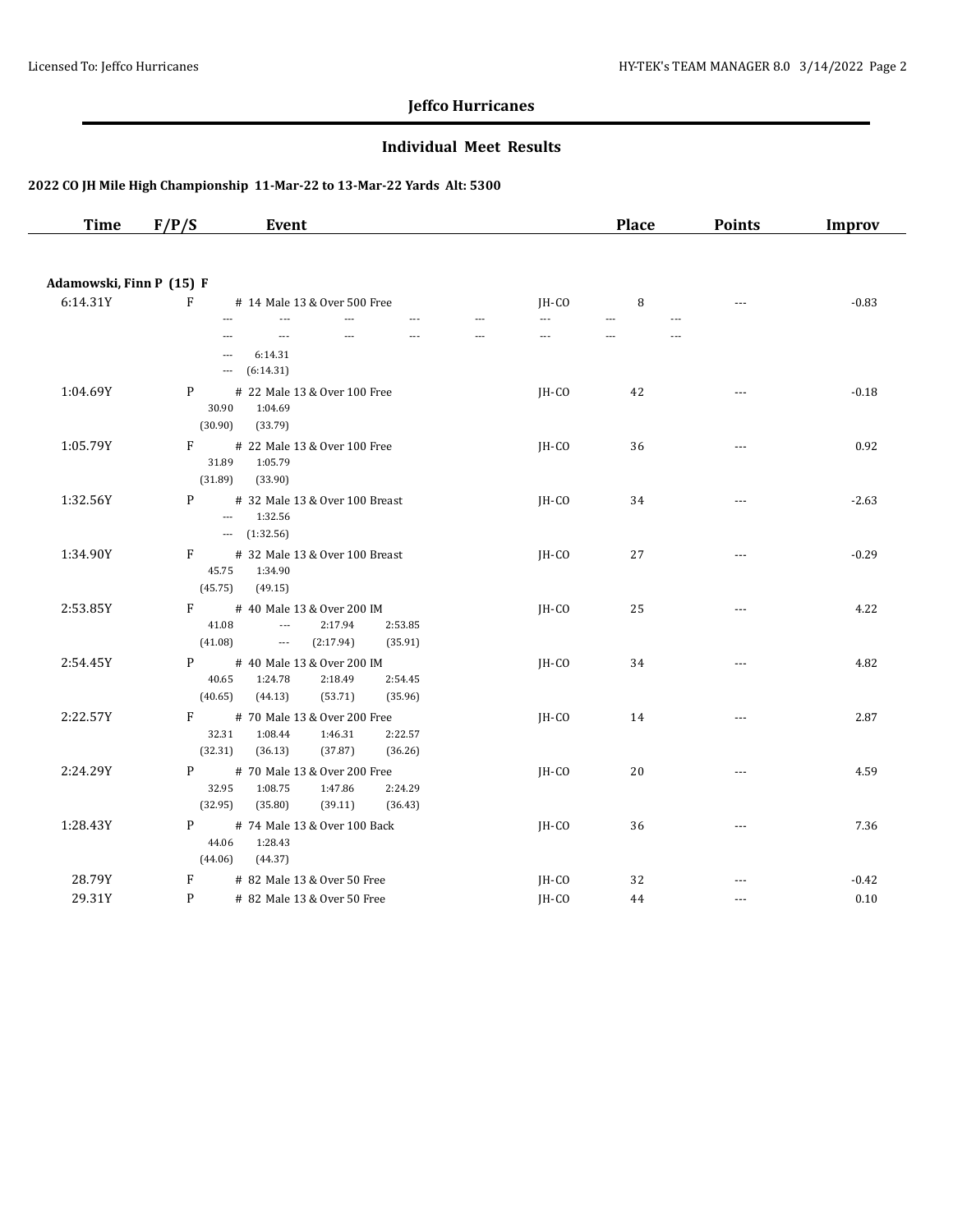#### **Individual Meet Results**

| <b>Time</b>            | F/P/S | Event                             |         | <b>Place</b> | <b>Points</b> | Improv  |
|------------------------|-------|-----------------------------------|---------|--------------|---------------|---------|
|                        |       |                                   |         |              |               |         |
| Bernhart, Leah A (8) F |       |                                   |         |              |               |         |
| 1:45.53Y               | F     | $#$ 43 Female 10 & Under 100 Free | $IH-CO$ | 26           | $---$         | $-0.85$ |
|                        |       | 51.69<br>1:45.53                  |         |              |               |         |
|                        |       | (51.69)<br>(53.84)                |         |              |               |         |
| 27.99Y                 | F     | # 45 Female 8 & Under 25 Fly      | $IH-CO$ | 9            | $---$         | $---$   |
| 34.59Y                 | F     | # 49 Female 8 & Under 25 Breast   | $IH-CO$ | 14           | $- - -$       | $---$   |
| 54.81Y                 | F     | $# 53$ Female 10 & Under 50 Back  | $IH-CO$ | 37           | $- - -$       | 3.20    |
| 18.59Y                 | F     | # 91 Female 8 & Under 25 Free     | $IH-CO$ | 4            | 15            | ---     |
| 48.62Y                 | F     | $#$ 93 Female 10 & Under 50 Free  | $IH-CO$ | 36           | ---           | 2.38    |
| 1:09.62Y               | F     | # 95 Female 10 & Under 50 Breast  | $IH-CO$ | 39           | $---$         | 6.62    |
| 23.38Y                 | F     | # 97 Female 8 & Under 25 Back     | $IH-CO$ | 7            | $- - -$       | ---     |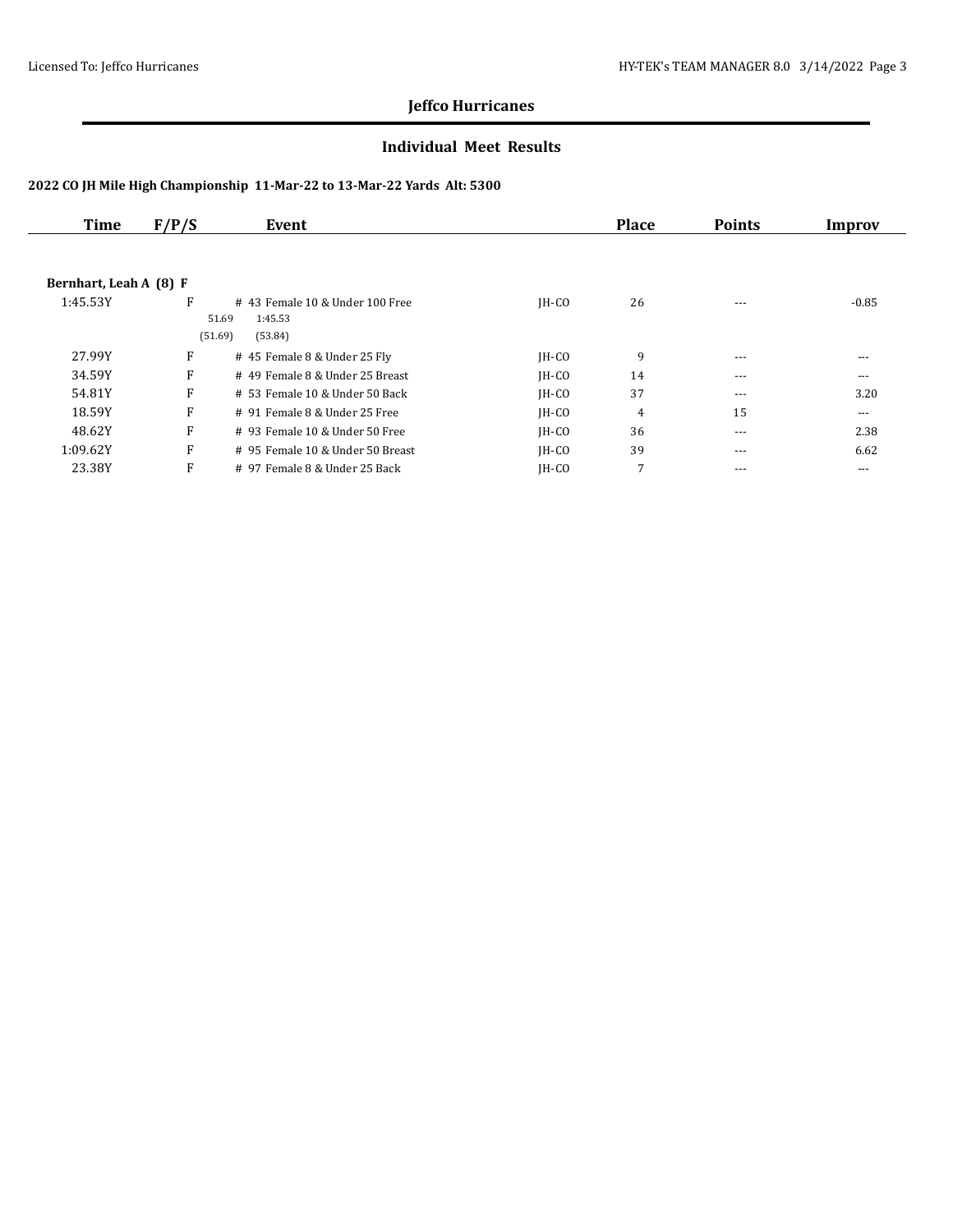#### **Individual Meet Results**

| Time                   | F/P/S | Event                     |         | <b>Place</b> | <b>Points</b> | Improv   |
|------------------------|-------|---------------------------|---------|--------------|---------------|----------|
|                        |       |                           |         |              |               |          |
| Bohn, Mathias A (11) F |       |                           |         |              |               |          |
| 1:49.34Y               | P     | # 20 Male 11-12 100 Free  | $IH-CO$ | 44           | $- - -$       | $-5.13$  |
|                        |       | 1:49.34<br>$---$          |         |              |               |          |
|                        |       | (1:49.34)<br>$\cdots$     |         |              |               |          |
| 54.27Y                 | P     | # 24 Male 11-12 50 Back   | $IH-CO$ | 41           | $---$         | $-13.43$ |
| 58.67Y DQ              | P     | # 34 Male 11-12 50 Fly    | $IH-CO$ | $\cdots$     | $- - -$       | $\cdots$ |
| <b>NS</b>              | P     | # 66 Male 11-12 50 Breast | $IH-CO$ | $---$        | $---$         | $\cdots$ |
| <b>NS</b>              | P     | # 76 Male 11-12 50 Free   | $IH-CO$ | $---$        | $---$         | $---$    |
| <b>NS</b>              | P     | # 84 Male 11-12 100 IM    | $IH-CO$ | ---          | $--$          | $--$     |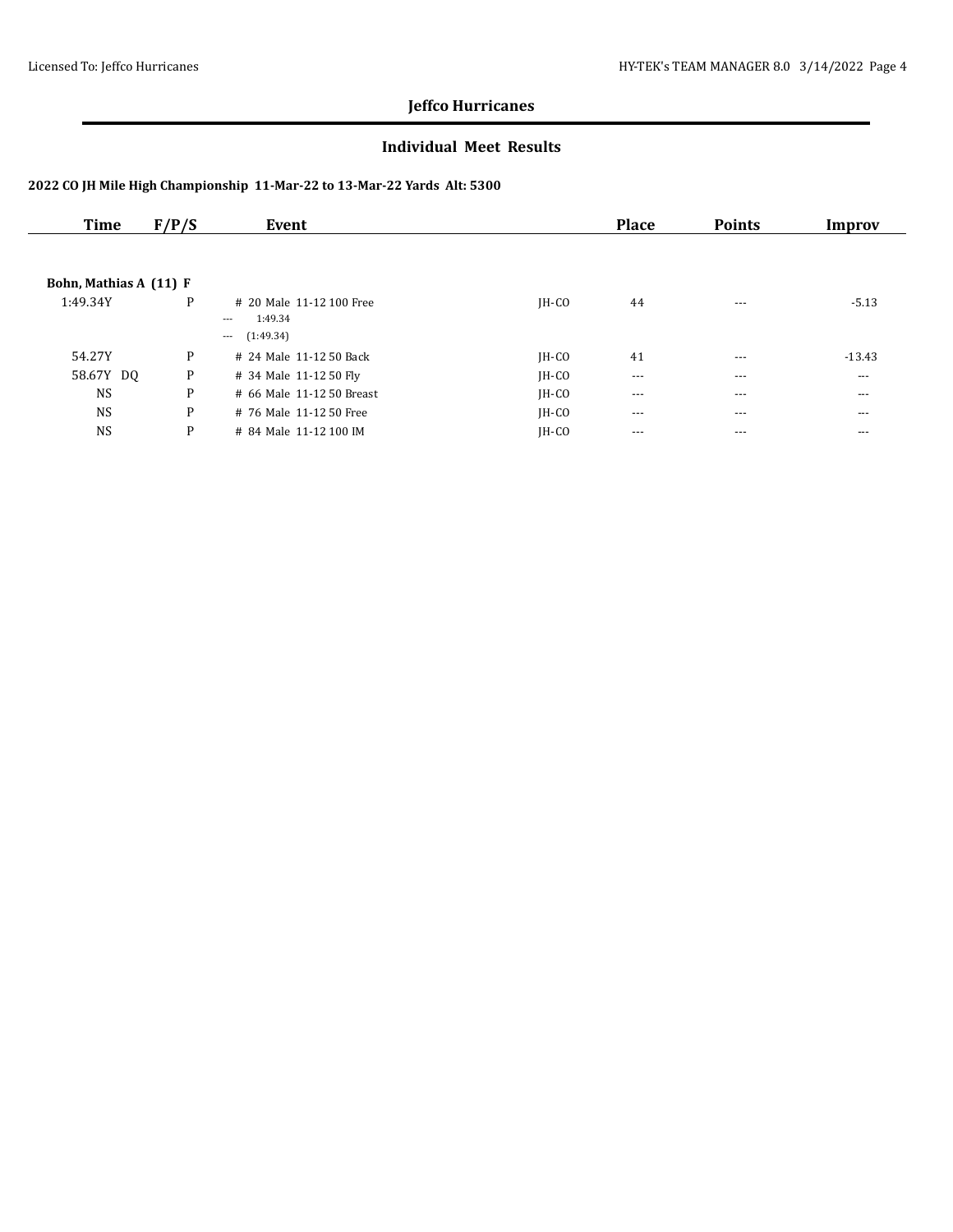#### **Individual Meet Results**

| Time                       | F/P/S<br>Event                                                                                                                    |         | <b>Place</b> | <b>Points</b> | <b>Improv</b> |
|----------------------------|-----------------------------------------------------------------------------------------------------------------------------------|---------|--------------|---------------|---------------|
|                            |                                                                                                                                   |         |              |               |               |
| Carlson, Campbell J (17) F |                                                                                                                                   |         |              |               |               |
| 1:19.41Y                   | P<br># 21 Female 13 & Over 100 Free<br>37.43<br>1:19.41<br>(37.43)<br>(41.98)                                                     | $IH-CO$ | 98           | $---$         | $-3.22$       |
| 1:59.16Y                   | P<br># 31 Female 13 & Over 100 Breast<br>55.08<br>1:59.16<br>$(55.08)$ $(1:04.08)$                                                | $IH-CO$ | 82           | $---$         | $-0.08$       |
| 3:15.59Y                   | F<br># 37 Female 13 & Over 200 Back<br>3:15.59<br>---<br>---<br>$- - -$<br>(3:15.59)<br>$\qquad \qquad -\qquad -$<br>$---$<br>--- | JH-CO   | 34           | ---           | $-17.35$      |
| 3:21.88Y                   | P<br># 37 Female 13 & Over 200 Back<br>3:21.88<br>$\overline{a}$<br>---<br>$---$<br>(3:21.88)<br>$\cdots$<br>$\cdots$<br>---      | $IH-CO$ | 51           | $\cdots$      | $-11.06$      |
| 1:46.21Y                   | P<br># 63 Female 13 & Over 100 Fly<br>1:46.21<br>47.61<br>(47.61)<br>(58.60)                                                      | $IH-CO$ | 44           |               | $-3.64$       |
| 1:47.84Y                   | $F \sim$<br># 63 Female 13 & Over 100 Fly<br>1:47.84<br>47.57<br>$(47.57)$ $(1:00.27)$                                            | $IH-CO$ | 34           | $---$         | $-2.01$       |
| 1:34.37Y                   | P<br># 73 Female 13 & Over 100 Back<br>1:34.37<br>$\cdots$<br>$-$ (1:34.37)                                                       | $IH-CO$ | 50           | $---$         | $-3.61$       |
| 34.95Y                     | P<br># 81 Female 13 & Over 50 Free                                                                                                | JH-CO   | 67           | $---$         | $-0.06$       |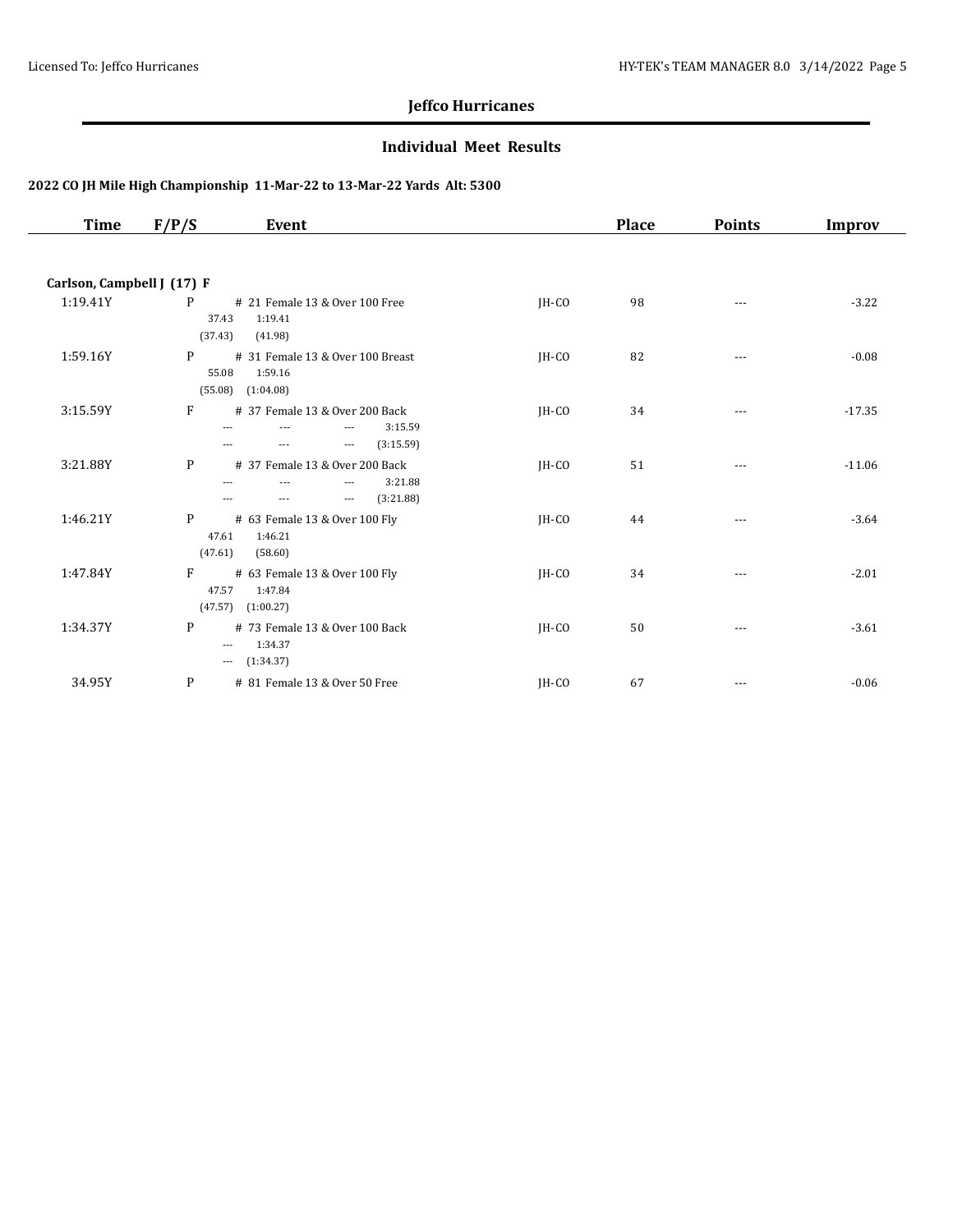#### **Individual Meet Results**

| Time                   | F/P/S                     | Event                                                                                            |         | <b>Place</b> | <b>Points</b> | <b>Improv</b> |
|------------------------|---------------------------|--------------------------------------------------------------------------------------------------|---------|--------------|---------------|---------------|
|                        |                           |                                                                                                  |         |              |               |               |
| Carter, Amber V (15) F |                           |                                                                                                  |         |              |               |               |
| 1:10.73Y               | P                         | # 21 Female 13 & Over 100 Free                                                                   | JH-CO   | 81           | $---$         | $-1.26$       |
| 1:42.01Y               | P<br>47.95<br>(47.95)     | # 31 Female 13 & Over 100 Breast<br>1:42.01<br>(54.06)                                           | $IH-CO$ | 72           |               | $-12.30$      |
| 2:58.82Y               | F<br>42.00<br>(42.00)     | # 37 Female 13 & Over 200 Back<br>1:27.93<br>2:14.37<br>2:58.82<br>(45.93)<br>(46.44)<br>(44.45) | IH-CO   | 27           |               | 0.21          |
| 2:58.86Y               | P<br>41.48<br>(41.48)     | # 37 Female 13 & Over 200 Back<br>1:26.31<br>2:13.45<br>2:58.86<br>(47.14)<br>(45.41)<br>(44.83) | IH-CO   | 41           |               | 0.25          |
| 1:30.65Y               | F<br>42.86<br>(42.86)     | # 63 Female 13 & Over 100 Fly<br>1:30.65<br>(47.79)                                              | IH-CO   | 31           | $---$         | $-2.10$       |
| 1:35.14Y               | P<br>$\cdots$<br>$\cdots$ | # 63 Female 13 & Over 100 Fly<br>1:35.14<br>(1:35.14)                                            | IH-CO   | 41           | $\cdots$      | 2.39          |
| 1:22.35Y               | F<br>40.38<br>(40.38)     | # 73 Female 13 & Over 100 Back<br>1:22.35<br>(41.97)                                             | JH-CO   | 32           | $\cdots$      | $-0.44$       |
| 1:23.38Y               | P<br>40.83<br>(40.83)     | # 73 Female 13 & Over 100 Back<br>1:23.38<br>(42.55)                                             | IH-CO   | 39           | ---           | 0.59          |
| 31.98Y                 | P                         | # 81 Female 13 & Over 50 Free                                                                    | IH-CO   | 55           | $---$         | 0.28          |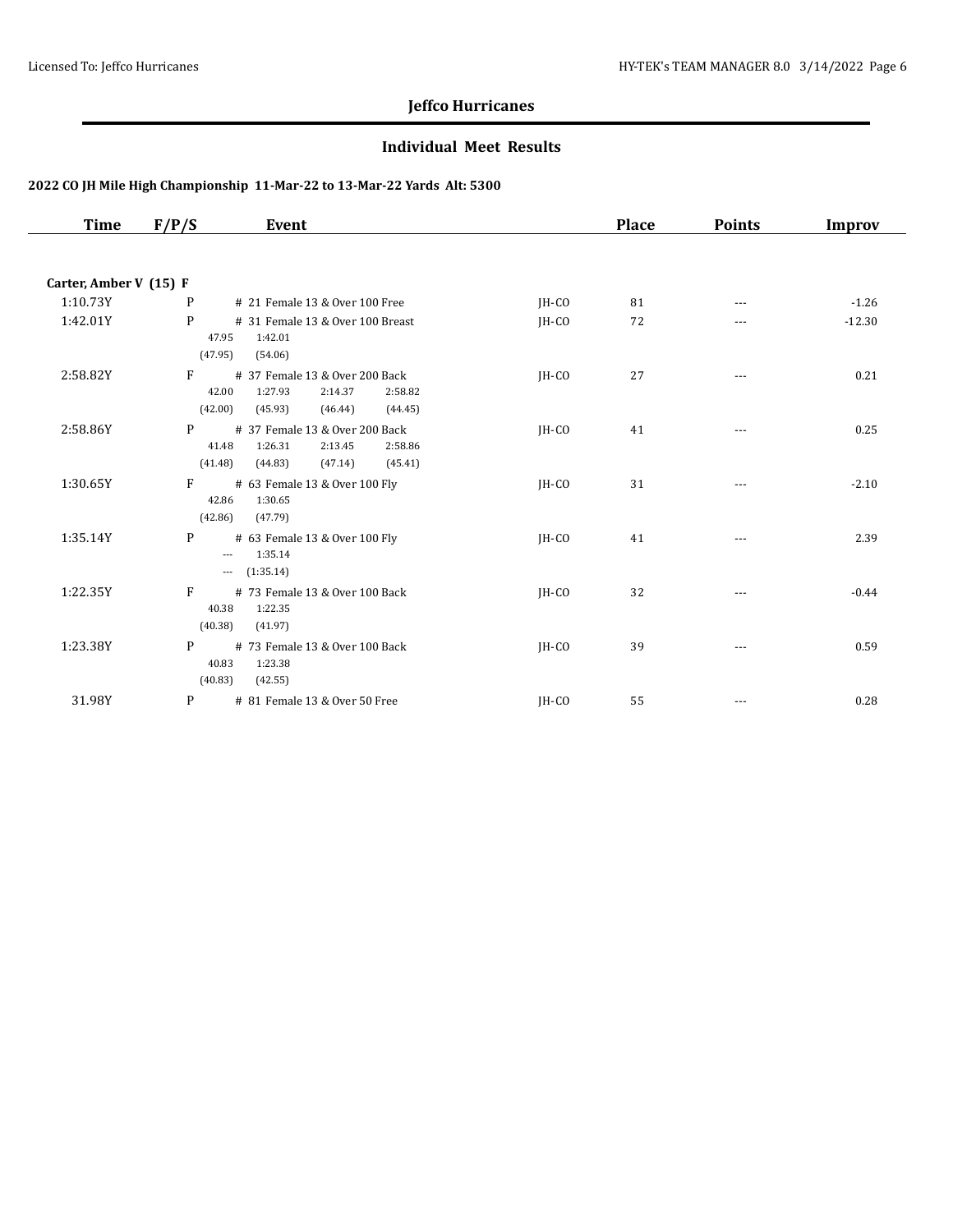#### **Individual Meet Results**

| <b>Time</b>             | F/P/S | Event                                                                    |         | <b>Place</b> | <b>Points</b> | Improv  |
|-------------------------|-------|--------------------------------------------------------------------------|---------|--------------|---------------|---------|
|                         |       |                                                                          |         |              |               |         |
| Chandler, Maci J (10) F |       |                                                                          |         |              |               |         |
| 1:35.94Y                | F     | #43 Female 10 & Under 100 Free<br>43.77<br>1:35.94<br>(43.77)<br>(52.17) | $IH-CO$ | 14           | $---$         | 0.21    |
| 1:03.70Y                | F     | # 47 Female 10 & Under 50 Fly                                            | $IH-CO$ | 20           | $- - -$       | $-1.87$ |
| 52.96Y                  | F     | # 53 Female 10 & Under 50 Back                                           | IH-CO   | 30           | $---$         | 2.82    |
| 1:57.05Y                | F     | # 55 Female 10 & Under 100 IM<br>59.60<br>1:57.05<br>(59.60)<br>(57.45)  | $IH-CO$ | 25           | $- - -$       | $---$   |
| <b>NS</b>               | F     | # 93 Female 10 & Under 50 Free                                           | $IH-CO$ | $---$        | $- - -$       | $- - -$ |
| <b>NS</b>               | F     | # 95 Female 10 & Under 50 Breast                                         | $IH-CO$ | $\cdots$     | $---$         | $---$   |
| <b>NS</b>               | F     | # 99 Female 10 & Under 100 Back                                          | $IH-CO$ | ---          | $- - -$       | $- - -$ |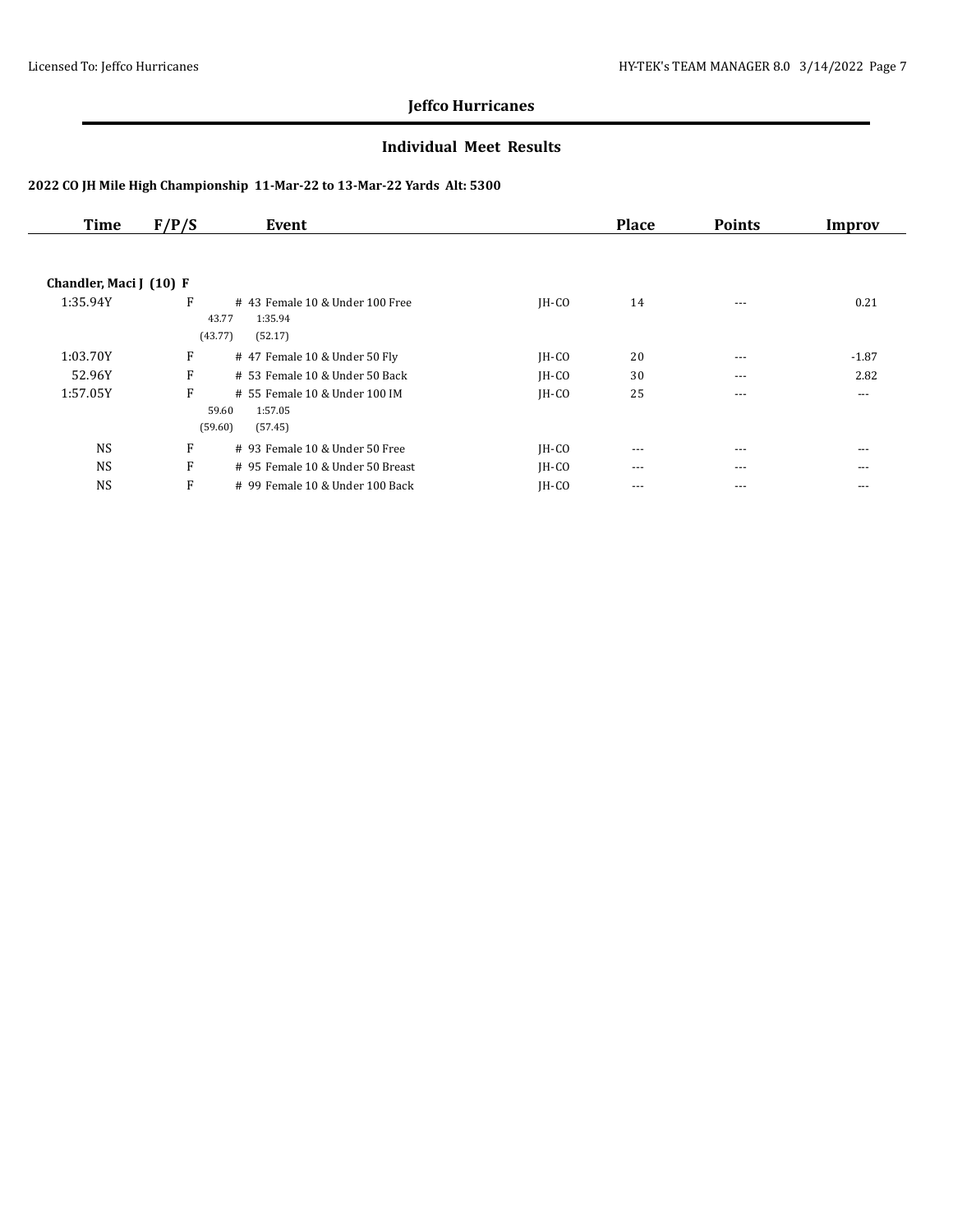#### **Individual Meet Results**

| Time                     | F/P/S   | Event                           |         |         |         |         |         | <b>Place</b> | <b>Points</b> | Improv   |
|--------------------------|---------|---------------------------------|---------|---------|---------|---------|---------|--------------|---------------|----------|
|                          |         |                                 |         |         |         |         |         |              |               |          |
| Coleman, Emilie A (15) F |         |                                 |         |         |         |         |         |              |               |          |
| 5:34.34Y                 | F       | # 13 Female 13 & Over 500 Free  |         |         |         | $IH-CO$ |         | 6            | $\cdots$      | 1.74     |
|                          | 29.32   | 1:01.86                         | 1:35.21 | 2:09.08 | 2:42.90 | 3:17.28 | 3:51.88 | 4:26.48      |               |          |
|                          | (29.32) | (32.54)                         | (33.35) | (33.87) | (33.82) | (34.38) | (34.60) | (34.60)      |               |          |
|                          | 5:00.93 | 5:34.34                         |         |         |         |         |         |              |               |          |
|                          | (34.45) | (33.41)                         |         |         |         |         |         |              |               |          |
| DQ                       | P       | # 21 Female 13 & Over 100 Free  |         |         |         | $IH-CO$ |         | $---$        | ---           | $---$    |
| DQ                       | P       | # 37 Female 13 & Over 200 Back  |         |         |         | $IH-CO$ |         | $\cdots$     | $\cdots$      | $\cdots$ |
| <b>NS</b>                | P       | # 69 Female 13 & Over 200 Free  |         |         |         | $IH-CO$ |         | $- - -$      | ---           | $---$    |
| <b>NS</b>                | P       | $# 81$ Female 13 & Over 50 Free |         |         |         | $IH-CO$ |         | ---          | ---           | ---      |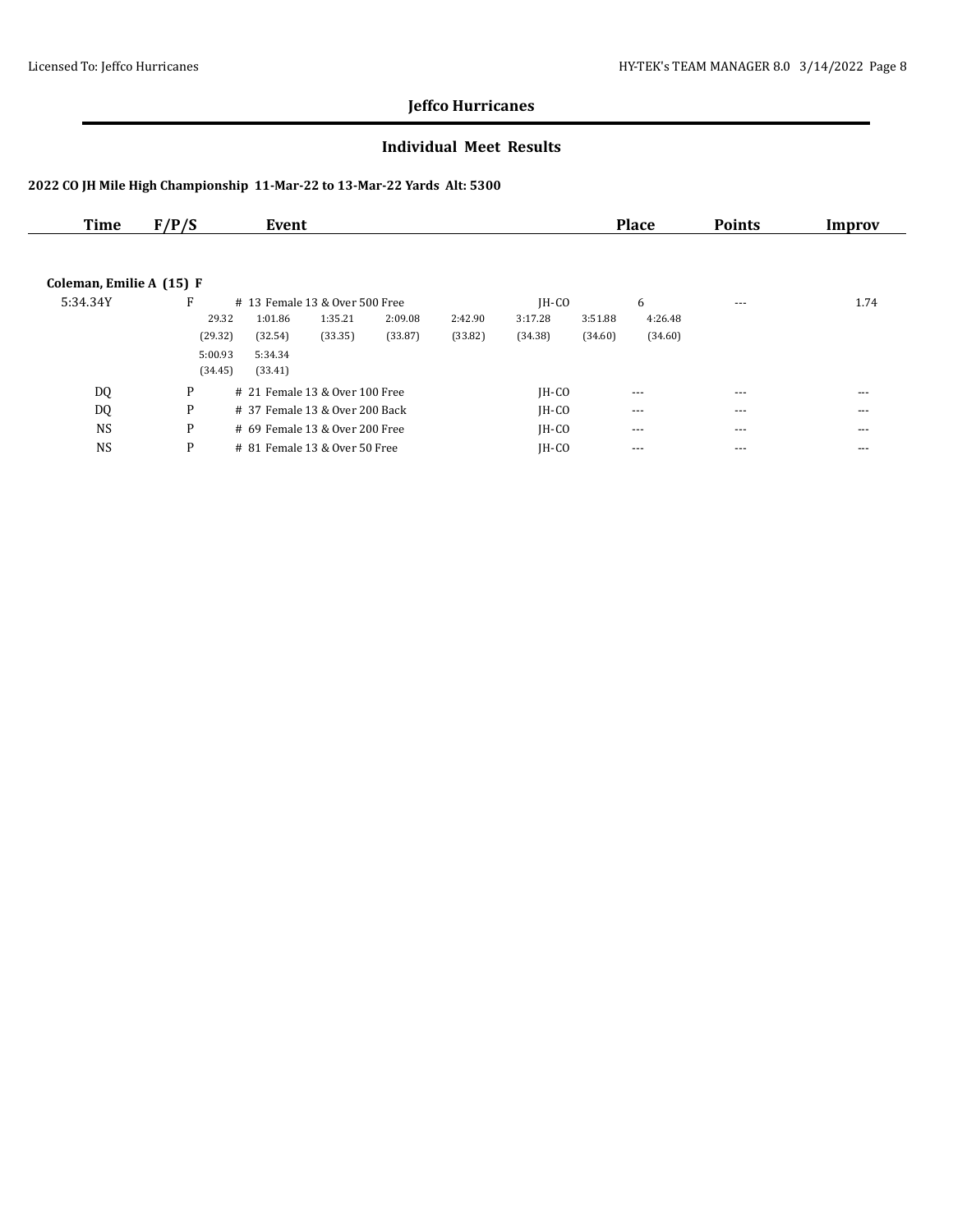#### **Individual Meet Results**

| Time                 | F/P/S | Event                      |         | <b>Place</b> | <b>Points</b> | Improv   |
|----------------------|-------|----------------------------|---------|--------------|---------------|----------|
|                      |       |                            |         |              |               |          |
| Cook, Jaxon T (11) F |       |                            |         |              |               |          |
| DQ                   | P     | # 20 Male 11-12 100 Free   | $IH-CO$ | $---$        | $---$         | ---      |
| DQ                   | P     | # 24 Male 11-12 50 Back    | $IH-CO$ | $---$        | $---$         | ---      |
| <b>DQ</b>            | P     | # 30 Male 11-12 100 Breast | $IH-CO$ | $\cdots$     | $---$         | $\cdots$ |
| 45.30Y               | P     | # 66 Male 11-12 50 Breast  | $IH-CO$ | 9            | $---$         | 1.42     |
| <b>NS</b>            | F     | # 66 Male 11-12 50 Breast  | $IH-CO$ | $\cdots$     | $---$         | $\cdots$ |
| <b>NS</b>            | P     | # 76 Male 11-12 50 Free    | $IH-CO$ | $- - -$      | $---$         | ---      |
| <b>NS</b>            | P     | # 84 Male 11-12 100 IM     | $IH-CO$ | $- - -$      | $---$         | ---      |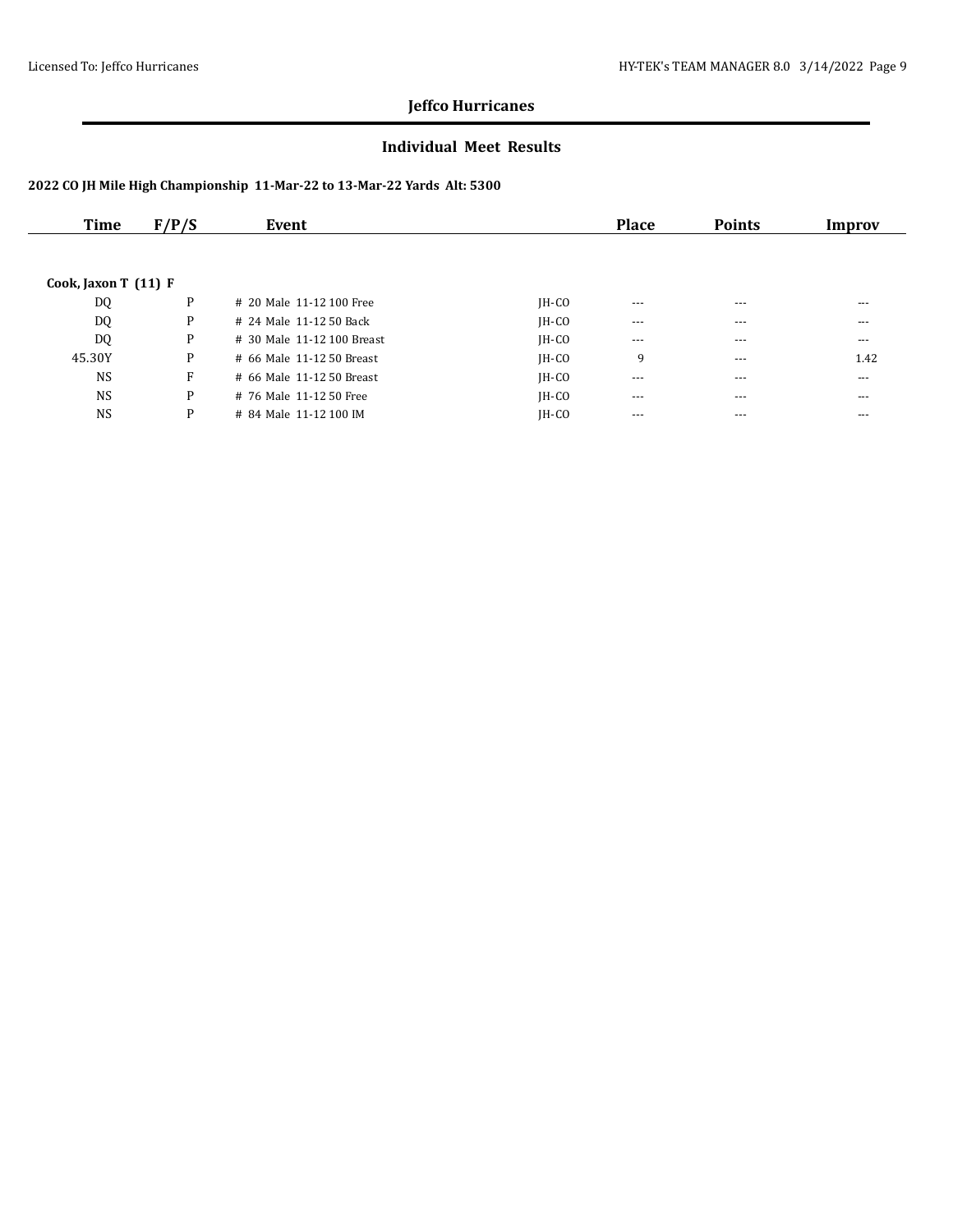#### **Individual Meet Results**

| Time                 | F/P/S | Event                                             |         | <b>Place</b> | <b>Points</b> | Improv  |
|----------------------|-------|---------------------------------------------------|---------|--------------|---------------|---------|
| Cook, Violet S (8) F |       |                                                   |         |              |               |         |
| 22.61Y               | F     | # 45 Female 8 & Under 25 Fly                      | $IH-CO$ | 4            | $---$         | $-5.94$ |
| 26.19Y               | F     | # 49 Female 8 & Under 25 Breast                   | $IH-CO$ | 4            | $- - -$       | $-3.67$ |
| 50.99Y               | F     | $# 53$ Female 10 & Under 50 Back                  | $IH-CO$ | 22           | $- - -$       | $-4.82$ |
| 1:59.83Y             | F     | # 55 Female 10 & Under 100 IM<br>58.17<br>1:59.83 | $IH-CO$ | 27           | $---$         | $-3.27$ |
|                      |       | (58.17)<br>(1:01.66)                              |         |              |               |         |
| 19.04Y               | F     | # 91 Female 8 & Under 25 Free                     | $IH-CO$ | 7            | 12            | $-2.13$ |
| 43.83Y               | F     | $#$ 93 Female 10 & Under 50 Free                  | $IH-CO$ | 19           | $- - -$       | $-6.11$ |
| 1:01.51Y             | F     | # 95 Female 10 & Under 50 Breast                  | $IH-CO$ | 27           | $---$         | $-0.19$ |
| 22.28Y               | F     | # 97 Female 8 & Under 25 Back                     | $IH-CO$ | 4            | 17            | $-1.55$ |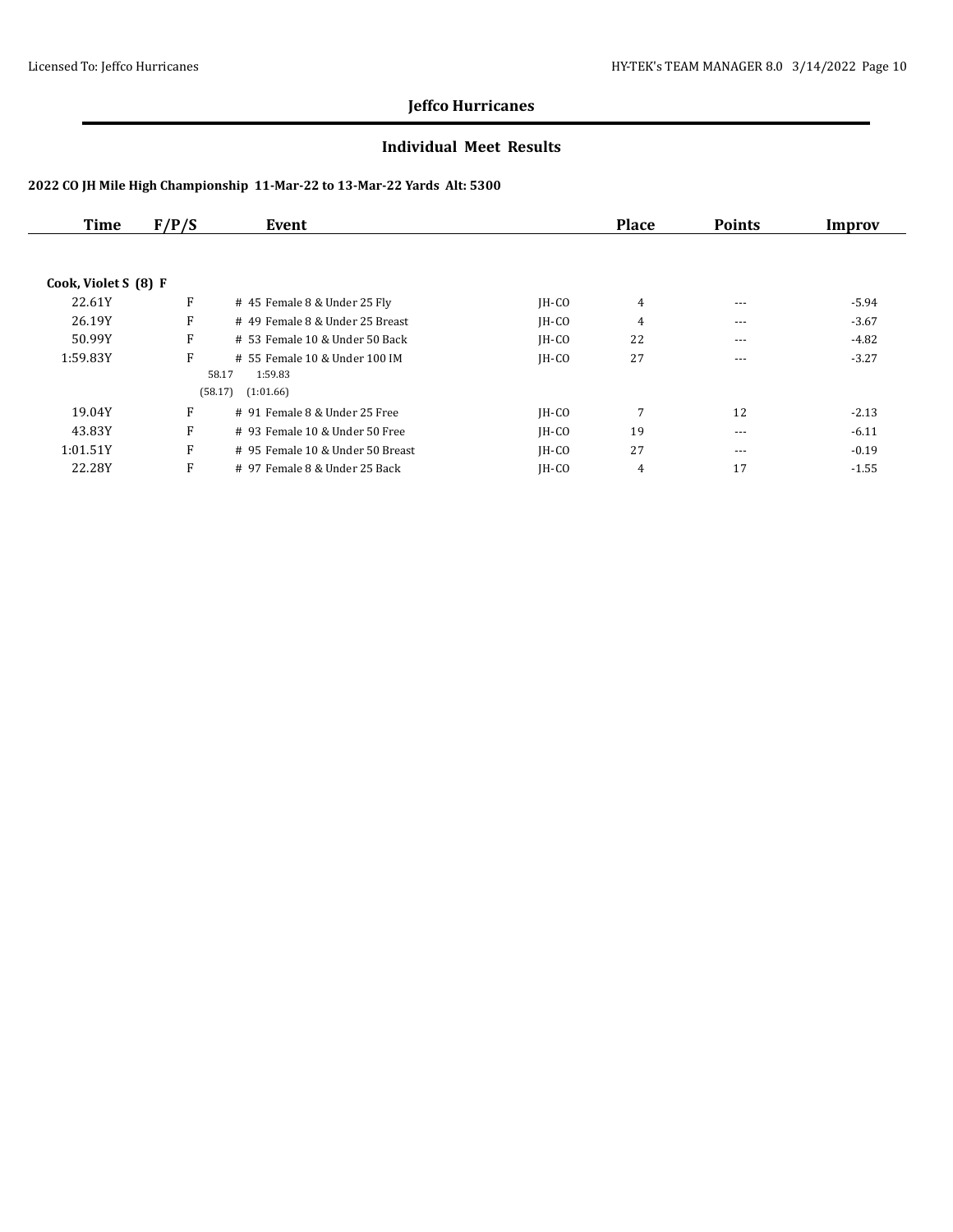#### **Individual Meet Results**

| <b>Time</b>               | F/P/S<br>Event                                                                                                            |       | <b>Place</b> | <b>Points</b> | Improv   |
|---------------------------|---------------------------------------------------------------------------------------------------------------------------|-------|--------------|---------------|----------|
|                           |                                                                                                                           |       |              |               |          |
| DaRonco, Lochlan J (14) F |                                                                                                                           |       |              |               |          |
| 1:33.17Y                  | P<br># 32 Male 13 & Over 100 Breast<br>44.44<br>1:33.17<br>(48.73)<br>(44.44)                                             | IH-CO | 36           | $---$         | $-0.03$  |
| 2:52.28Y                  | P<br># 38 Male 13 & Over 200 Back<br>1:23.94<br>40.07<br>2:09.43<br>2:52.28<br>(40.07)<br>(43.87)<br>(45.49)<br>(42.85)   | IH-CO | 15           | $---$         | $-2.49$  |
| 3:00.47Y                  | # 40 Male 13 & Over 200 IM<br>P<br>42.77<br>1:25.64<br>2:19.20<br>3:00.47<br>(42.77)<br>(42.87)<br>(53.56)<br>(41.27)     | IH-CO | 36           | $---$         | $-28.19$ |
| 1:31.82Y                  | P<br># 64 Male 13 & Over 100 Fly<br>1:31.82<br>$\cdots$<br>(1:31.82)<br>$\cdots$                                          | JH-CO | 35           | $---$         | $---$    |
| 1:18.28Y                  | F<br># 74 Male 13 & Over 100 Back<br>1:18.28<br>38.01<br>(38.01)<br>(40.27)                                               | JH-CO | 18           | $---$         | $-20.12$ |
| 1:18.66Y                  | # 74 Male 13 & Over 100 Back<br>P<br>38.26<br>1:18.66<br>(38.26)<br>(40.40)                                               | JH-CO | 26           | $---$         | $-19.74$ |
| 3:17.98Y                  | F<br># 80 Male 13 & Over 200 Breast<br>45.36<br>1:35.70<br>2:26.40<br>3:17.98<br>(45.36)<br>(50.34)<br>(50.70)<br>(51.58) | IH-CO | 11           | $---$         | $-4.43$  |
| 3:20.73Y                  | P<br># 80 Male 13 & Over 200 Breast<br>1:35.28<br>45.25<br>2:29.58<br>3:20.73<br>(45.25)<br>(50.03)<br>(54.30)<br>(51.15) | IH-CO | 18           | $---$         | $-1.68$  |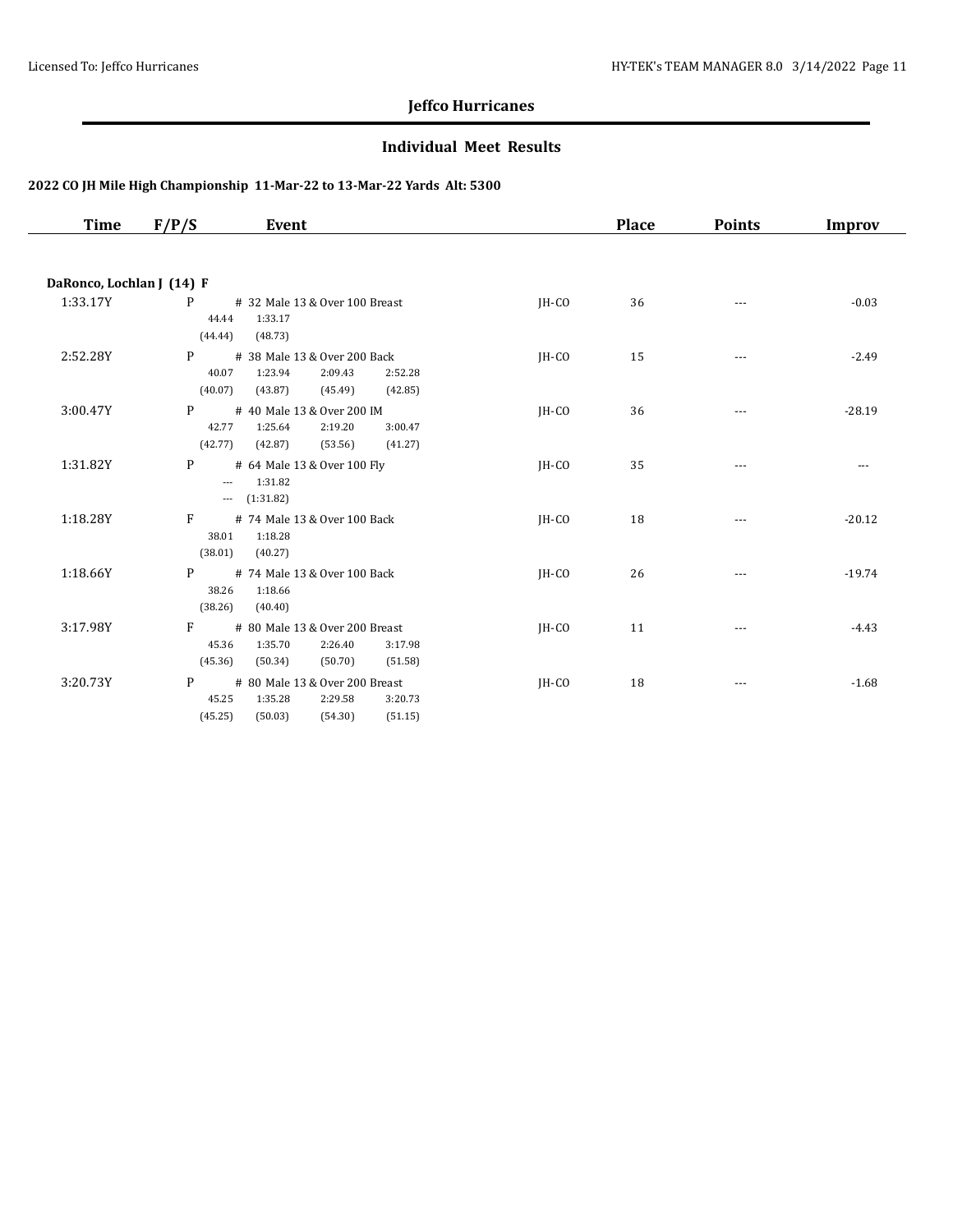#### **Individual Meet Results**

| Time                   | F/P/S                              | Event                                                             |                                |                    |                             |                    | <b>Place</b>             | <b>Points</b> | Improv   |
|------------------------|------------------------------------|-------------------------------------------------------------------|--------------------------------|--------------------|-----------------------------|--------------------|--------------------------|---------------|----------|
| Dove, Miranda C (16) F |                                    |                                                                   |                                |                    |                             |                    |                          |               |          |
| 6:04.73Y               | F<br>31.94<br>(31.94)              | # 13 Female 13 & Over 500 Free<br>1:07.17<br>1:43.30<br>(36.13)   | 2:19.64<br>(36.34)             | 2:56.54<br>(36.90) | IH-CO<br>3:33.51<br>(36.97) | 4:10.87<br>(37.36) | 14<br>4:48.50<br>(37.63) | $\cdots$      | 0.55     |
|                        | 5:26.95<br>(38.45)                 | (35.23)<br>6:04.73<br>(37.78)                                     |                                |                    |                             |                    |                          |               |          |
| 1:00.05Y               | P<br>28.94<br>(28.94)              | # 21 Female 13 & Over 100 Free<br>1:00.05<br>(31.11)              |                                |                    | IH-CO                       |                    | 24                       |               | $-1.39$  |
| 1:00.16Y               | F<br>29.00<br>(29.00)              | # 21 Female 13 & Over 100 Free<br>1:00.16<br>(31.16)              |                                |                    | $IH-CO$                     |                    | 18                       | $- - -$       | $-1.28$  |
| 1:13.37Y               | P <sub>2</sub><br>34.35<br>(34.35) | # 31 Female 13 & Over 100 Breast<br>1:13.37<br>(39.02)            |                                |                    | $IH-CO$                     |                    | 9                        | $\cdots$      | 2.30     |
| 1:14.19Y               | F<br>34.64<br>(34.64)              | # 31 Female 13 & Over 100 Breast<br>1:14.19<br>(39.55)            |                                |                    | $IH-CO$                     |                    | 5                        | ---           | 3.12     |
| 1:09.96Y               | P <sub>2</sub><br>32.40<br>(32.40) | # 63 Female 13 & Over 100 Fly<br>1:09.96<br>(37.56)               |                                |                    | $IH-CO$                     |                    | 18                       | ---           | 0.08     |
| 2:44.71Y               | P<br>36.42<br>(36.42)              | # 79 Female 13 & Over 200 Breast<br>1:16.87<br>2:00.25<br>(40.45) | 2:44.71<br>$(43.38)$ $(44.46)$ |                    | $IH-CO$                     |                    | 9                        |               | 3.86     |
| 28.59Y                 | P                                  | # 81 Female 13 & Over 50 Free                                     |                                |                    | $IH-CO$                     |                    | 21                       | ---           | 0.84     |
| <b>NS</b>              | F                                  | # 81 Female 13 & Over 50 Free                                     |                                |                    | IH-CO                       |                    | $\cdots$                 | $---$         | $\cdots$ |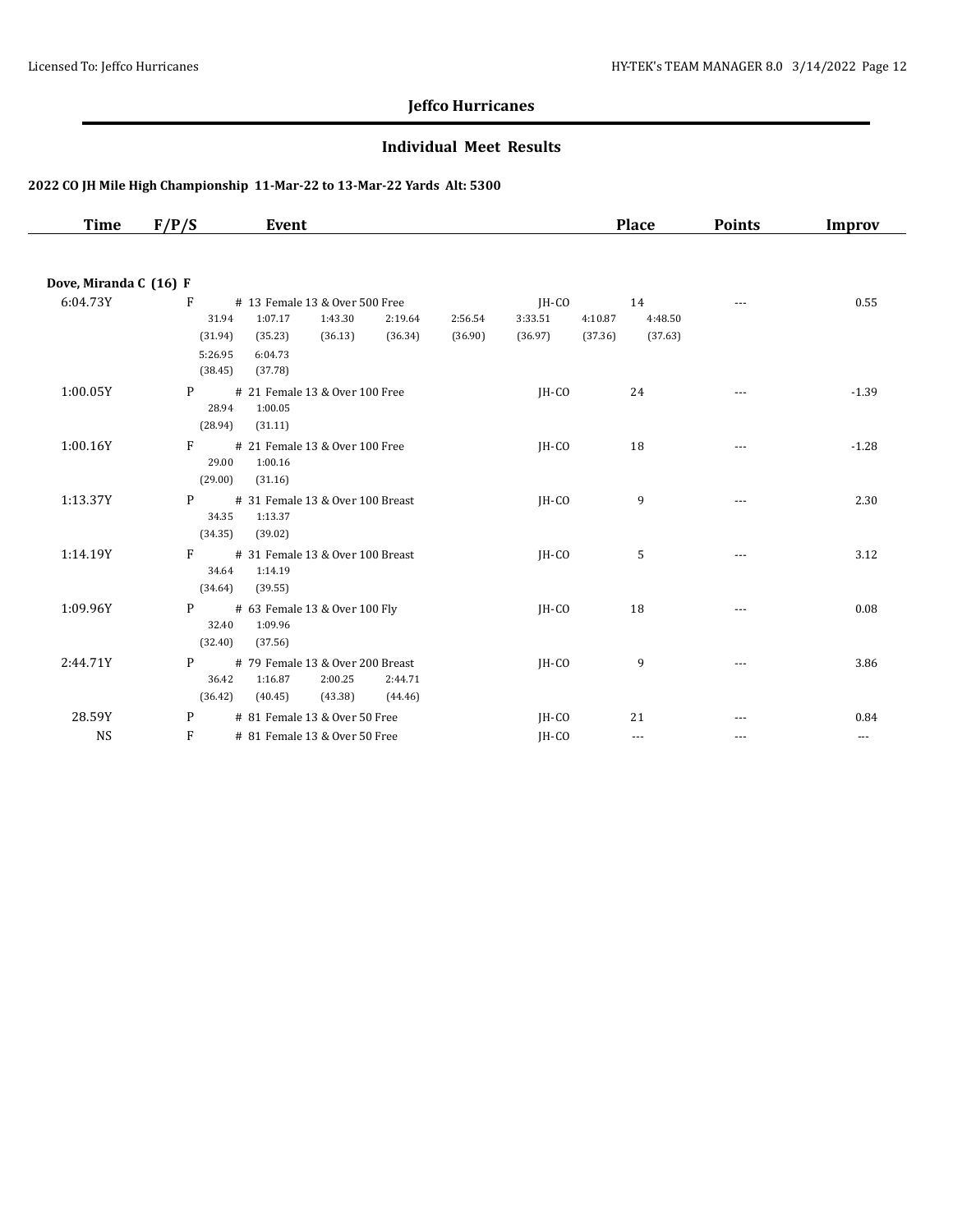#### **Individual Meet Results**

| <b>Time</b>                        | F/P/S                                       | Event                                                                                            |                    |                    |                             |                    | <b>Place</b>             | <b>Points</b>        | Improv  |
|------------------------------------|---------------------------------------------|--------------------------------------------------------------------------------------------------|--------------------|--------------------|-----------------------------|--------------------|--------------------------|----------------------|---------|
|                                    |                                             |                                                                                                  |                    |                    |                             |                    |                          |                      |         |
| Dykema, Holly H (14) F<br>6:17.19Y | F<br>32.20<br>(32.20)<br>5:40.59<br>(39.45) | # 13 Female 13 & Over 500 Free<br>1:08.46<br>1:45.83<br>(36.26)<br>(37.37)<br>6:17.19<br>(36.60) | 2:24.38<br>(38.55) | 3:02.71<br>(38.33) | JH-CO<br>3:42.09<br>(39.38) | 4:21.80<br>(39.71) | 18<br>5:01.14<br>(39.34) | $\sim$ $\sim$ $\sim$ | 3.39    |
| 59.90Y                             | P<br>28.54<br>(28.54)                       | # 21 Female 13 & Over 100 Free<br>59.90<br>(31.36)                                               |                    |                    | JH-CO                       |                    | 23                       | $\overline{a}$       | 0.09    |
| 1:00.98Y                           | F<br>28.97<br>(28.97)                       | # 21 Female 13 & Over 100 Free<br>1:00.98<br>(32.01)                                             |                    |                    | $IH-CO$                     |                    | 20                       | $\sim$ $\sim$ $\sim$ | 1.17    |
| 1:20.26Y                           | P<br>37.72<br>(37.72)                       | # 31 Female 13 & Over 100 Breast<br>1:20.26<br>(42.54)                                           |                    |                    | JH-CO                       |                    | 23                       | $---$                | $-1.83$ |
| 1:21.74Y                           | F<br>38.04<br>(38.04)                       | # 31 Female 13 & Over 100 Breast<br>1:21.74<br>(43.70)                                           |                    |                    | $IH-CO$                     |                    | 15                       | $\cdots$             | $-0.35$ |
| 2:36.88Y                           | F<br>36.54<br>(36.54)                       | # 37 Female 13 & Over 200 Back<br>1:56.91<br>1:16.38<br>(39.84)<br>(40.53)                       | 2:36.88<br>(39.97) |                    | IH-CO                       |                    | 14                       | $\cdots$             | $-5.07$ |
| 2:37.28Y                           | P<br>37.08<br>(37.08)                       | # 37 Female 13 & Over 200 Back<br>1:56.84<br>1:16.46<br>(39.38)<br>(40.38)                       | 2:37.28<br>(40.44) |                    | $IH-CO$                     |                    | 26                       | $\sim$ $\sim$ $\sim$ | $-4.67$ |
| 1:19.45Y                           | P <sub>2</sub><br>35.82<br>(35.82)          | # 63 Female 13 & Over 100 Fly<br>1:19.45<br>(43.63)                                              |                    |                    | $IH-CO$                     |                    | 33                       | $---$                | $-1.04$ |
| 2:18.94Y                           | F<br>31.30<br>(31.30)                       | # 69 Female 13 & Over 200 Free<br>1:06.11<br>1:42.85<br>(34.81)<br>(36.74)                       | 2:18.94<br>(36.09) |                    | $IH-CO$                     |                    | 10                       | $\cdots$             | 4.89    |
| 2:20.99Y                           | P<br>31.17<br>(31.17)                       | # 69 Female 13 & Over 200 Free<br>1:06.59<br>1:43.91<br>(35.42)<br>(37.32)                       | 2:20.99<br>(37.08) |                    | $IH-CO$                     |                    | 16                       | $- - -$              | 6.94    |
| 26.91Y                             | F                                           | # 81 Female 13 & Over 50 Free                                                                    |                    |                    | JH-CO                       |                    | 8                        |                      | $-0.43$ |
| 27.53Y                             | P                                           | # 81 Female 13 & Over 50 Free                                                                    |                    |                    | JH-CO                       |                    | 14                       | $---$                | 0.19    |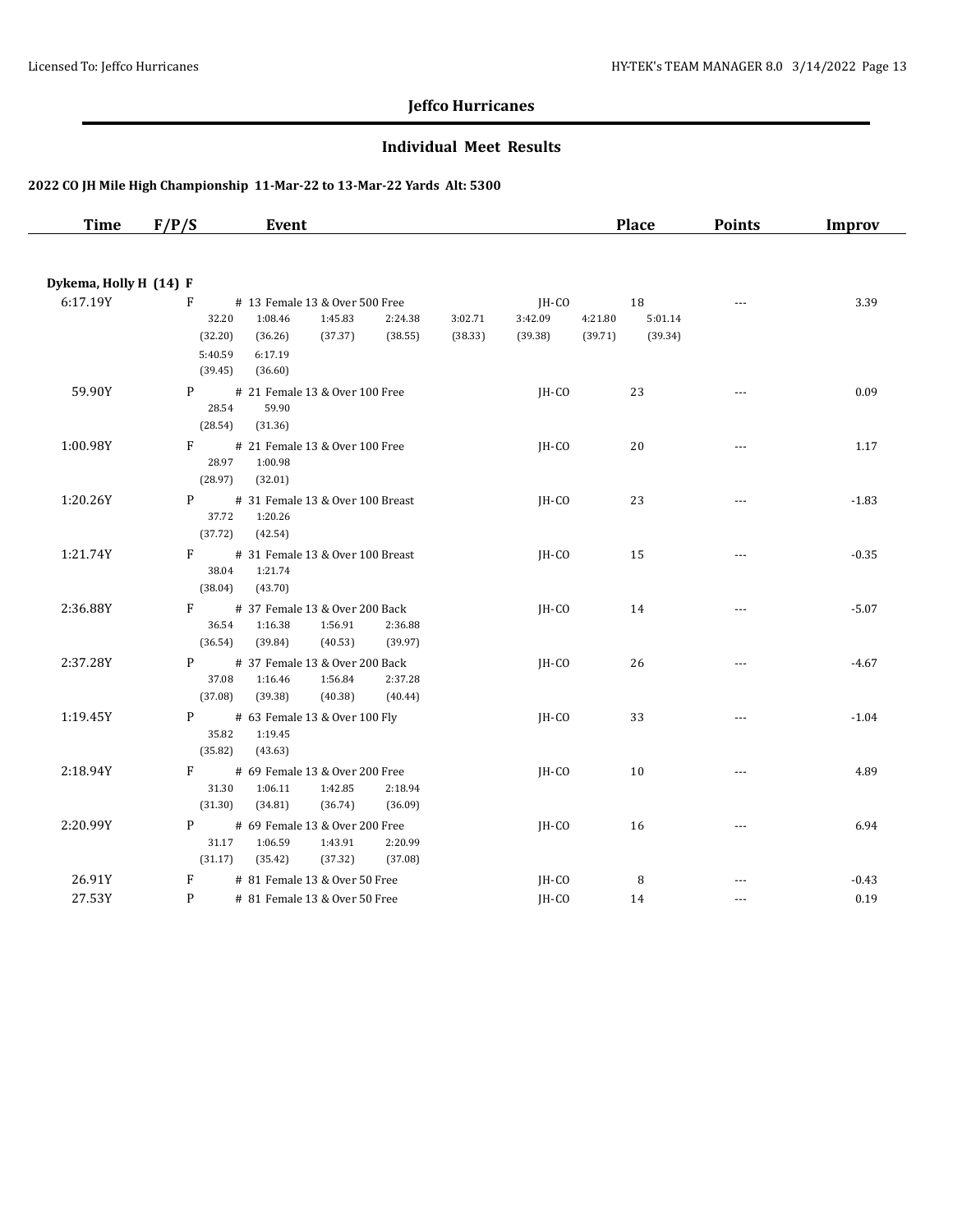#### **Individual Meet Results**

| <b>Time</b>            | F/P/S   | Event                           |         | <b>Place</b> | <b>Points</b> | <b>Improv</b> |
|------------------------|---------|---------------------------------|---------|--------------|---------------|---------------|
|                        |         |                                 |         |              |               |               |
| Fearing, Grey C (11) F |         |                                 |         |              |               |               |
| 1:15.00Y               | F       | # 20 Male 11-12 100 Free        | JH-CO   | 19           | $---$         | $-4.03$       |
|                        |         | 1:15.00<br>35.03                |         |              |               |               |
|                        | (35.03) | (39.97)                         |         |              |               |               |
| 1:15.14Y               | P       | # 20 Male 11-12 100 Free        | $IH-CO$ | 20           | ---           | $-3.89$       |
|                        |         | 1:15.14<br>35.96                |         |              |               |               |
|                        | (35.96) | (39.18)                         |         |              |               |               |
| 39.13Y                 | P       | # 24 Male 11-12 50 Back         | JH-CO   | 22           | $---$         | 0.21          |
| 38.05Y                 | P       | # 34 Male 11-12 50 Fly          | $IH-CO$ | 13           | ---           | $-3.36$       |
| 38.27Y                 | F       | # 34 Male 11-12 50 Fly          | JH-CO   | 14           | ---           | $-3.14$       |
| 38.63Y                 | F       | # 58 Male 12 & Under 200 Medley | JH-CO   | $\cdots$     | $---$         | $-0.29$       |
| 48.87Y                 | P       | # 66 Male 11-12 50 Breast       | JH-CO   | 16           | ---           | $-1.20$       |
| 49.04Y                 | F       | # 66 Male 11-12 50 Breast       | $IH-CO$ | 18           | ---           | $-1.03$       |
| 32.67Y                 | P       | # 76 Male 11-12 50 Free         | JH-CO   | 15           | $---$         | $-2.76$       |
| 33.26Y                 | F       | # 76 Male 11-12 50 Free         | JH-CO   | 15           | ---           | $-2.17$       |
| 1:24.92Y               | P       | # 84 Male 11-12 100 IM          | IH-CO   | 14           | $---$         | $-6.00$       |
|                        |         | 1:24.92<br>39.36                |         |              |               |               |
|                        | (39.36) | (45.56)                         |         |              |               |               |
| 1:24.96Y               | F       | # 84 Male 11-12 100 IM          | $IH-CO$ | 14           |               | $-5.96$       |
|                        |         | 1:24.96<br>38.21                |         |              |               |               |
|                        | (38.21) | (46.75)                         |         |              |               |               |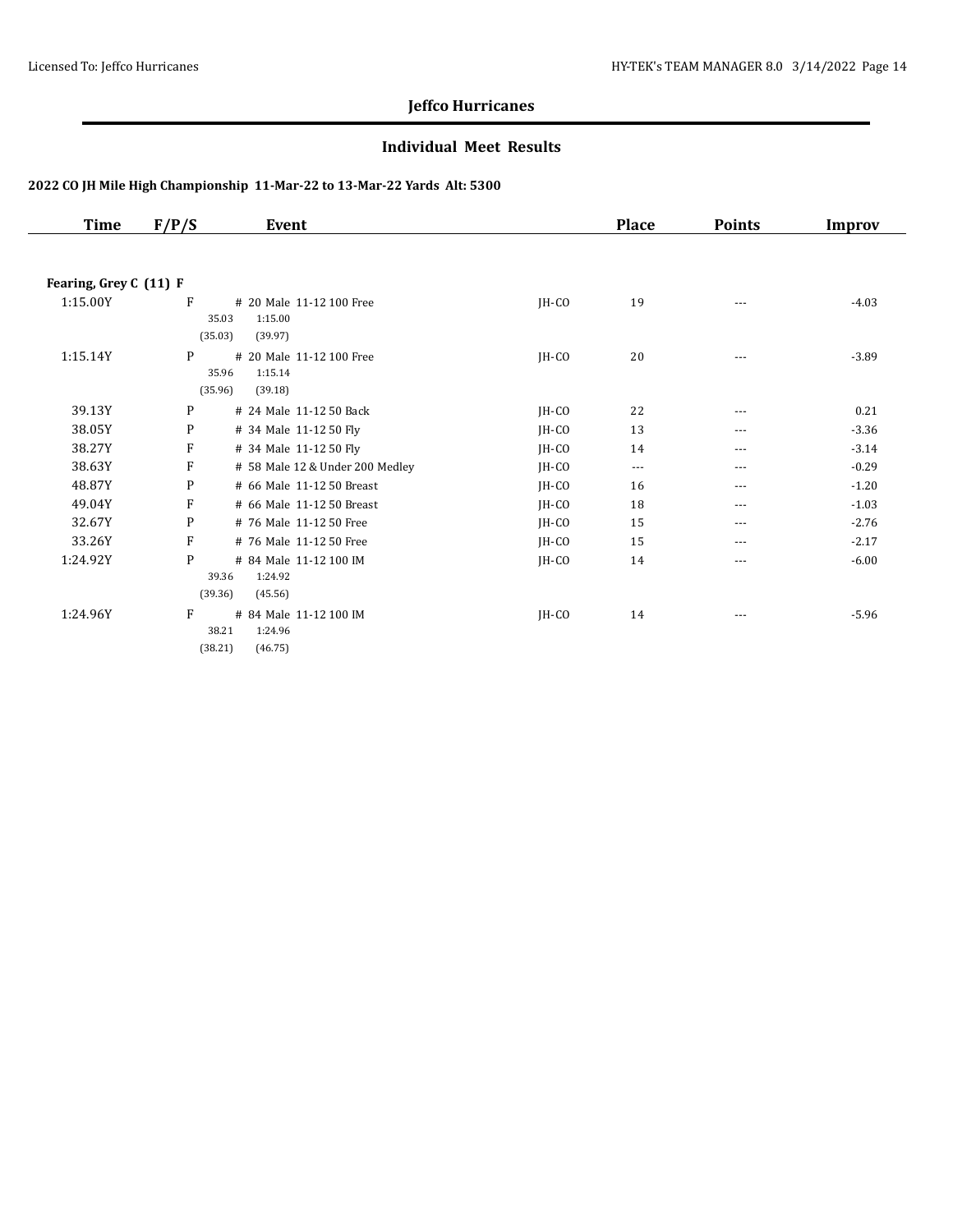#### **Individual Meet Results**

| <b>Time</b>               | F/P/S | Event                        |         | <b>Place</b> | <b>Points</b> | Improv   |
|---------------------------|-------|------------------------------|---------|--------------|---------------|----------|
|                           |       |                              |         |              |               |          |
| Ferguson, Hailey A (11) F |       |                              |         |              |               |          |
| 1:26.02Y                  | P     | # 19 Female 11-12 100 Free   | $IH-CO$ | 53           | $- - -$       | $-5.11$  |
| 1:45.91Y                  | P     | # 29 Female 11-12 100 Breast | $IH-CO$ | 35           | $- - -$       | $-2.23$  |
|                           |       | 1:45.91<br>49.81             |         |              |               |          |
|                           |       | (49.81)<br>(56.10)           |         |              |               |          |
| 52.58Y                    | P     | # 33 Female 11-12 50 Fly     | JH-CO   | 40           | $- - -$       | 1.09     |
| 50.00Y                    | P     | # 65 Female 11-12 50 Breast  | $IH-CO$ | 31           | $- - -$       | 0.17     |
| 39.48Y                    | P     | # 75 Female 11-12 50 Free    | $IH-CO$ | 34           | $- - -$       | 0.32     |
| 1:45.06Y DO               | P     | # 83 Female 11-12 100 IM     | $IH-CO$ | $\cdots$     | $\cdots$      | $\cdots$ |
|                           |       | 1:45.06<br>51.44             |         |              |               |          |
|                           |       | (51.44)<br>(53.62)           |         |              |               |          |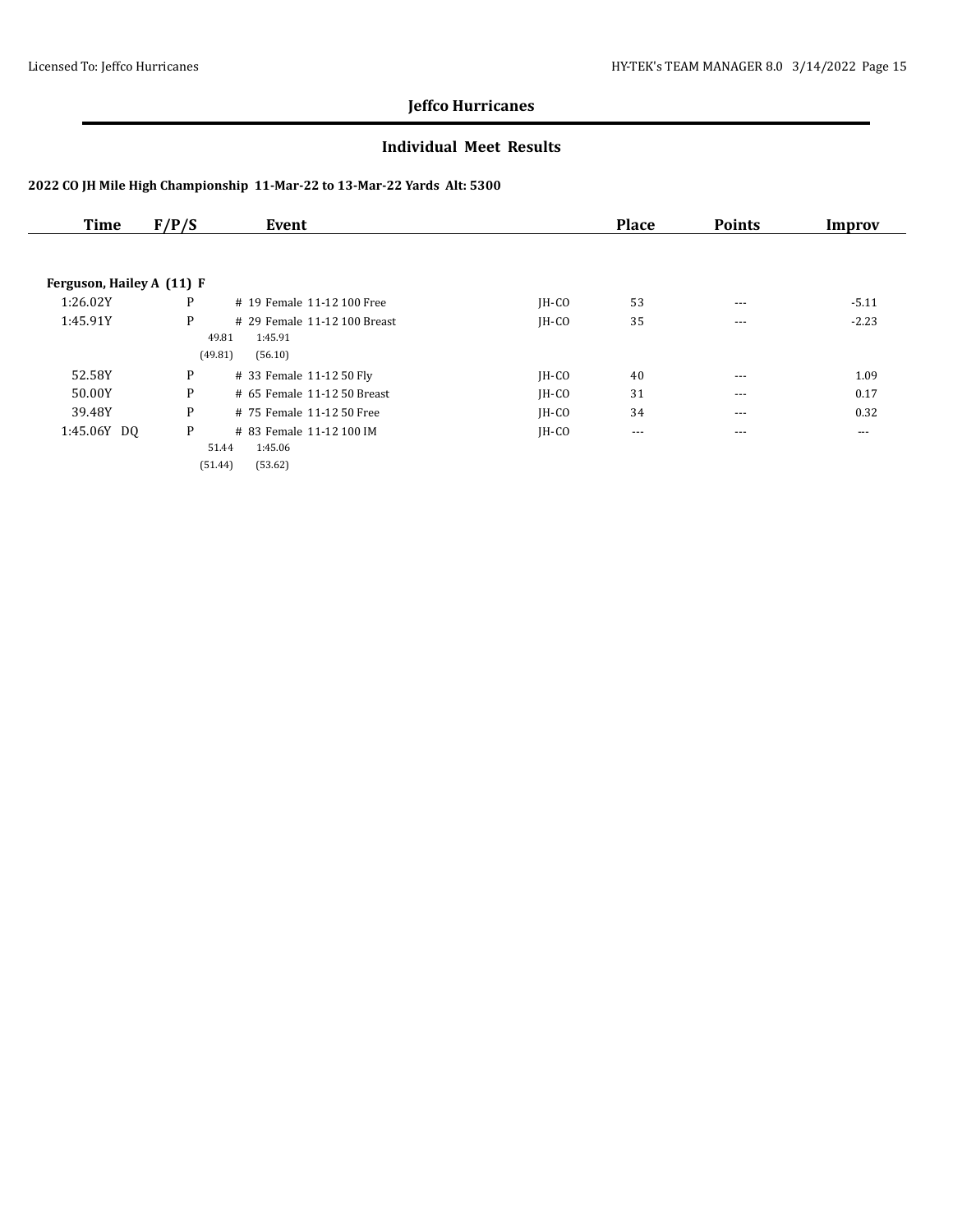#### **Individual Meet Results**

| <b>Time</b>            | F/P/S                                              | Event                                                                                                                  |                    |                             | <b>Place</b>                                               | <b>Points</b>        | Improv  |
|------------------------|----------------------------------------------------|------------------------------------------------------------------------------------------------------------------------|--------------------|-----------------------------|------------------------------------------------------------|----------------------|---------|
| Fisher, Aspen J (16) F |                                                    |                                                                                                                        |                    |                             |                                                            |                      |         |
| 5:31.20Y               | $F \sim$<br>31.03<br>(31.03)<br>4:58.50<br>(33.71) | # 13 Female 13 & Over 500 Free<br>1:37.57<br>1:04.39<br>2:10.87<br>(33.30)<br>(33.36)<br>(33.18)<br>5:31.20<br>(32.70) | 2:43.94<br>(33.07) | JH-CO<br>3:17.35<br>(33.41) | $\overline{4}$<br>3:50.96<br>4:24.79<br>(33.61)<br>(33.83) |                      | 0.45    |
| 57.39Y                 | P <sub>2</sub><br>27.47<br>(27.47)                 | # 21 Female 13 & Over 100 Free<br>57.39<br>(29.92)                                                                     |                    | JH-CO                       | 11                                                         |                      | $-0.52$ |
| 57.39Y                 | $F =$<br>27.31<br>(27.31)                          | # 21 Female 13 & Over 100 Free<br>57.39<br>(30.08)                                                                     |                    | IH-CO                       | 8                                                          | $- - -$              | $-0.52$ |
| 1:12.27Y               | P<br>34.24<br>(34.24)                              | # 31 Female 13 & Over 100 Breast<br>1:12.27<br>(38.03)                                                                 |                    | IH-CO                       | 8                                                          | $\overline{a}$       | $-1.78$ |
| 1:12.49Y               | $F \sim$<br>34.04<br>(34.04)                       | # 31 Female 13 & Over 100 Breast<br>1:12.49<br>(38.45)                                                                 |                    | IH-CO                       | 3                                                          | $\sim$ $\sim$ $\sim$ | $-1.56$ |
| 2:03.52Y               | $F =$<br>28.40<br>(28.40)                          | # 69 Female 13 & Over 200 Free<br>59.08<br>1:30.92<br>2:03.52<br>(30.68)<br>(31.84)<br>(32.60)                         |                    | $IH-CO$                     | $\overline{c}$                                             | $\cdots$             | $-0.76$ |
| 2:03.82Y               | P <sub>2</sub><br>28.58<br>(28.58)                 | # 69 Female 13 & Over 200 Free<br>59.54<br>1:31.35<br>2:03.82<br>(30.96)<br>(31.81)<br>(32.47)                         |                    | JH-CO                       | 3                                                          | $\sim$ $\sim$ $\sim$ | $-0.46$ |
| 2:39.62Y               | P<br>36.72<br>(36.72)                              | # 79 Female 13 & Over 200 Breast<br>1:17.01<br>1:58.29<br>2:39.62<br>(41.28)<br>(41.33)<br>(40.29)                     |                    | IH-CO                       | 6                                                          | ---                  | 0.96    |
| 2:40.25Y               | F.<br>36.70<br>(36.70)                             | # 79 Female 13 & Over 200 Breast<br>1:16.74<br>1:58.18<br>2:40.25<br>(40.04)<br>(41.44)<br>(42.07)                     |                    | IH-CO                       | 4                                                          |                      | 1.59    |
| 26.90Y                 | F                                                  | # 81 Female 13 & Over 50 Free                                                                                          |                    | JH-CO                       | $\overline{7}$                                             |                      | 0.13    |
| 27.00Y                 | P                                                  | # 81 Female 13 & Over 50 Free                                                                                          |                    | IH-CO                       | 10                                                         | $- - -$              | 0.23    |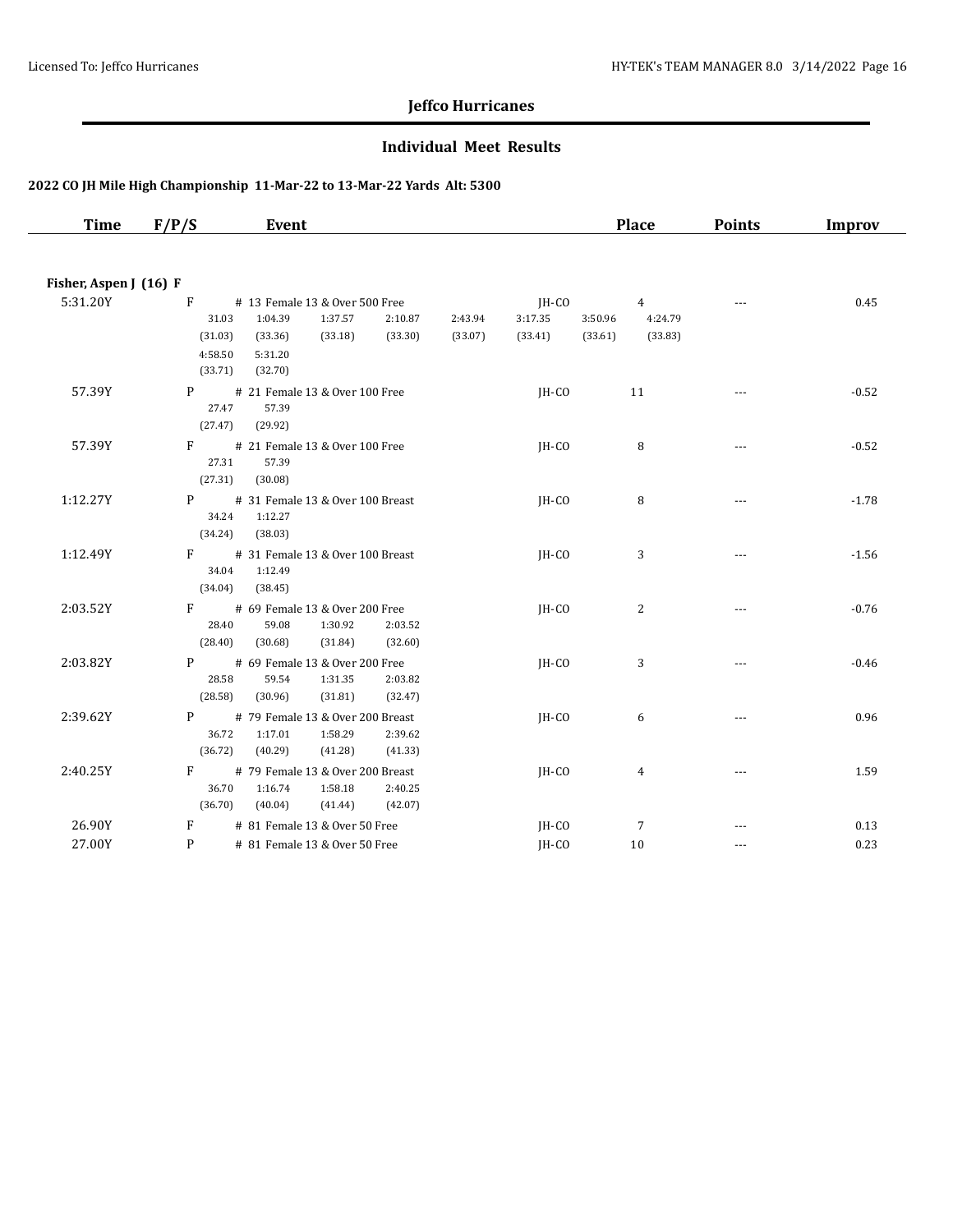#### **Individual Meet Results**

| <b>Time</b>            | F/P/S                     | Event                                                                                                                                          |         | <b>Place</b> | <b>Points</b>        | Improv   |
|------------------------|---------------------------|------------------------------------------------------------------------------------------------------------------------------------------------|---------|--------------|----------------------|----------|
|                        |                           |                                                                                                                                                |         |              |                      |          |
| Fisher, Chris R (14) F |                           |                                                                                                                                                |         |              |                      |          |
| 1:05.73Y               | F<br>(31.09)              | # 22 Male 13 & Over 100 Free<br>31.09<br>1:05.73<br>(34.64)                                                                                    | $IH-CO$ | 35           | $\sim$ $\sim$        | $-7.41$  |
| 1:10.45Y               | P <sub>2</sub><br>(32.77) | # 22 Male 13 & Over 100 Free<br>32.77<br>1:10.45<br>(37.68)                                                                                    | JH-CO   | 51           | $\cdots$             | $-2.69$  |
| 1:33.16Y               | P<br>(43.68)              | # 32 Male 13 & Over 100 Breast<br>43.68<br>1:33.16<br>(49.48)                                                                                  | IH-CO   | 35           | $\cdots$             | $-5.24$  |
| 1:34.19Y               | F<br>(45.01)              | # 32 Male 13 & Over 100 Breast<br>45.01<br>1:34.19<br>(49.18)                                                                                  | JH-CO   | 25           | $\cdots$             | $-4.21$  |
| 2:41.33Y               | F<br>(36.34)              | # 38 Male 13 & Over 200 Back<br>36.34<br>1:16.94<br>1:59.43<br>2:41.33<br>(40.60)<br>(42.49)<br>(41.90)                                        | JH-CO   | 10           | $\sim$ $\sim$ $\sim$ | $-12.88$ |
| 2:49.82Y               | P                         | # 38 Male 13 & Over 200 Back<br>39.20<br>2:06.84<br>2:49.82<br>$\scriptstyle \cdots$<br>$(39.20)$ $(1:27.64)$<br>and the state of<br>(2:49.82) | JH-CO   | 14           | $\scriptstyle\cdots$ | $-4.39$  |
| 1:42.56Y               | F<br>(46.44)              | # 64 Male 13 & Over 100 Fly<br>46.44<br>1:42.56<br>(56.12)                                                                                     | $IH-CO$ | 23           | $\sim$ $\sim$ $\sim$ | 8.16     |
| 1:43.49Y               | P <sub>2</sub><br>(47.69) | # 64 Male 13 & Over 100 Fly<br>47.69<br>1:43.49<br>(55.80)                                                                                     | JH-CO   | 36           | $\cdots$             | 9.09     |
| 1:18.53Y               | P =<br>(37.45)            | # 74 Male 13 & Over 100 Back<br>1:18.53<br>37.45<br>(41.08)                                                                                    | JH-CO   | 25           | $\cdots$             | 1.24     |
| 1:18.59Y               | $F =$<br>(38.04)          | # 74 Male 13 & Over 100 Back<br>38.04<br>1:18.59<br>(40.55)                                                                                    | IH-CO   | 19           | $\sim$ $\sim$ $\sim$ | 1.30     |
| 30.40Y                 | F                         | # 82 Male 13 & Over 50 Free                                                                                                                    | JH-CO   | 37           |                      | $-3.63$  |
| 30.56Y                 | P                         | # 82 Male 13 & Over 50 Free                                                                                                                    | IH-CO   | 50           | $\cdots$             | $-3.47$  |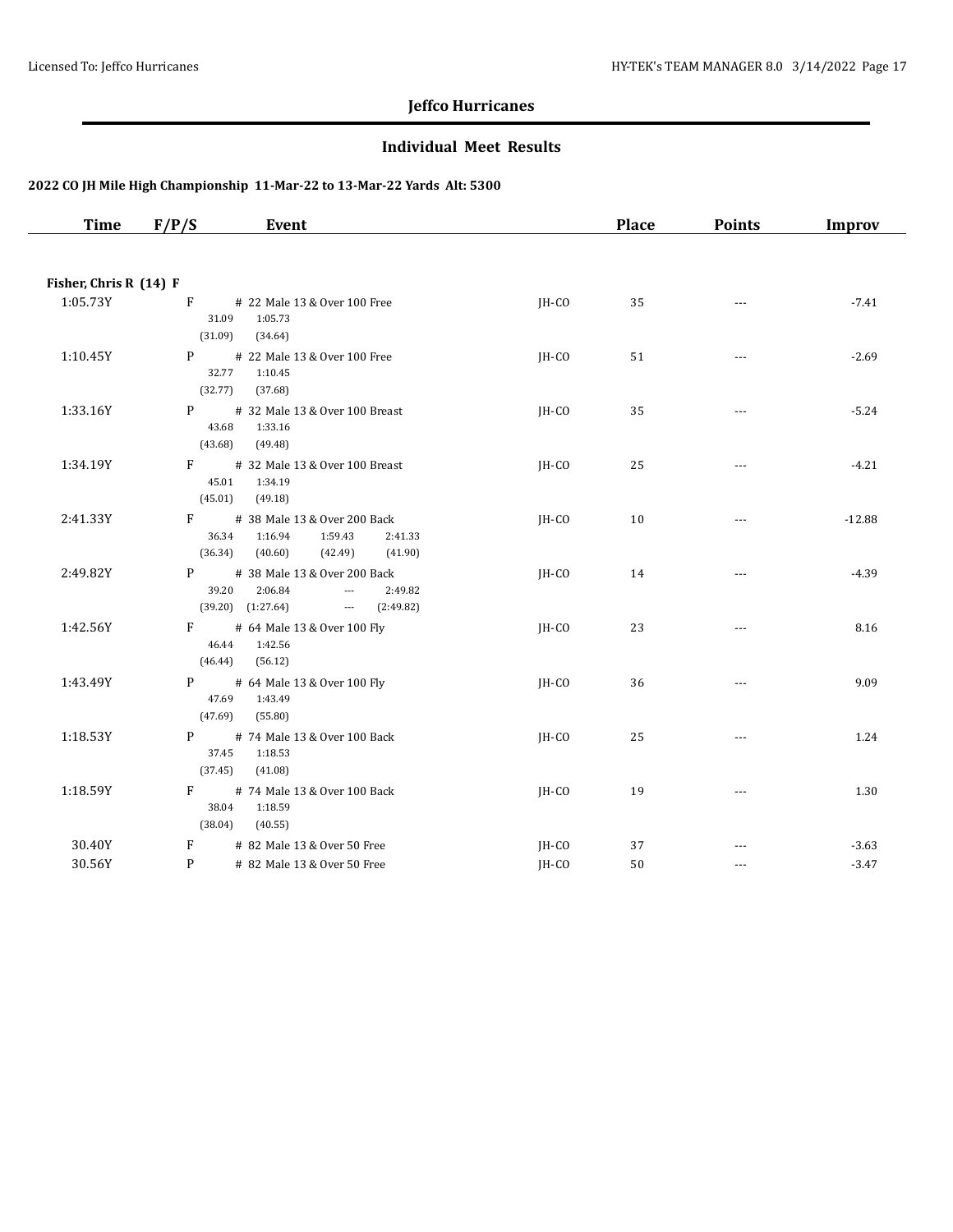#### **Individual Meet Results**

| <b>Time</b>        | F/P/S | Event                                                                   |         | <b>Place</b> | <b>Points</b> | Improv  |
|--------------------|-------|-------------------------------------------------------------------------|---------|--------------|---------------|---------|
|                    |       |                                                                         |         |              |               |         |
| Fry, Layla A (9) F |       |                                                                         |         |              |               |         |
| <b>NS</b>          | F     | # 1 Female 10 & Under 200 IM                                            | $IH-CO$ | $---$        | ---           | ---     |
| <b>NS</b>          | F     | # 9 Female 10 & Under 200 Free                                          | $IH-CO$ | $---$        | $- - -$       | $---$   |
| 40.31Y             | F     | # 41 Female 10 & Under 200 Free                                         | $IH-CO$ | $---$        | $---$         | 1.26    |
| 1:29.29Y           | F     | #43 Female 10 & Under 100 Free<br>1:29.29<br>$---$                      | $IH-CO$ | 7            | $---$         | $-3.40$ |
|                    |       | (1:29.29)<br>$\cdots$                                                   |         |              |               |         |
| 47.16Y             | F     | # 47 Female 10 & Under 50 Fly                                           | $IH-CO$ | 7            | $- - -$       | $-4.16$ |
| 46.10Y             | F     | # 53 Female 10 & Under 50 Back                                          | $IH-CO$ | 9            | $- - -$       | $-0.32$ |
| 1:40.16Y           | F     | # 55 Female 10 & Under 100 IM<br>47.31<br>1:40.16<br>(47.31)<br>(52.85) | $IH-CO$ | 4            | $---$         | $-0.34$ |
| 1:52.73Y           | F     | # 89 Female 10 & Under 100 Fly                                          | $IH-CO$ | 6            | 12            | 1.57    |
| 41.31Y             | F     | # 93 Female 10 & Under 50 Free                                          | $IH-CO$ | 10           | 7             | 2.26    |
| 53.67Y             | F     | # 95 Female 10 & Under 50 Breast                                        | JH-CO   | 8            | 11            | 1.64    |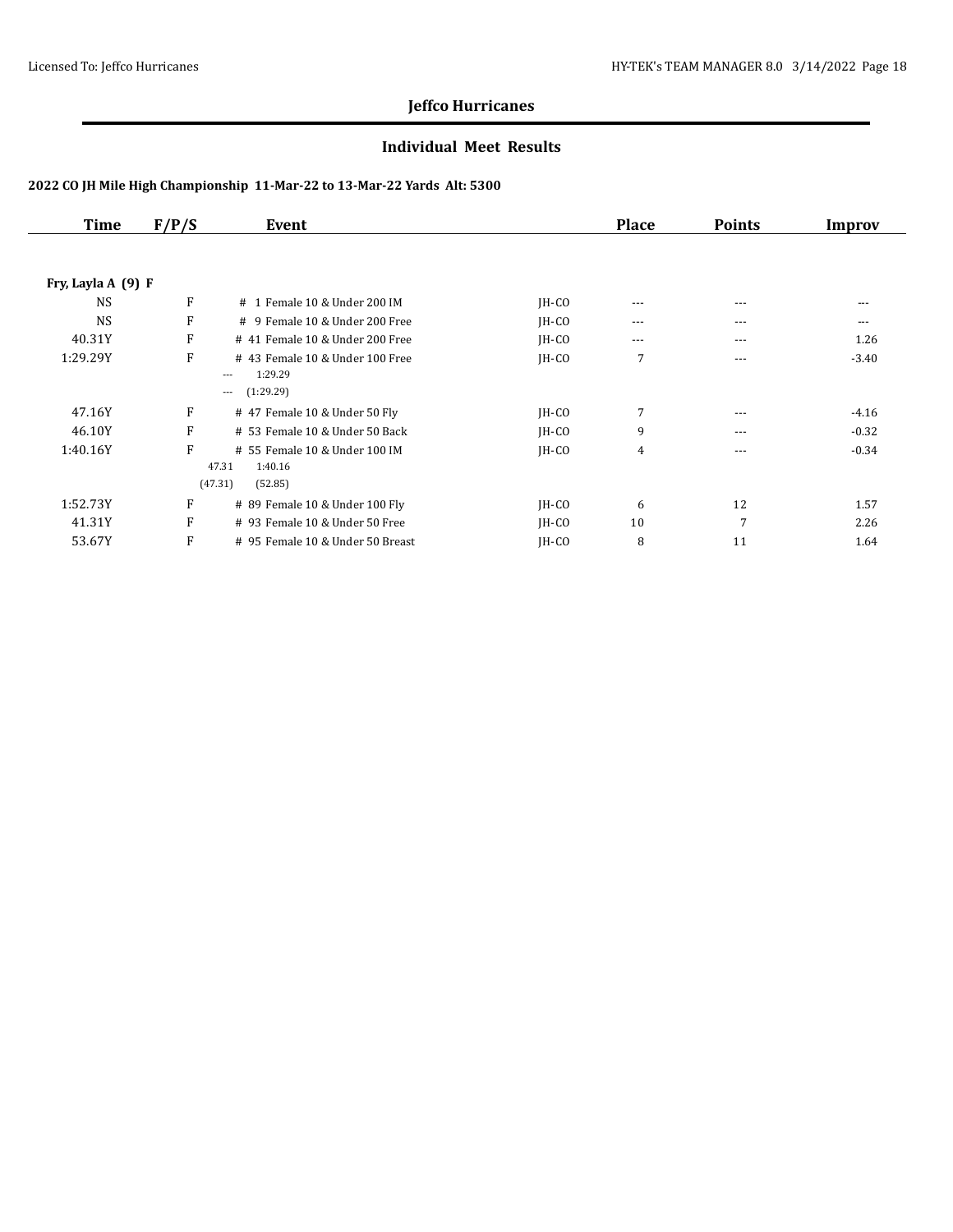#### **Individual Meet Results**

| Time                 | F/P/S | Event                            |         | <b>Place</b> | <b>Points</b> | Improv   |
|----------------------|-------|----------------------------------|---------|--------------|---------------|----------|
|                      |       |                                  |         |              |               |          |
| Garin, Clara J (8) F |       |                                  |         |              |               |          |
| 28.59Y               | F     | # 45 Female 8 & Under 25 Fly     | $IH-CO$ | 10           | $---$         | $---$    |
| 34.07Y               | F     | #49 Female 8 & Under 25 Breast   | $IH-CO$ | 11           | $- - -$       | $---$    |
| 49.61Y               | F     | $# 53$ Female 10 & Under 50 Back | $IH-CO$ | 17           | $---$         | $-3.19$  |
| 2:12.87Y             | F     | # 55 Female 10 & Under 100 IM    | $IH-CO$ | 33           | $---$         | $-15.67$ |
|                      |       | 2:12.87<br>$---$                 |         |              |               |          |
|                      |       | (2:12.87)<br>$---$               |         |              |               |          |
| 21.90Y               | F     | # 91 Female 8 & Under 25 Free    | $IH-CO$ | 11           | 6             | $---$    |
| 52.11Y               | F     | $#$ 93 Female 10 & Under 50 Free | $IH-CO$ | 42           | $- - -$       | -6.46    |
| 1:14.97Y             | F     | # 95 Female 10 & Under 50 Breast | $IH-CO$ | 41           | $---$         | $-12.29$ |
| 22.39Y               | F     | # 97 Female 8 & Under 25 Back    | $IH-CO$ | 5            | $- - -$       | ---      |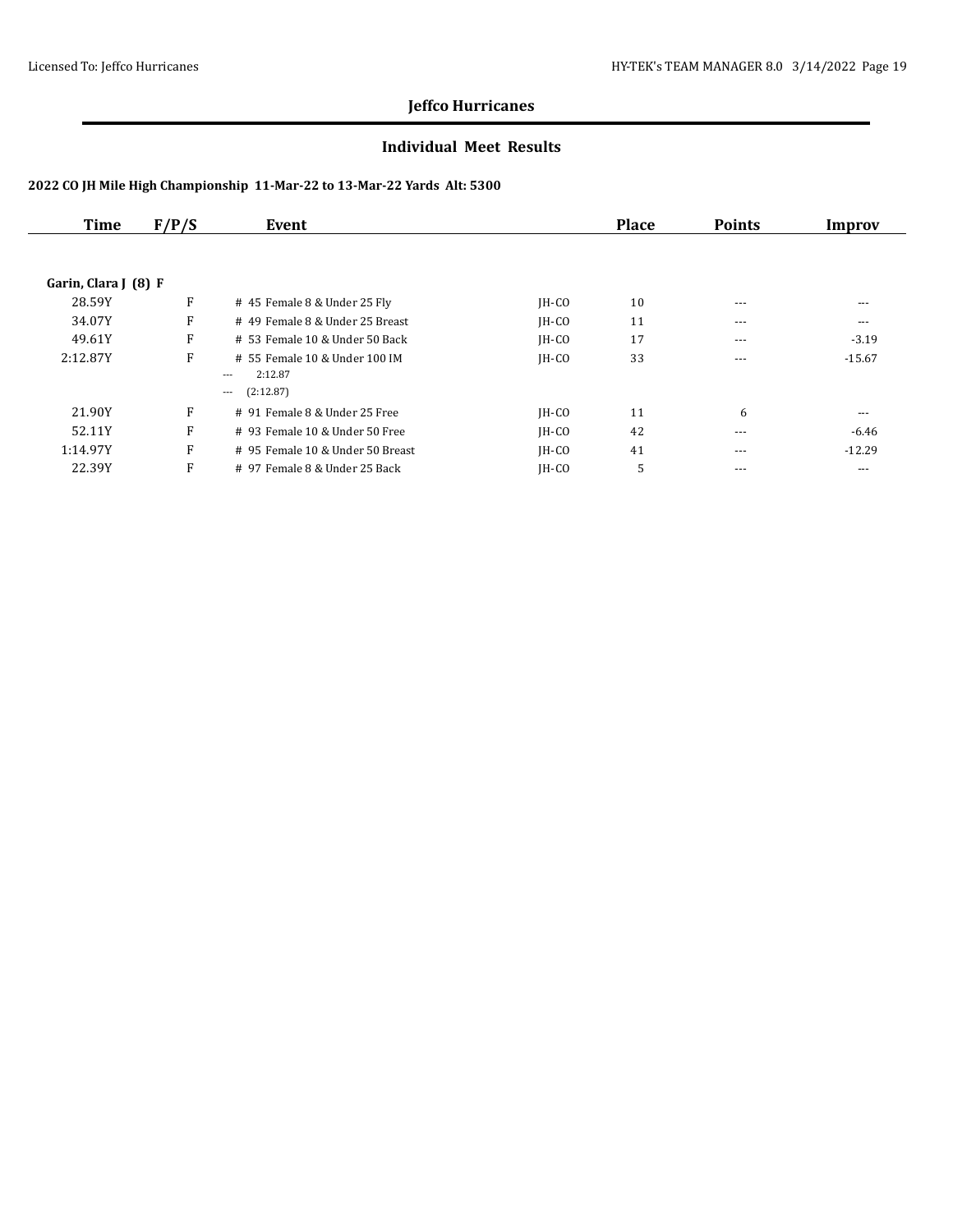#### **Individual Meet Results**

| Time                 | F/P/S<br>Event                                                                                                                      |                               | <b>Place</b> | <b>Points</b> | Improv  |
|----------------------|-------------------------------------------------------------------------------------------------------------------------------------|-------------------------------|--------------|---------------|---------|
|                      |                                                                                                                                     |                               |              |               |         |
| Garin, Evie R (13) F |                                                                                                                                     |                               |              |               |         |
| 1:07.71Y             | # 21 Female 13 & Over 100 Free<br>P                                                                                                 | IH-CO                         | 63           | $---$         | $-3.04$ |
| 1:27.60Y             | F<br># 31 Female 13 & Over 100 Breast<br>42.45<br>1:27.60<br>(42.45)<br>(45.15)                                                     | $IH-CO$                       | 34           | ---           | $-1.73$ |
| 1:29.17Y             | P<br># 31 Female 13 & Over 100 Breast<br>42.04<br>1:29.17<br>(42.04)<br>(47.13)                                                     | JH-CO                         | 48           | $\cdots$      | $-0.16$ |
| 2:56.58Y             | F<br># 37 Female 13 & Over 200 Back<br>40.97<br>1:25.52<br>2:10.37<br>(40.97)<br>(44.55)<br>(44.85)                                 | $IH-CO$<br>2:56.58<br>(46.21) | 25           |               | 5.67    |
| 2:57.71Y             | # 37 Female 13 & Over 200 Back<br>P.<br>1:26.56<br>2:12.29<br>$\overline{\phantom{a}}$<br>(1:26.56)<br>(2:12.29)<br>$\sim 10^{-10}$ | $IH-CO$<br>2:57.71<br>(45.42) | 39           | $\cdots$      | 6.80    |
| 1:31.59Y             | # 63 Female 13 & Over 100 Fly<br>$F =$<br>42.97<br>1:31.59<br>(42.97)<br>(48.62)                                                    | $IH-CO$                       | 28           | $---$         | $-3.33$ |
| 1:33.75Y             | # 63 Female 13 & Over 100 Fly<br>$P \qquad \qquad$<br>44.09<br>1:33.75<br>(44.09)<br>(49.66)                                        | $IH-CO$                       | 39           |               | $-1.17$ |
| 2:38.41Y             | P<br># 69 Female 13 & Over 200 Free<br>1:15.84<br>35.11<br>1:57.17<br>(35.11)<br>(40.73)<br>(41.33)                                 | IH-CO<br>2:38.41<br>(41.24)   | 37           | $\cdots$      | $-9.05$ |
| 2:38.69Y             | # 69 Female 13 & Over 200 Free<br>$F =$<br>35.73<br>1:58.20<br>1:16.24<br>(35.73)<br>(41.96)<br>(40.51)                             | $IH-CO$<br>2:38.69<br>(40.49) | 30           | $- - -$       | $-8.77$ |
| 31.08Y               | # 81 Female 13 & Over 50 Free<br>P                                                                                                  | IH-CO                         | 43           |               | $-0.40$ |
| 31.71Y               | F<br># 81 Female 13 & Over 50 Free                                                                                                  | IH-CO                         | 37           | $\cdots$      | 0.23    |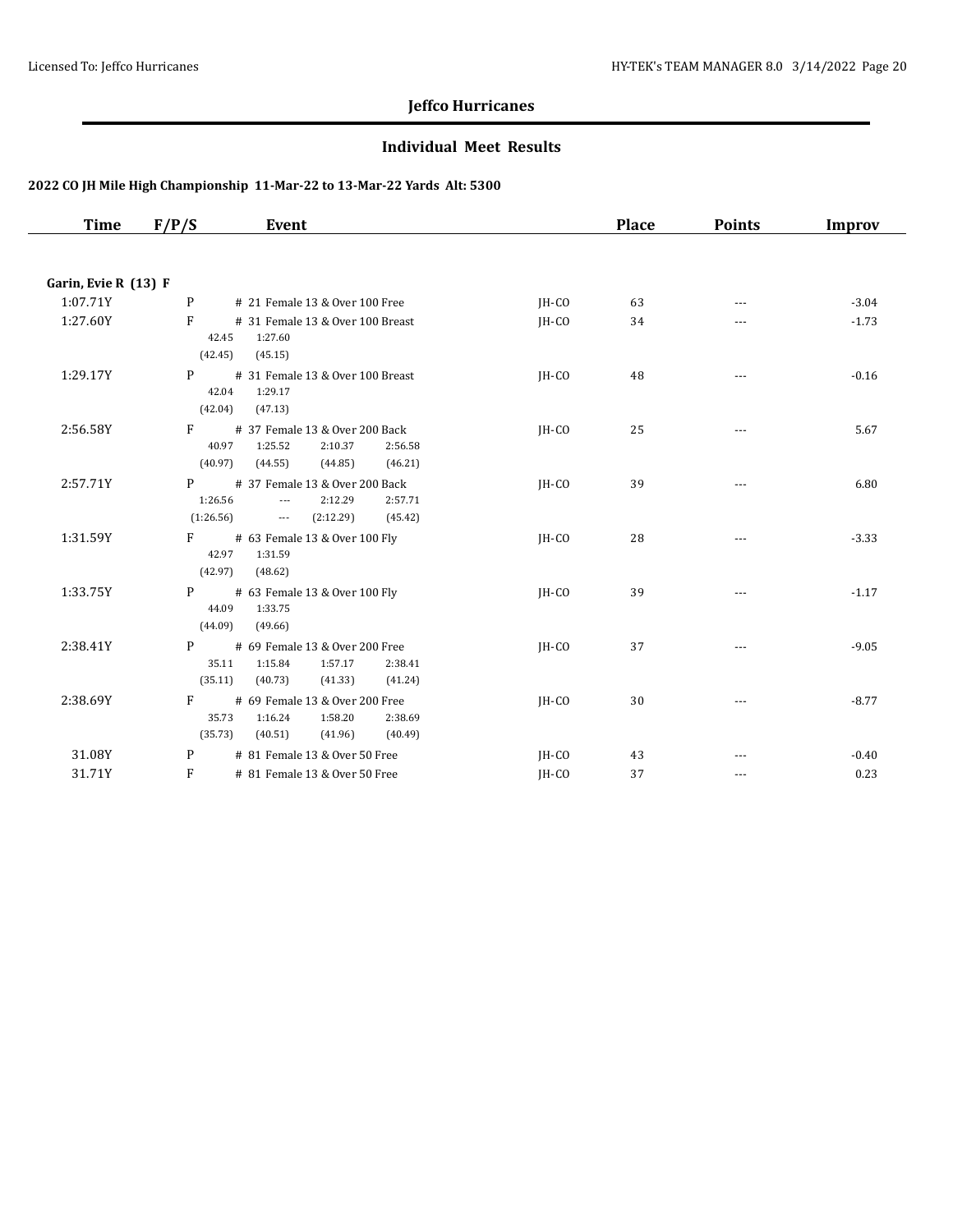#### **Individual Meet Results**

| <b>Time</b>         | F/P/S | Event                                                                     |         | <b>Place</b> | <b>Points</b> | Improv  |
|---------------------|-------|---------------------------------------------------------------------------|---------|--------------|---------------|---------|
|                     |       |                                                                           |         |              |               |         |
| Garin, Gus $(10)$ F |       |                                                                           |         |              |               |         |
| 35.99Y              | F     | #42 Male 10 & Under 200 Free                                              | $IH-CO$ | $\cdots$     | $---$         | $-0.29$ |
| 1:23.23Y            | F     | #44 Male 10 & Under 100 Free<br>1:23.23<br>$\cdots$<br>(1:23.23)<br>$---$ | $IH-CO$ | 13           | $- - -$       | $-8.26$ |
| 41.12Y              | F     | # 48 Male 10 & Under 50 Fly                                               | $IH-CO$ | 5            | $\cdots$      | $-3.51$ |
| 1:44.60Y            | F     | # 52 Male 10 & Under 100 Breast<br>49.89<br>1:44.60<br>(49.89)<br>(54.71) | $IH-CO$ | 2            | $- - -$       | 1.20    |
| 41.59Y              | F     | # 54 Male 10 & Under 50 Back                                              | $IH-CO$ | 10           | $---$         | $-2.61$ |
| 36.50Y              | F     | # 94 Male 10 & Under 50 Free                                              | $IH-CO$ | 14           | 3             | 0.22    |
| 47.83Y              | F     | # 96 Male 10 & Under 50 Breast                                            | $IH-CO$ | 5            | 14            | 0.35    |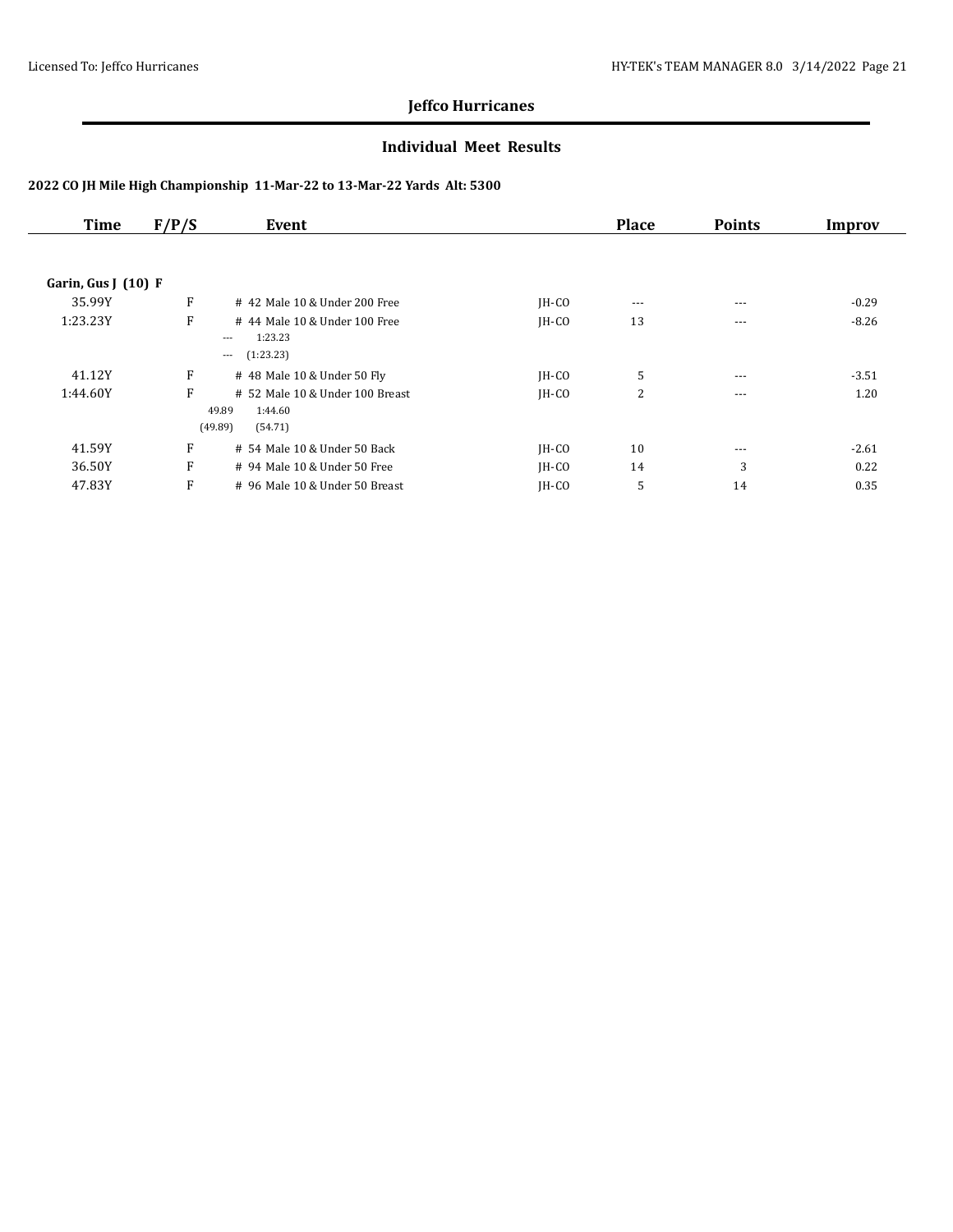#### **Individual Meet Results**

| <b>Time</b>           | F/P/S                 | Event                                                                                            |         | <b>Place</b> | <b>Points</b>            | Improv  |
|-----------------------|-----------------------|--------------------------------------------------------------------------------------------------|---------|--------------|--------------------------|---------|
|                       |                       |                                                                                                  |         |              |                          |         |
| Giesing, Ian D (13) F |                       |                                                                                                  |         |              |                          |         |
| 1:00.54Y              | P<br>29.56<br>(29.56) | # 22 Male 13 & Over 100 Free<br>1:00.54<br>(30.98)                                               | IH-CO   | 28           | $\cdots$                 | 0.37    |
| 1:00.54Y              | F<br>29.54<br>(29.54) | # 22 Male 13 & Over 100 Free<br>1:00.54<br>(31.00)                                               | IH-CO   | 21           | $\overline{a}$           | 0.37    |
| 1:19.73Y              | P                     | # 32 Male 13 & Over 100 Breast<br>$-1:19.73$<br>$-$ (1:19.73)                                    | JH-CO   | 21           | $\overline{a}$           | 0.79    |
| 1:19.79Y              | F<br>37.95<br>(37.95) | # 32 Male 13 & Over 100 Breast<br>1:19.79<br>(41.84)                                             | JH-CO   | 15           | $\cdots$                 | 0.85    |
| 2:35.13Y              | F<br>35.41<br>(35.41) | # 40 Male 13 & Over 200 IM<br>1:17.28<br>2:01.67<br>2:35.13<br>(41.87)<br>(44.39)<br>(33.46)     | $IH-CO$ | 13           | $\cdots$                 | 0.88    |
| 2:36.00Y              | P<br>36.55<br>(36.55) | # 40 Male 13 & Over 200 IM<br>2:36.00<br>1:18.32<br>2:01.50<br>(41.77)<br>(43.18)<br>(34.50)     | JH-CO   | 18           | $\cdots$                 | 1.75    |
| 1:12.42Y              | F<br>34.10<br>(34.10) | # 64 Male 13 & Over 100 Fly<br>1:12.42<br>(38.32)                                                | JH-CO   | 15           | $\cdots$                 | $-5.87$ |
| 1:14.98Y              | P<br>35.32<br>(35.32) | # 64 Male 13 & Over 100 Fly<br>1:14.98<br>(39.66)                                                | JH-CO   | 23           | $\cdots$                 | $-3.31$ |
| 2:48.04Y              | P<br>38.07<br>(38.07) | # 80 Male 13 & Over 200 Breast<br>1:20.92<br>2:04.75<br>2:48.04<br>(42.85)<br>(43.83)<br>(43.29) | JH-CO   | 12           | $\overline{\phantom{a}}$ | $-0.13$ |
| 2:49.69Y              | F<br>39.21<br>(39.21) | # 80 Male 13 & Over 200 Breast<br>1:21.61<br>2:06.10<br>2:49.69<br>(42.40)<br>(44.49)<br>(43.59) | IH-CO   | 6            | $\cdots$                 | 1.52    |
| 28.03Y                | F                     | # 82 Male 13 & Over 50 Free                                                                      | JH-CO   | 24           |                          | $-0.04$ |
| 28.17Y                | P                     | # 82 Male 13 & Over 50 Free                                                                      | IH-CO   | 34           | $\sim$ $\sim$ $\sim$     | 0.10    |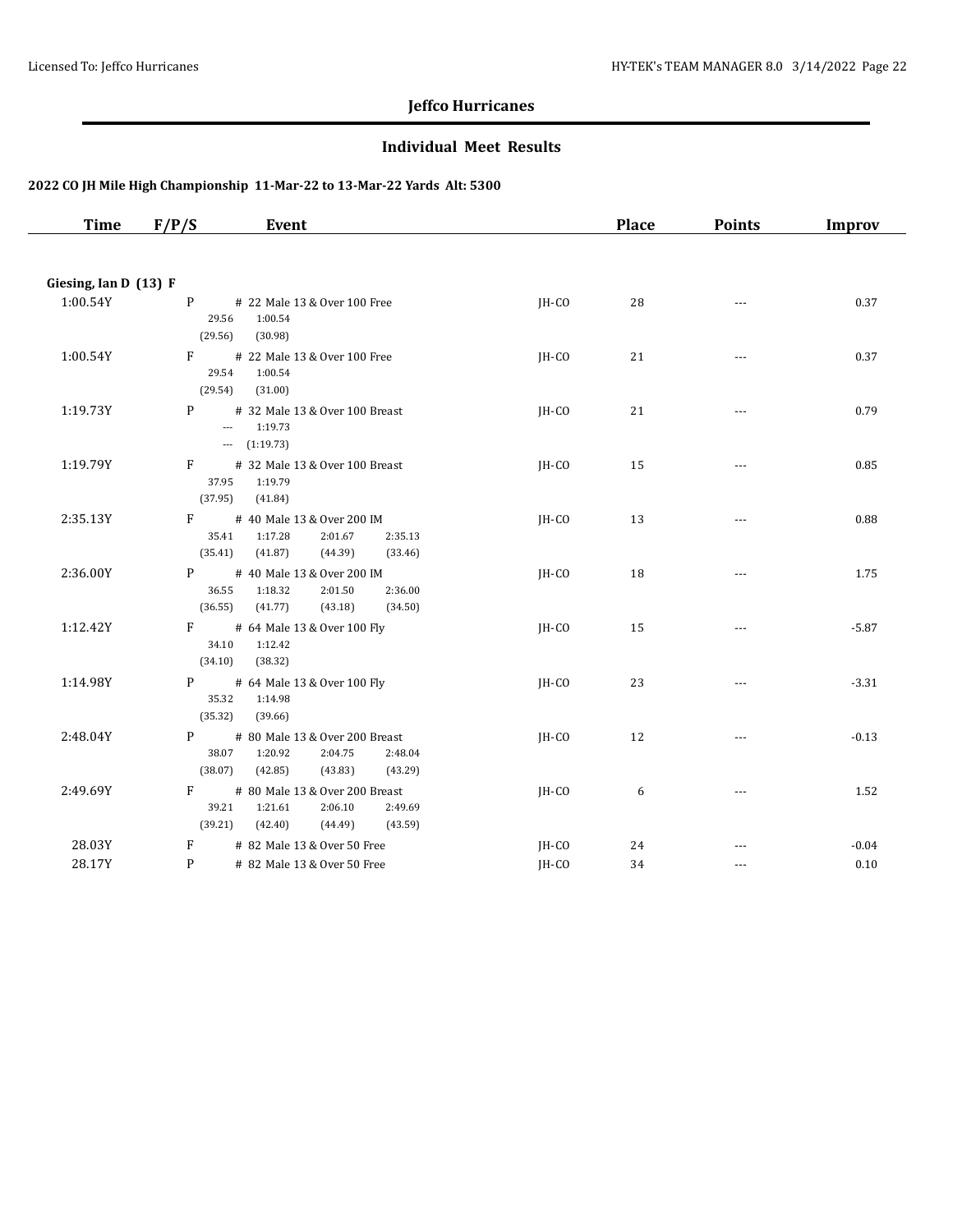#### **Individual Meet Results**

| <b>Time</b>              | F/P/S | Event                                                                           |         | <b>Place</b> | <b>Points</b> | Improv  |
|--------------------------|-------|---------------------------------------------------------------------------------|---------|--------------|---------------|---------|
|                          |       |                                                                                 |         |              |               |         |
| Gonzales, Arriet R (9) F |       |                                                                                 |         |              |               |         |
| 2:20.67Y                 | F     | # 43 Female 10 & Under 100 Free<br>2:20.67<br>$\cdots$<br>(2:20.67)<br>$---$    | $IH-CO$ | 46           | $---$         | $-8.83$ |
| 1:11.41Y DQ              | F     | # 47 Female 10 & Under 50 Fly                                                   | $IH-CO$ | $\cdots$     | $---$         | ---     |
| 1:02.89Y                 | F     | # 53 Female 10 & Under 50 Back                                                  | $IH-CO$ | 48           | $---$         | 1.80    |
| 2:29.83Y DQ              | F     | # 55 Female 10 & Under 100 IM<br>1:08.82<br>2:29.83                             | $IH-CO$ | $---$        | $---$         | ---     |
|                          |       | (1:08.82)<br>(1:21.01)                                                          |         |              |               |         |
| 1:01.61Y                 | F     | # 93 Female 10 & Under 50 Free                                                  | $IH-CO$ | 48           | $---$         | 2.01    |
| 1:16.50Y DQ              | F     | # 95 Female 10 & Under 50 Breast                                                | $IH-CO$ | $\cdots$     | $---$         | ---     |
| 2:12.78Y                 | F     | # 99 Female 10 & Under 100 Back<br>2:12.78<br>1:05.43<br>(1:05.43)<br>(1:07.35) | $IH-CO$ | 31           | $---$         | $-8.03$ |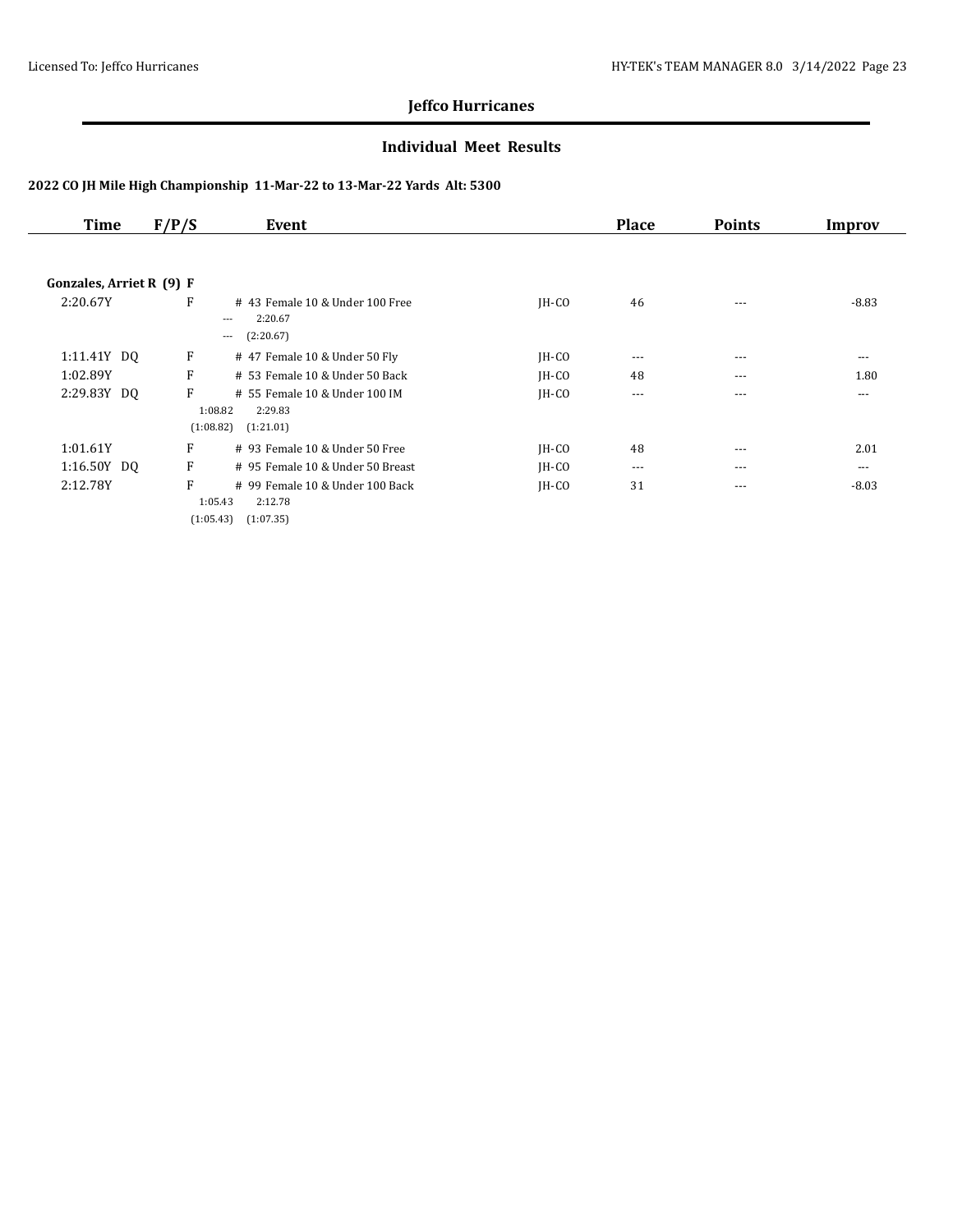#### **Individual Meet Results**

| Time                   | F/P/S                              | Event                                                                                          |         | <b>Place</b> | <b>Points</b> | <b>Improv</b> |
|------------------------|------------------------------------|------------------------------------------------------------------------------------------------|---------|--------------|---------------|---------------|
| Guyton, Tyler W (14) F |                                    |                                                                                                |         |              |               |               |
| 1:01.69Y               | F<br>30.06<br>(30.06)              | # 22 Male 13 & Over 100 Free<br>1:01.69<br>(31.63)                                             | $IH-CO$ | 31           | $\cdots$      | $-1.18$       |
| 1:04.10Y               | P <sub>1</sub><br>31.06<br>(31.06) | # 22 Male 13 & Over 100 Free<br>1:04.10<br>(33.04)                                             | $IH-CO$ | 40           | ---           | 1.23          |
| 1:24.47Y               | F<br>40.27<br>(40.27)              | # 32 Male 13 & Over 100 Breast<br>1:24.47<br>(44.20)                                           | JH-CO   | 21           | ---           | 0.97          |
| 1:27.77Y               | P<br>40.42<br>(40.42)              | # 32 Male 13 & Over 100 Breast<br>1:27.77<br>(47.35)                                           | JH-CO   | 30           |               | 4.27          |
| 2:39.05Y               | F<br>32.86<br>(32.86)              | # 40 Male 13 & Over 200 IM<br>1:14.04<br>2:01.75<br>2:39.05<br>(37.30)<br>(41.18)<br>(47.71)   | JH-CO   | 21           | ---           | $-3.94$       |
| 2:46.93Y               | P<br>35.76<br>(35.76)              | # 40 Male 13 & Over 200 IM<br>1:17.26<br>2:08.48<br>2:46.93<br>(41.50)<br>(51.22)<br>(38.45)   | IH-CO   | 29           |               | 3.94          |
| 1:15.83Y               | P <sub>2</sub><br>34.55<br>(34.55) | # 64 Male 13 & Over 100 Fly<br>1:15.83<br>(41.28)                                              | $IH-CO$ | 25           | $---$         | $-9.60$       |
| 2:26.10Y               | P <sub>2</sub><br>31.91<br>(31.91) | # 70 Male 13 & Over 200 Free<br>1:08.09<br>2:26.10<br>1:48.53<br>(36.18)<br>(40.44)<br>(37.57) | $IH-CO$ | 23           | $---$         | 2.20          |
| 27.16Y                 | P                                  | # 82 Male 13 & Over 50 Free                                                                    | IH-CO   | 30           | $\cdots$      | $-1.05$       |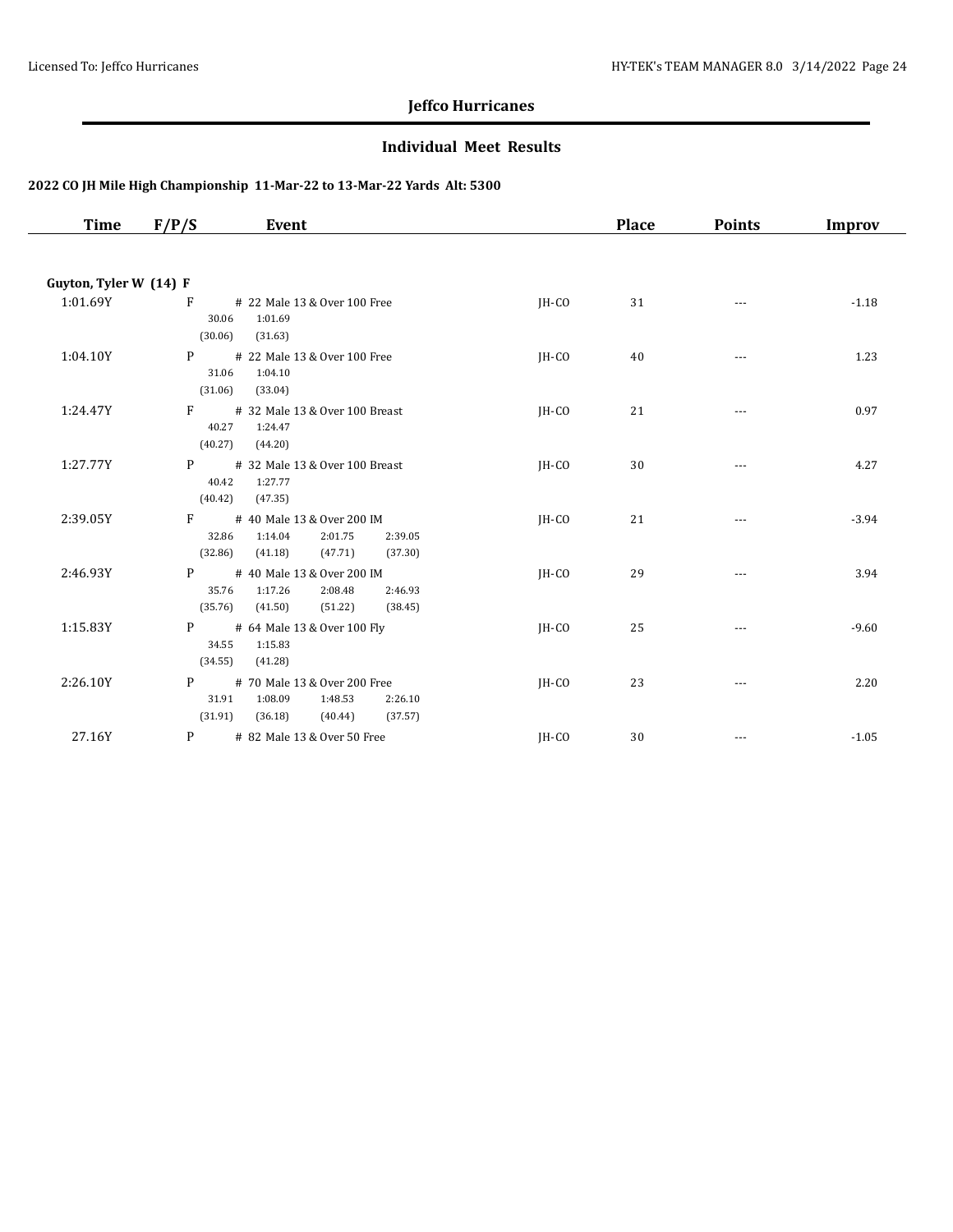#### **Individual Meet Results**

| Time                   | F/P/S<br>Event                                                                                                     |       | <b>Place</b>   | <b>Points</b> | Improv  |
|------------------------|--------------------------------------------------------------------------------------------------------------------|-------|----------------|---------------|---------|
|                        |                                                                                                                    |       |                |               |         |
| Harris, Maddi J (12) F |                                                                                                                    |       |                |               |         |
| 2:47.50Y               | F<br># 3 Female 11-12 200 IM<br>34.53<br>1:16.87<br>2:08.57<br>2:47.50<br>(34.53)<br>(42.34)<br>(51.70)<br>(38.93) | JH-CO | 4              | ---           | $-1.40$ |
| 35.16Y                 | F<br># 23 Female 11-12 50 Back                                                                                     | IH-CO | 5              | $- - -$       | $-3.16$ |
| 36.78Y                 | P<br># 23 Female 11-12 50 Back                                                                                     | IH-CO | 10             | ---           | $-1.54$ |
| 1:35.39Y               | F<br># 29 Female 11-12 100 Breast<br>1:35.39<br>46.43<br>(46.43)<br>(48.96)                                        | IH-CO | 19             | ---           | $-1.48$ |
| 1:36.67Y               | P<br># 29 Female 11-12 100 Breast<br>46.32<br>1:36.67<br>(46.32)<br>(50.35)                                        | IH-CO | 19             | ---           | $-0.20$ |
| 31.16Y                 | $\mathbf{F}$<br># 33 Female 11-12 50 Fly                                                                           | JH-CO | $\overline{2}$ | ---           | $-1.60$ |
| 32.11Y                 | P<br># 33 Female 11-12 50 Fly                                                                                      | IH-CO | $\overline{2}$ | ---           | $-0.65$ |
| 46.22Y                 | P<br># 65 Female 11-12 50 Breast                                                                                   | IH-CO | 24             | ---           | 0.79    |
| 31.28Y                 | P<br># 75 Female 11-12 50 Free                                                                                     | IH-CO | 12             | ---           | 0.84    |
| 31.67Y                 | F<br># 75 Female 11-12 50 Free                                                                                     | IH-CO | 13             | ---           | 1.23    |
| 1:17.31Y               | F<br># 83 Female 11-12 100 IM<br>35.66<br>1:17.31<br>(35.66)<br>(41.65)                                            | IH-CO | 8              |               | $-3.14$ |
| 1:17.41Y               | P<br># 83 Female 11-12 100 IM<br>35.18<br>1:17.41<br>(35.18)<br>(42.23)                                            | JH-CO | 7              | ---           | $-3.04$ |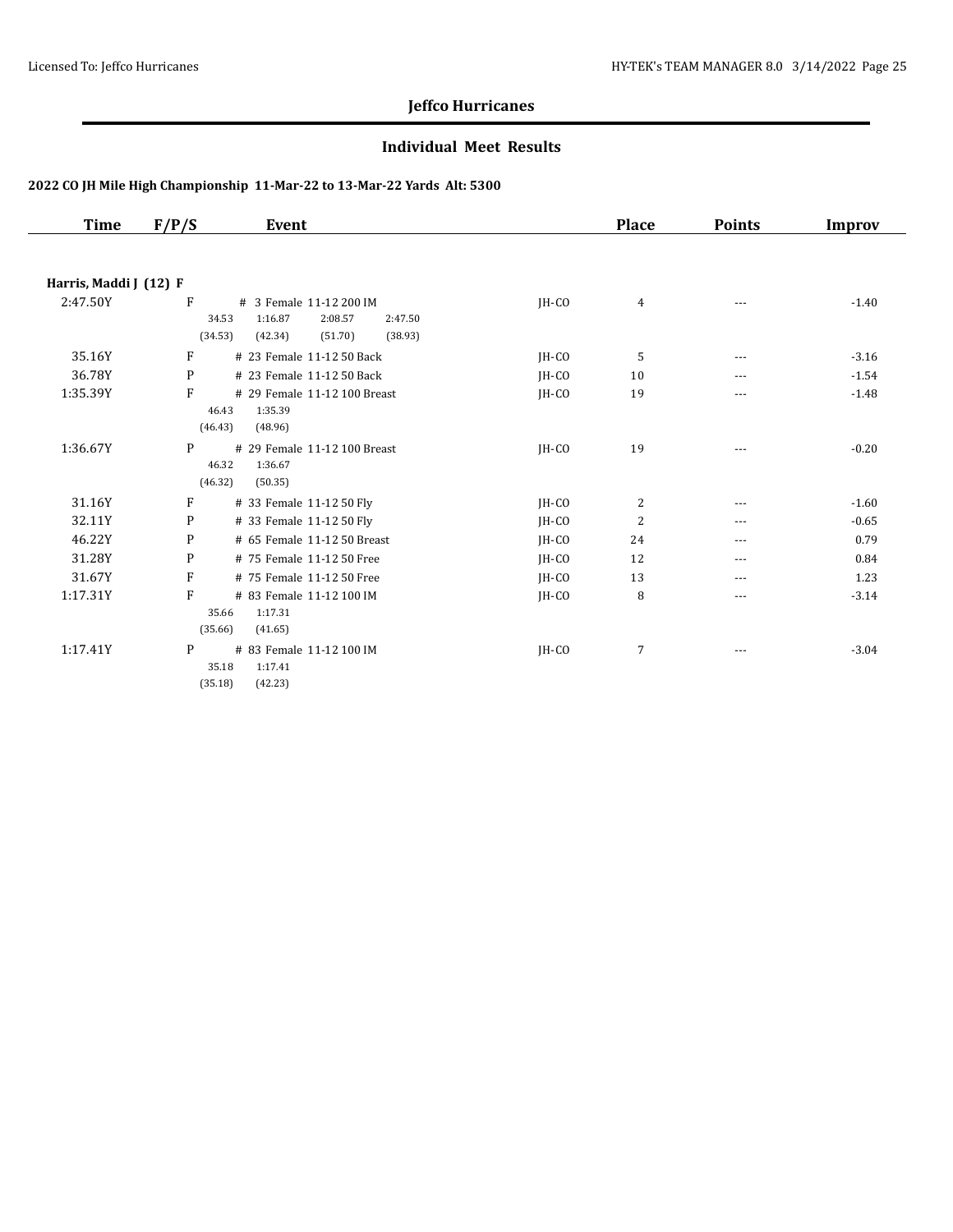#### **Individual Meet Results**

| Time               | F/P/S                              | Event                                                                                          |         | <b>Place</b> | <b>Points</b> | Improv  |
|--------------------|------------------------------------|------------------------------------------------------------------------------------------------|---------|--------------|---------------|---------|
|                    |                                    |                                                                                                |         |              |               |         |
| Head, Ben C (14) F |                                    |                                                                                                |         |              |               |         |
| 56.23Y             | P<br>26.98<br>(26.98)              | # 22 Male 13 & Over 100 Free<br>56.23<br>(29.25)                                               | $IH-CO$ | 17           | ---           | $-0.65$ |
| 57.06Y             | F<br>27.54<br>(27.54)              | # 22 Male 13 & Over 100 Free<br>57.06<br>(29.52)                                               | $IH-CO$ | 13           | $\cdots$      | 0.18    |
| 1:19.47Y           | P <sub>2</sub><br>36.64<br>(36.64) | # 32 Male 13 & Over 100 Breast<br>1:19.47<br>(42.83)                                           | JH-CO   | 20           | ---           | $-9.12$ |
| 2:23.32Y           | $F = \pm$<br>29.50<br>(29.50)      | # 40 Male 13 & Over 200 IM<br>1:07.03<br>1:49.43<br>2:23.32<br>(33.89)<br>(37.53)<br>(42.40)   | JH-CO   | 5            |               | $-1.33$ |
| 2:24.73Y           | P<br>30.71<br>(30.71)              | # 40 Male 13 & Over 200 IM<br>1:06.70<br>1:50.32<br>2:24.73<br>(35.99)<br>(43.62)<br>(34.41)   | $IH-CO$ | 8            | ---           | 0.08    |
| 1:04.84Y           | P <sub>2</sub><br>29.65<br>(29.65) | # 64 Male 13 & Over 100 Fly<br>1:04.84<br>(35.19)                                              | $IH-CO$ | 13           | $\cdots$      | 1.20    |
| 2:06.03Y           | F<br>28.66<br>(28.66)              | # 70 Male 13 & Over 200 Free<br>1:00.36<br>1:33.23<br>2:06.03<br>(31.70)<br>(32.87)<br>(32.80) | $IH-CO$ | 5            | $\cdots$      | $-1.00$ |
| 2:06.93Y           | P <sub>2</sub><br>28.79<br>(28.79) | # 70 Male 13 & Over 200 Free<br>1:00.68<br>1:33.90<br>2:06.93<br>(31.89)<br>(33.22)<br>(33.03) | $IH-CO$ | 9            | ---           | $-0.10$ |
| 26.60Y             | F                                  | # 82 Male 13 & Over 50 Free                                                                    | JH-CO   | 17           |               | $-0.14$ |
| 26.73Y             | P                                  | # 82 Male 13 & Over 50 Free                                                                    | IH-CO   | 26           | $\cdots$      | $-0.01$ |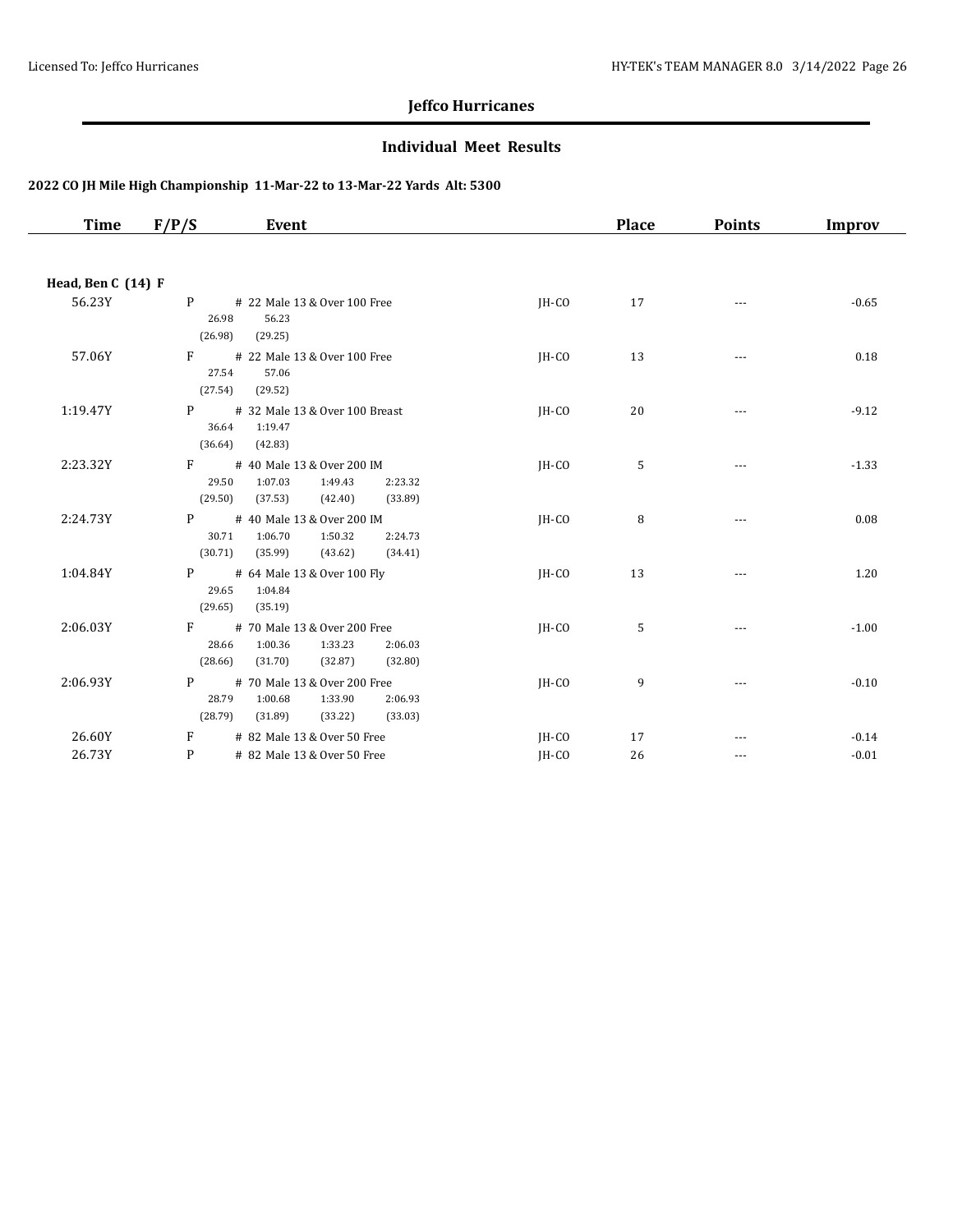#### **Individual Meet Results**

| <b>Time</b>                | F/P/S<br>Event                                                                                                           |         | <b>Place</b> | <b>Points</b> | Improv   |
|----------------------------|--------------------------------------------------------------------------------------------------------------------------|---------|--------------|---------------|----------|
|                            |                                                                                                                          |         |              |               |          |
| Hunnewell, Paxton I (10) F |                                                                                                                          |         |              |               |          |
| 2:47.38Y                   | F<br># 10 Male 10 & Under 200 Free<br>2:47.38<br>37.21<br>2:06.32<br>1:20.40<br>(37.21)<br>(45.92)<br>(41.06)<br>(43.19) | $IH-CO$ | 2            | $---$         | $-1.02$  |
| 43.67Y                     | F<br># 48 Male 10 & Under 50 Fly                                                                                         | $IH-CO$ | 8            | ---           | $-4.91$  |
| 41.63Y                     | F<br># 54 Male 10 & Under 50 Back                                                                                        | $IH-CO$ | 11           | $---$         | 1.53     |
| 1:54.85Y                   | F<br># 90 Male 10 & Under 100 Fly<br>52.78<br>1:54.85<br>(52.78)<br>(1:02.07)                                            | $IH-CO$ | 12           | 5             | $-12.20$ |
| 1:30.63Y                   | F<br>#100 Male 10 & Under 100 Back<br>44.29<br>1:30.63<br>(44.29)<br>(46.34)                                             | IH-CO   | 10           | 7             | 3.13     |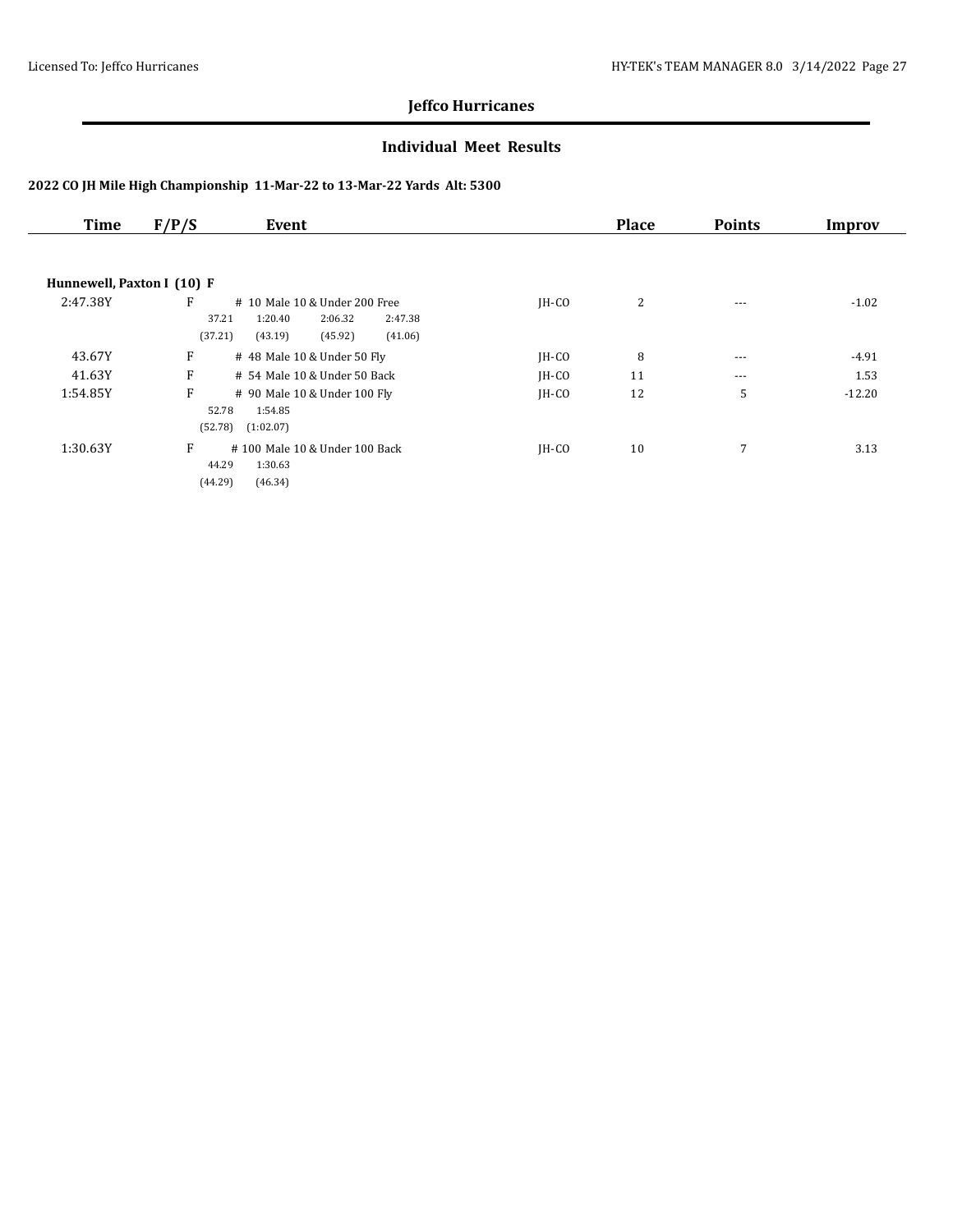#### **Individual Meet Results**

| <b>Time</b>             | F/P/S             | Event                                   |                    |         | <b>Place</b>       | <b>Points</b> | <b>Improv</b> |
|-------------------------|-------------------|-----------------------------------------|--------------------|---------|--------------------|---------------|---------------|
|                         |                   |                                         |                    |         |                    |               |               |
| Hyslop, Hayden G (16) F |                   |                                         |                    |         |                    |               |               |
| 5:14.54Y                | F                 | # 7 Female Senior 400 IM                |                    | IH-CO   | 6                  | $- - -$       | 2.97          |
|                         | 32.27             | 1:50.84<br>1:11.04                      | 2:30.41<br>3:15.72 | 4:01.66 | 4:38.64<br>5:14.54 |               |               |
|                         | (32.27)           | (39.80)<br>(38.77)                      | (39.57)<br>(45.31) | (45.94) | (36.98)<br>(35.90) |               |               |
| 27.98Y                  | $F =$             | # 17 Female 13 & Over 200 Free          |                    | IH-CO   | $\cdots$           | $\cdots$      | $-0.80$       |
| 59.42Y                  | P                 | # 21 Female 13 & Over 100 Free          |                    | IH-CO   | 20                 | $- - -$       | $-1.43$       |
|                         | 28.49             | 59.42                                   |                    |         |                    |               |               |
|                         | (28.49)           | (30.93)                                 |                    |         |                    |               |               |
| 59.45Y                  | $F =$<br>28.59    | # 21 Female 13 & Over 100 Free<br>59.45 |                    | JH-CO   | 16                 |               | $-1.40$       |
|                         | (28.59)           | (30.86)                                 |                    |         |                    |               |               |
| 1:18.41Y                | $F =$             | # 31 Female 13 & Over 100 Breast        |                    | IH-CO   | 12                 |               | $-3.76$       |
|                         | 37.41             | 1:18.41                                 |                    |         |                    | $---$         |               |
|                         | (37.41)           | (41.00)                                 |                    |         |                    |               |               |
| 1:18.54Y                | P <sub>2</sub>    | # 31 Female 13 & Over 100 Breast        |                    | IH-CO   | 19                 |               | $-3.63$       |
|                         | 37.28             | 1:18.54                                 |                    |         |                    |               |               |
|                         | (37.28)           | (41.26)                                 |                    |         |                    |               |               |
| 1:09.09Y                | $F =$             | # 63 Female 13 & Over 100 Fly           |                    | IH-CO   | 15                 |               | $-1.03$       |
|                         | 32.48             | 1:09.09                                 |                    |         |                    |               |               |
|                         | (32.48)           | (36.61)                                 |                    |         |                    |               |               |
| 1:10.83Y                | P <sub>2</sub>    | # 63 Female 13 & Over 100 Fly           |                    | IH-CO   | 21                 | $\cdots$      | 0.71          |
|                         | 32.09             | 1:10.83                                 |                    |         |                    |               |               |
|                         | (32.09)           | (38.74)                                 |                    |         |                    |               |               |
| 27.17Y                  | $P \qquad \qquad$ | # 81 Female 13 & Over 50 Free           |                    | JH-CO   | 11                 | $---$         | $-1.61$       |
| 2:27.00Y                | P                 | # 85 Female 13 & Over 200 IM            |                    | JH-CO   | 4                  | $---$         | $-1.46$       |
|                         | 31.88             | 1:09.00<br>1:52.38                      | 2:27.00            |         |                    |               |               |
|                         | (31.88)           | (37.12)<br>(43.38)                      | (34.62)            |         |                    |               |               |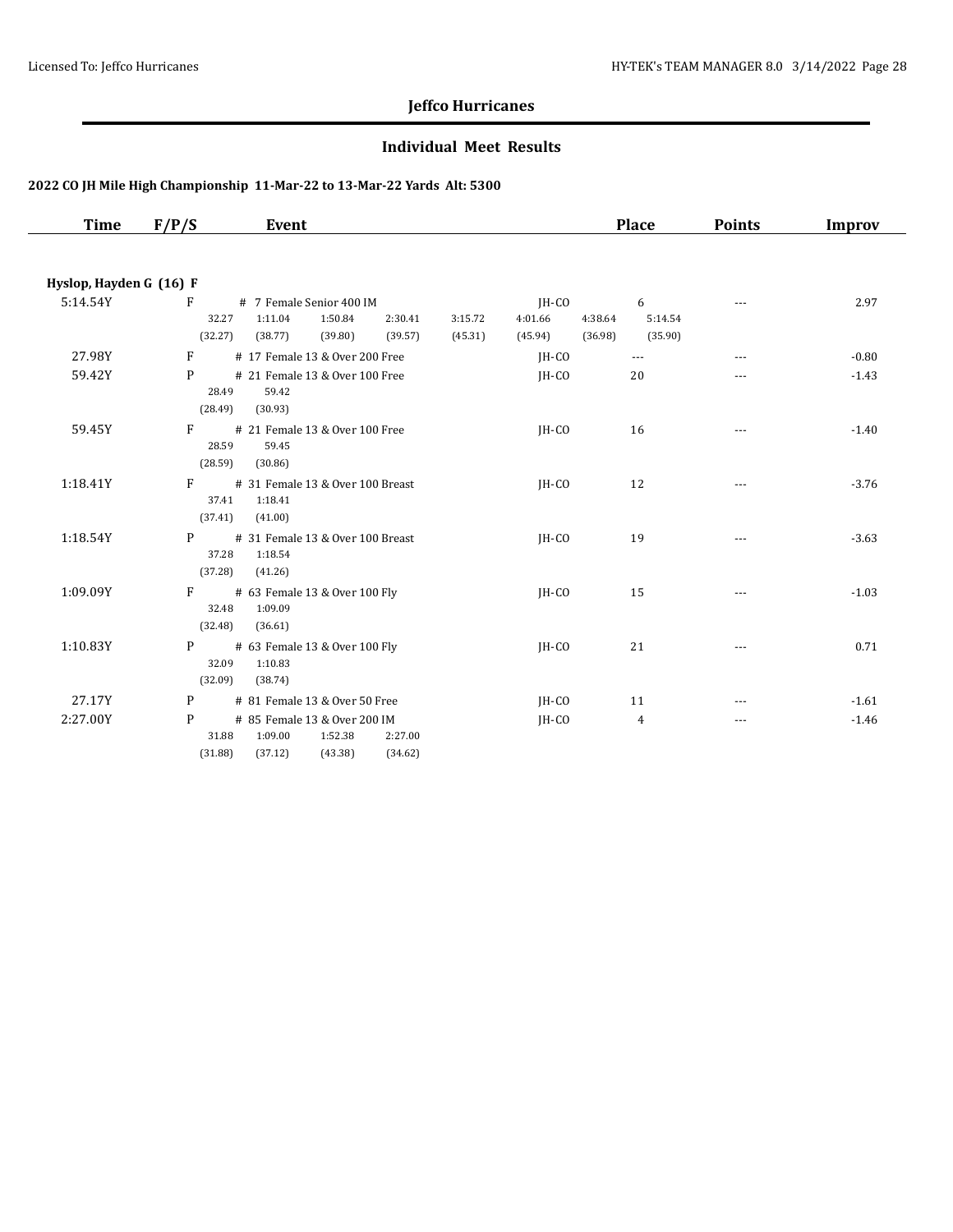#### **Individual Meet Results**

| Time                  | Event<br>F/P/S                                                                                                                         |         | <b>Place</b>    | <b>Points</b>            | Improv  |
|-----------------------|----------------------------------------------------------------------------------------------------------------------------------------|---------|-----------------|--------------------------|---------|
|                       |                                                                                                                                        |         |                 |                          |         |
| Hyslop, Maya K (13) F |                                                                                                                                        |         |                 |                          |         |
| 1:05.41Y              | P # 21 Female 13 & Over 100 Free<br>31.10<br>1:05.41<br>(31.10)<br>(34.31)                                                             | IH-CO   | 57              | $\sim$ $\sim$ $\sim$     | $-3.03$ |
| 2:56.69Y              | F # 27 Female 13 & Over 200 Fly<br>35.33<br>1:19.79<br>2:08.73<br>2:56.69<br>(48.94)<br>(35.33)<br>(44.46)<br>(47.96)                  | JH-CO   | $7\phantom{.0}$ | $\sim$ $\sim$ $\sim$     | 1.59    |
| 3:02.86Y              | # 27 Female 13 & Over 200 Fly<br>P <sub>2</sub><br>36.99<br>1:21.78<br>2:12.95<br>3:02.86<br>(36.99)<br>(44.79)<br>(51.17)<br>(49.91)  | JH-CO   | 11              | $\overline{\phantom{a}}$ | 7.76    |
| 1:26.98Y              | $F \sim$<br># 31 Female 13 & Over 100 Breast<br>1:26.98<br>41.12<br>(41.12)<br>(45.86)                                                 | $IH-CO$ | 32              | $\cdots$                 | $-6.09$ |
| 1:29.49Y              | P # 31 Female 13 & Over 100 Breast<br>41.48<br>1:29.49<br>(41.48)<br>(48.01)                                                           | JH-CO   | 49              | $\cdots$                 | $-3.58$ |
| 1:13.47Y              | P <sub>2</sub><br># 63 Female 13 & Over 100 Fly<br>33.96<br>1:13.47<br>(33.96)<br>(39.51)                                              | JH-CO   | 22              |                          | $-2.52$ |
| 1:14.79Y              | F # 63 Female 13 & Over 100 Fly<br>33.89<br>1:14.79<br>(33.89)<br>(40.90)                                                              | IH-CO   | 19              | $\sim$ $\sim$ $\sim$     | $-1.20$ |
| 2:28.01Y              | # 69 Female 13 & Over 200 Free<br>$F \sim$<br>33.06<br>1:49.97<br>1:11.25<br>2:28.01<br>(33.06)<br>(38.19)<br>(38.72)<br>(38.04)       | $IH-CO$ | 22              | $\sim$ $\sim$ $\sim$     | $-1.02$ |
| 2:28.34Y              | P <sub>2</sub><br># 69 Female 13 & Over 200 Free<br>1:50.22<br>33.78<br>1:11.63<br>2:28.34<br>(33.78)<br>(37.85)<br>(38.59)<br>(38.12) | JH-CO   | 30              | $\cdots$                 | $-0.69$ |
| 1:12.42Y              | # 73 Female 13 & Over 100 Back<br>P <sub>2</sub><br>35.08<br>1:12.42<br>(35.08)<br>(37.34)                                             | $IH-CO$ | 18              | $\overline{\phantom{a}}$ | 1.51    |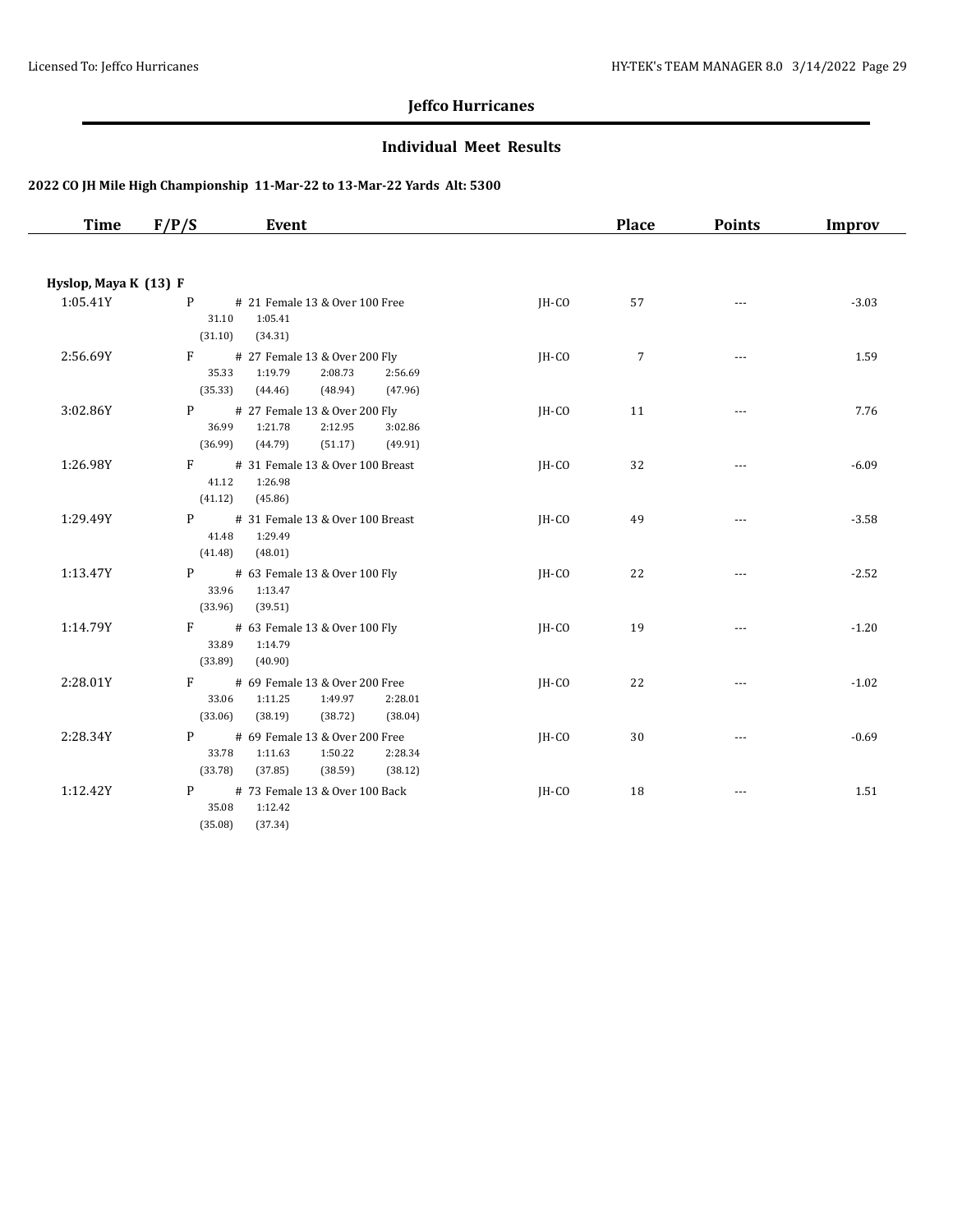#### **Individual Meet Results**

| Time                      | F/P/S                                       | Event                                                                                                                |                    |                             | <b>Place</b>                                             | <b>Points</b> | <b>Improv</b> |
|---------------------------|---------------------------------------------|----------------------------------------------------------------------------------------------------------------------|--------------------|-----------------------------|----------------------------------------------------------|---------------|---------------|
| Jacobson, Taylor M (17) F |                                             |                                                                                                                      |                    |                             |                                                          |               |               |
| 5:22.30Y                  | F<br>28.27<br>(28.27)<br>4:49.53<br>(33.55) | # 13 Female 13 & Over 500 Free<br>59.10<br>1:30.79<br>2:03.00<br>(32.21)<br>(31.69)<br>(30.83)<br>5:22.30<br>(32.77) | 2:35.60<br>(32.60) | JH-CO<br>3:08.72<br>(33.12) | $\mathbf{1}$<br>3:42.39<br>4:15.98<br>(33.59)<br>(33.67) | ---           | 6.37          |
| 54.76Y                    | $F =$<br>26.30<br>(26.30)                   | # 21 Female 13 & Over 100 Free<br>54.76<br>(28.46)                                                                   |                    | JH-CO                       | 3                                                        | $---$         | $-1.49$       |
| 54.86Y                    | P<br>26.33<br>(26.33)                       | # 21 Female 13 & Over 100 Free<br>54.86<br>(28.53)                                                                   |                    | $IH-CO$                     | $\mathbf{1}$                                             | ---           | $-1.39$       |
| 1:13.87Y                  | P<br>35.20<br>(35.20)                       | # 31 Female 13 & Over 100 Breast<br>1:13.87<br>(38.67)                                                               |                    | JH-CO                       | 10                                                       | ---           | $-1.72$       |
| 1:13.89Y                  | F<br>35.12<br>(35.12)                       | # 31 Female 13 & Over 100 Breast<br>1:13.89<br>(38.77)                                                               |                    | $IH-CO$                     | 4                                                        | $\cdots$      | $-1.70$       |
| 2:36.47Y                  | $F \sim$<br>35.57<br>(35.57)                | # 79 Female 13 & Over 200 Breast<br>1:15.12<br>1:55.44<br>2:36.47<br>(39.55)<br>(40.32)<br>(41.03)                   |                    | $IH-CO$                     | 3                                                        | ---           | $-4.02$       |
| 2:37.66Y                  | P<br>35.99<br>(35.99)                       | # 79 Female 13 & Over 200 Breast<br>1:56.66<br>2:37.66<br>1:15.94<br>(39.95)<br>(40.72)<br>(41.00)                   |                    | IH-CO                       | 3                                                        | $\cdots$      | $-2.83$       |
| 25.41Y                    | F                                           | # 81 Female 13 & Over 50 Free                                                                                        |                    | $IH-CO$                     | 1                                                        | ---           | $-0.58$       |
| 25.80Y                    | P                                           | # 81 Female 13 & Over 50 Free                                                                                        |                    | IH-CO                       | 2                                                        |               | $-0.19$       |
| D <sub>0</sub>            | P                                           | # 85 Female 13 & Over 200 IM                                                                                         |                    | IH-CO                       | $---$                                                    | $- - -$       | $\cdots$      |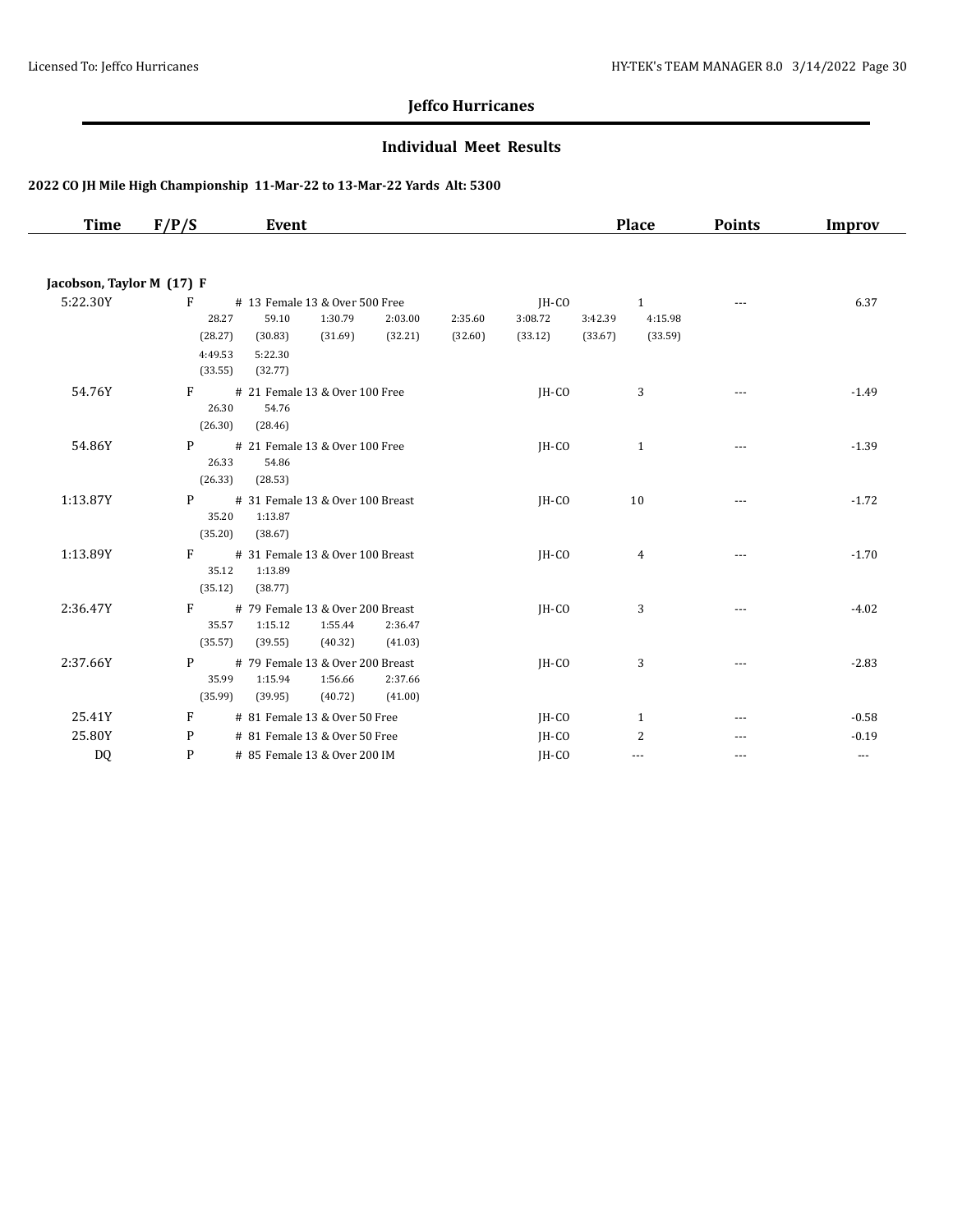#### **Individual Meet Results**

| <b>Time</b>            | F/P/S                 | Event                                            |         | <b>Place</b> | <b>Points</b> | Improv   |
|------------------------|-----------------------|--------------------------------------------------|---------|--------------|---------------|----------|
|                        |                       |                                                  |         |              |               |          |
| Jewell, Silas M (11) F |                       |                                                  |         |              |               |          |
| 1:21.26Y               | P<br>39.23<br>(39.23) | # 20 Male 11-12 100 Free<br>1:21.26<br>(42.03)   | $IH-CO$ | 28           | $\cdots$      | $-1.21$  |
| 42.75Y                 | P                     | # 24 Male 11-12 50 Back                          | JH-CO   | 31           | $---$         | $-6.06$  |
| 1:37.15Y               | P<br>48.21<br>(48.21) | # 30 Male 11-12 100 Breast<br>1:37.15<br>(48.94) | $IH-CO$ | 13           | $\cdots$      | $-5.49$  |
| 1:37.53Y               | F<br>47.03<br>(47.03) | # 30 Male 11-12 100 Breast<br>1:37.53<br>(50.50) | JH-CO   | 13           | ---           | $-5.11$  |
| 46.36Y                 | F                     | # 66 Male 11-12 50 Breast                        | JH-CO   | 11           | ---           | $-1.37$  |
| 47.18Y                 | P                     | # 66 Male 11-12 50 Breast                        | JH-CO   | 12           | $---$         | $-0.55$  |
| 38.56Y                 | P                     | # 76 Male 11-12 50 Free                          | $IH-CO$ | 30           | $---$         | 0.06     |
| 1:28.98Y               | F<br>44.84<br>(44.84) | # 84 Male 11-12 100 IM<br>1:28.98<br>(44.14)     | $IH-CO$ | 17           | ---           | $-10.37$ |
| 1:31.00Y               | P<br>43.14<br>(43.14) | # 84 Male 11-12 100 IM<br>1:31.00<br>(47.86)     | $IH-CO$ | 20           | ---           | $-8.35$  |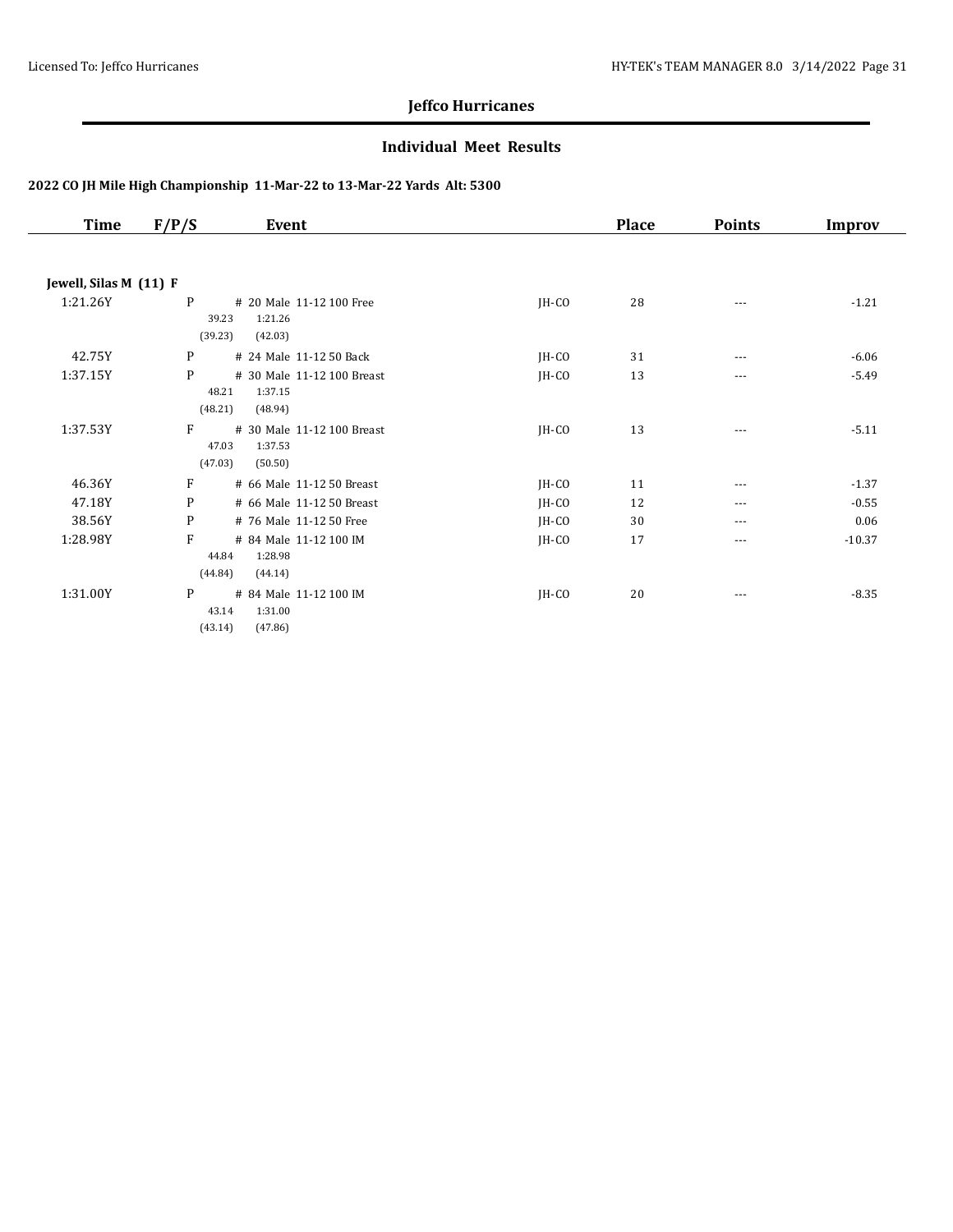#### **Individual Meet Results**

| <b>Time</b>         | F/P/S   | Event                           |         |         |         |         |         | <b>Place</b>   | <b>Points</b> | <b>Improv</b> |
|---------------------|---------|---------------------------------|---------|---------|---------|---------|---------|----------------|---------------|---------------|
| Ley, Isaac A (12) F |         |                                 |         |         |         |         |         |                |               |               |
| 2:34.66Y            | F       | # 4 Male 11-12 200 IM           |         |         |         | JH-CO   |         | $\mathbf{1}$   | $---$         | $-16.55$      |
|                     |         | 1:13.99<br>35.02                | 2:00.23 | 2:34.66 |         |         |         |                |               |               |
|                     | (35.02) | (38.97)                         | (46.24) | (34.43) |         |         |         |                |               |               |
| 6:17.19Y            | F       | # 12 Male 11-12 500 Free        |         |         |         | JH-CO   |         | $\mathbf{1}$   | $---$         | $-22.37$      |
|                     |         | 32.20<br>1:08.46                | 1:45.83 | 2:24.38 | 3:02.71 | 3:42.09 | 4:21.80 | 5:01.14        |               |               |
|                     | (32.20) | (36.26)                         | (37.37) | (38.55) | (38.33) | (39.38) | (39.71) | (39.34)        |               |               |
|                     | 5:40.59 | 6:17.19                         |         |         |         |         |         |                |               |               |
|                     | (39.45) | (36.60)                         |         |         |         |         |         |                |               |               |
| 33.02Y              | P       | # 24 Male 11-12 50 Back         |         |         |         | $IH-CO$ |         | 3              | $---$         | $-4.32$       |
| 33.30Y              | F       | # 24 Male 11-12 50 Back         |         |         |         | JH-CO   |         | 5              | $---$         | $-4.04$       |
| 1:19.53Y            | F       | # 30 Male 11-12 100 Breast      |         |         |         | JH-CO   |         | 2              | $---$         | $-2.92$       |
|                     |         | 1:19.53<br>38.60                |         |         |         |         |         |                |               |               |
|                     | (38.60) | (40.93)                         |         |         |         |         |         |                |               |               |
| 1:20.69Y            | P       | # 30 Male 11-12 100 Breast      |         |         |         | $IH-CO$ |         | $\mathbf{1}$   | ---           | $-1.76$       |
|                     |         | 38.73<br>1:20.69                |         |         |         |         |         |                |               |               |
|                     | (38.73) | (41.96)                         |         |         |         |         |         |                |               |               |
| 30.71Y              | F       | # 34 Male 11-12 50 Fly          |         |         |         | JH-CO   |         | $\overline{c}$ | $---$         | $-2.35$       |
| 31.82Y              | P       | # 34 Male 11-12 50 Fly          |         |         |         | $IH-CO$ |         | 2              | $---$         | $-1.24$       |
| 34.46Y              | F       | # 58 Male 12 & Under 200 Medley |         |         |         | JH-CO   |         | ---            | $---$         | $-2.88$       |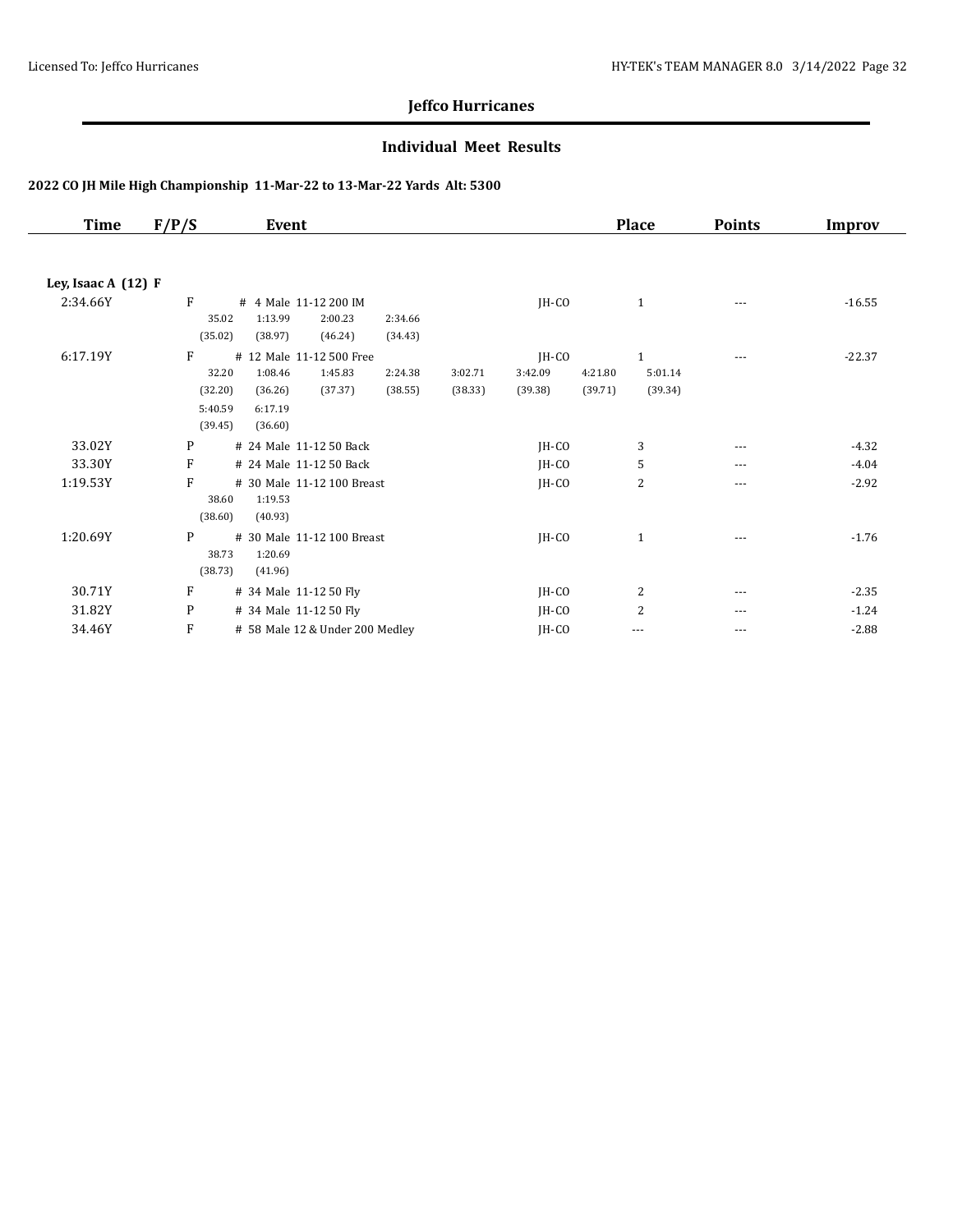#### **Individual Meet Results**

| Time                   | F/P/S<br>Event                           |         | <b>Place</b> | <b>Points</b> | Improv  |
|------------------------|------------------------------------------|---------|--------------|---------------|---------|
|                        |                                          |         |              |               |         |
| Ley, Isabella C (10) F |                                          |         |              |               |         |
| 2:46.23Y               | F<br># 9 Female 10 & Under 200 Free      | $IH-CO$ | 2            | $\cdots$      | $-2.72$ |
|                        | 36.77<br>1:19.33<br>2:03.43<br>2:46.23   |         |              |               |         |
|                        | (36.77)<br>(42.56)<br>(44.10)<br>(42.80) |         |              |               |         |
| 38.98Y                 | F<br># 47 Female 10 & Under 50 Fly       | $IH-CO$ | 4            | $- - -$       | $-2.08$ |
| 1:36.21Y               | F<br># 51 Female 10 & Under 100 Breast   | $IH-CO$ | 3            | $\cdots$      | $-4.48$ |
|                        | 46.18<br>1:36.21                         |         |              |               |         |
|                        | (46.18)<br>(50.03)                       |         |              |               |         |
| 1:24.84Y               | F<br># 55 Female 10 & Under 100 IM       | $IH-CO$ | $\mathbf{1}$ | $\cdots$      | 3.48    |
|                        | 40.94<br>1:24.84                         |         |              |               |         |
|                        | (43.90)<br>(40.94)                       |         |              |               |         |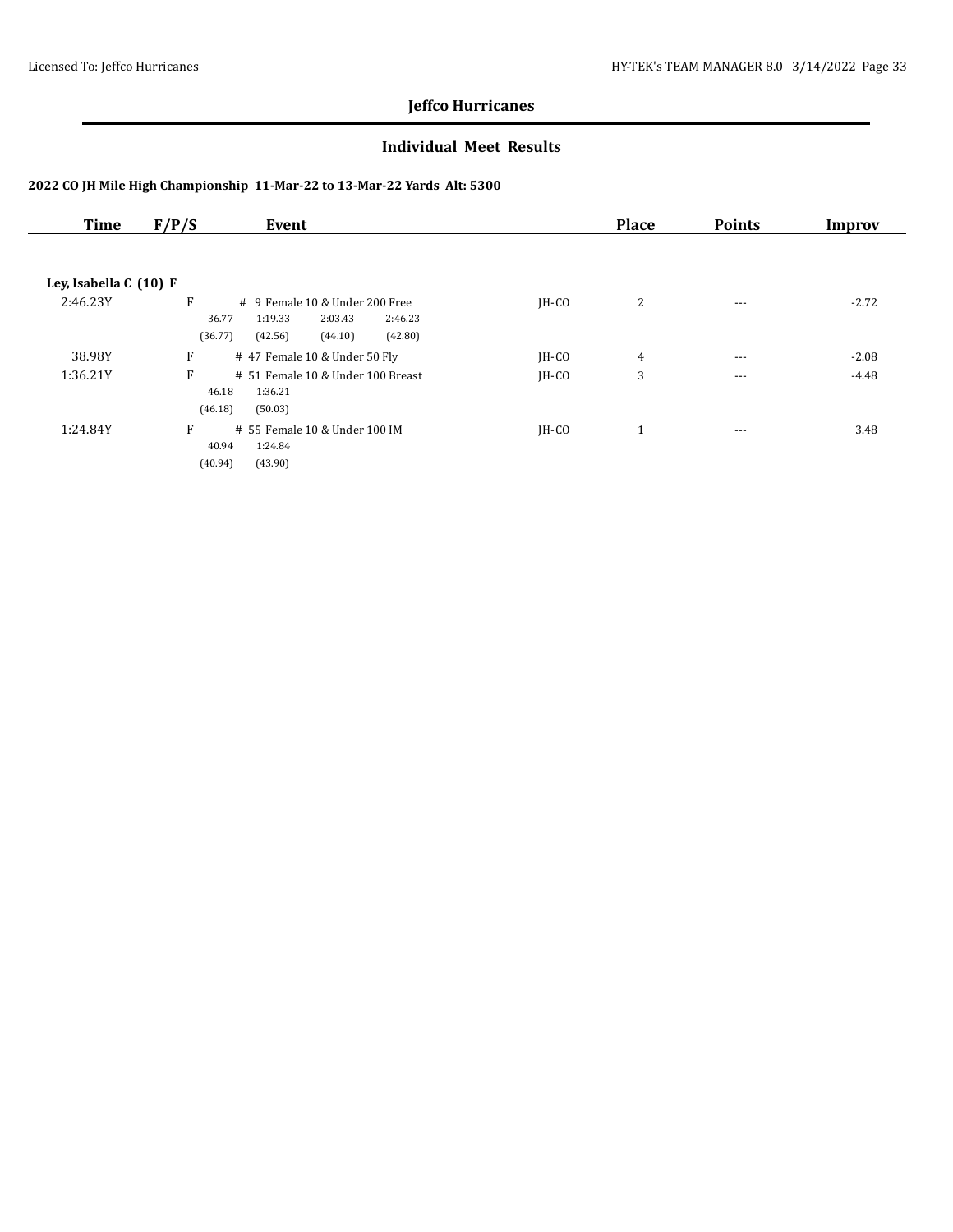#### **Individual Meet Results**

| Time                 | F/P/S   | Event                                        |         | <b>Place</b>                            | <b>Points</b> | Improv   |
|----------------------|---------|----------------------------------------------|---------|-----------------------------------------|---------------|----------|
|                      |         |                                              |         |                                         |               |          |
| Ley, Miriam $A(8) F$ |         |                                              |         |                                         |               |          |
| 3:23.03Y             | F       | $\#$ 9 Female 10 & Under 200 Free            | $IH-CO$ | 8                                       | $- - -$       | $-14.76$ |
|                      | 44.35   | 1:37.49<br>3:23.03<br>$\cdots$               |         |                                         |               |          |
|                      | (44.35) | (53.14)<br>(3:23.03)<br>$\scriptstyle\cdots$ |         |                                         |               |          |
| 18.80Y               | F       | # 45 Female 8 & Under 25 Fly                 | $IH-CO$ | -1<br>$\mathbf{\mathbf{\mathbf{\bot}}}$ | $- - -$       | $-9.31$  |
| 24.28Y               | F       | # 49 Female 8 & Under 25 Breast              | $IH-CO$ | 2                                       | $- - -$       | $-7.42$  |
| 47.75Y               | F       | $# 53$ Female 10 & Under 50 Back             | $IH-CO$ | 14                                      | $---$         | $-2.74$  |
| 1:41.70Y             | F       | # 55 Female 10 & Under 100 IM                | $IH-CO$ | 6                                       | $- - -$       | $-10.19$ |
|                      | 46.24   | 1:41.70                                      |         |                                         |               |          |
|                      | (46.24) | (55.46)                                      |         |                                         |               |          |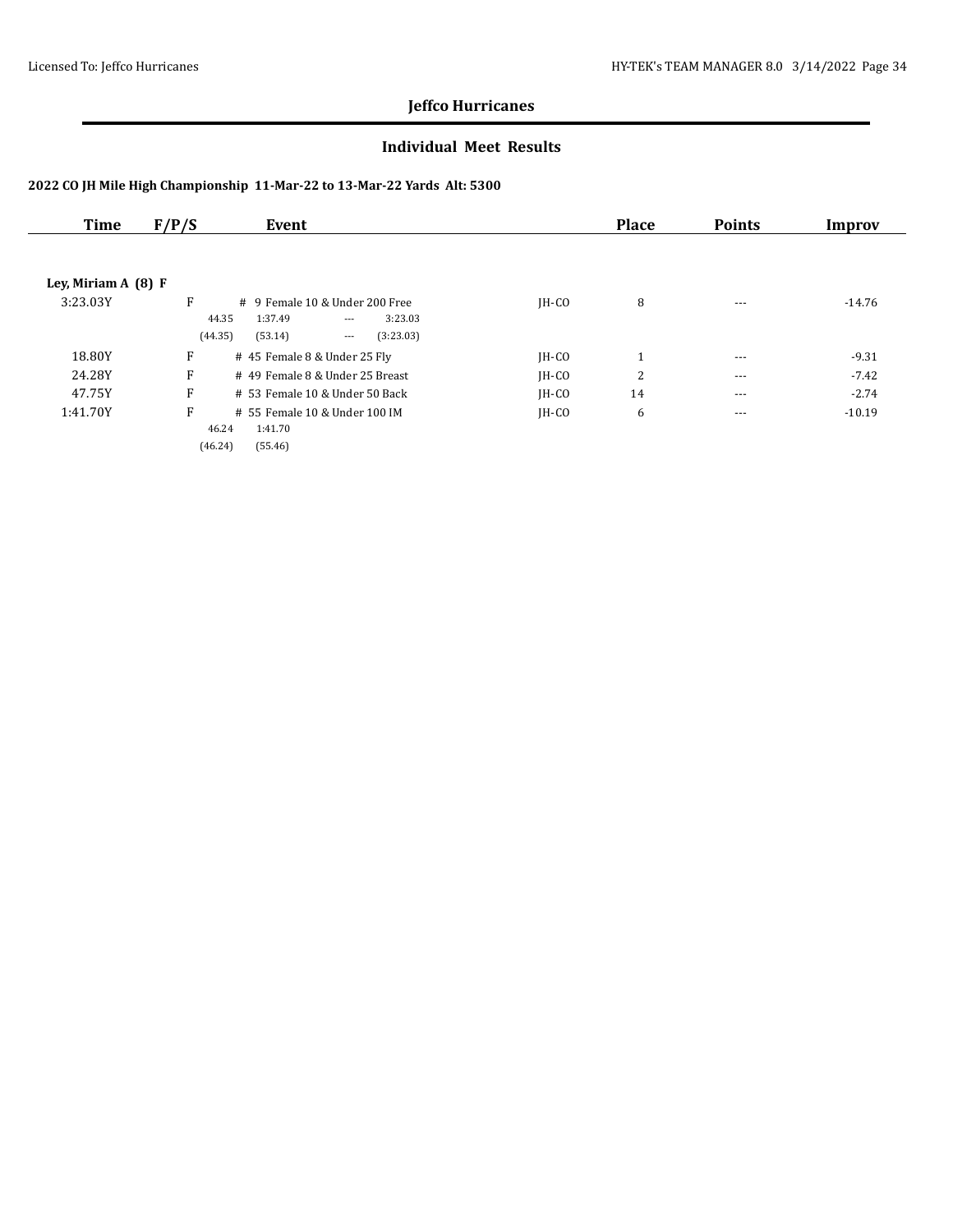#### **Individual Meet Results**

| <b>Time</b>          | F/P/S            | Event                                    |                    |                    |                    |                    | <b>Place</b>       | <b>Points</b> | <b>Improv</b> |
|----------------------|------------------|------------------------------------------|--------------------|--------------------|--------------------|--------------------|--------------------|---------------|---------------|
|                      |                  |                                          |                    |                    |                    |                    |                    |               |               |
| Ley, Rachel M (17) F |                  |                                          |                    |                    |                    |                    |                    |               |               |
| 4:50.41Y             | $\mathbf{F}$     | # 7 Female Senior 400 IM                 |                    |                    | JH-CO              |                    | $\mathbf{1}$       |               | $-1.05$       |
|                      | 29.93            | 1:42.49<br>1:04.73                       | 2:20.72            | 3:00.57            | 3:42.57            | 4:16.97            | 4:50.41            |               |               |
|                      | (29.93)          | (34.80)<br>(37.76)                       | (38.23)            | (39.85)            | (42.00)            | (34.40)            | (33.44)            |               |               |
| 5:31.27Y             | F                | # 13 Female 13 & Over 500 Free           |                    |                    | $IH-CO$            |                    | 5 <sup>1</sup>     | $- - -$       | $-4.74$       |
|                      | 29.62<br>(29.62) | 1:36.17<br>1:02.51<br>(32.89)<br>(33.66) | 2:10.18<br>(34.01) | 2:44.11<br>(33.93) | 3:18.22<br>(34.11) | 3:52.11<br>(33.89) | 4:25.51<br>(33.40) |               |               |
|                      | 4:58.63          | 5:31.27                                  |                    |                    |                    |                    |                    |               |               |
|                      | (33.12)          | (32.64)                                  |                    |                    |                    |                    |                    |               |               |
| 55.42Y               | P                | # 21 Female 13 & Over 100 Free           |                    |                    | JH-CO              |                    | 3                  | $---$         | 0.68          |
|                      | 26.73            | 55.42                                    |                    |                    |                    |                    |                    |               |               |
|                      | (26.73)          | (28.69)                                  |                    |                    |                    |                    |                    |               |               |
| 55.43Y               | F                | # 21 Female 13 & Over 100 Free           |                    |                    | JH-CO              |                    | 6                  | ---           | 0.69          |
|                      | 26.79<br>(26.79) | 55.43<br>(28.64)                         |                    |                    |                    |                    |                    |               |               |
| 1:07.44Y             | F                | # 31 Female 13 & Over 100 Breast         |                    |                    | JH-CO              |                    | $\mathbf{1}$       | $- - -$       | $-3.97$       |
|                      | 32.07            | 1:07.44                                  |                    |                    |                    |                    |                    |               |               |
|                      | (32.07)          | (35.37)                                  |                    |                    |                    |                    |                    |               |               |
| 1:08.29Y             | P <sub>2</sub>   | # 31 Female 13 & Over 100 Breast         |                    |                    | $IH-CO$            |                    | $\mathbf{1}$       |               | $-3.12$       |
|                      | 32.95            | 1:08.29                                  |                    |                    |                    |                    |                    |               |               |
|                      | (32.95)          | (35.34)                                  |                    |                    |                    |                    |                    |               |               |
| 2:01.49Y             | P                | # 69 Female 13 & Over 200 Free           |                    |                    | IH-CO              |                    | 2                  | $- - -$       | $-3.01$       |
|                      | 27.99<br>(27.99) | 59.32<br>1:30.47<br>(31.33)<br>(31.15)   | 2:01.49<br>(31.02) |                    |                    |                    |                    |               |               |
| 2:29.00Y             | F                | # 79 Female 13 & Over 200 Breast         |                    |                    | $IH-CO$            |                    | $\mathbf{1}$       | $- - -$       | $-6.96$       |
|                      | 34.92            | 1:13.01<br>1:51.57                       | 2:29.00            |                    |                    |                    |                    |               |               |
|                      | (34.92)          | (38.56)<br>(38.09)                       | (37.43)            |                    |                    |                    |                    |               |               |
| 2:31.09Y             | P                | # 79 Female 13 & Over 200 Breast         |                    |                    | JH-CO              |                    | $\mathbf{1}$       | $- - -$       | $-4.87$       |
|                      | 34.59            | 1:14.00<br>1:52.25                       | 2:31.09            |                    |                    |                    |                    |               |               |
|                      | (34.59)          | (39.41)<br>(38.25)                       | (38.84)            |                    |                    |                    |                    |               |               |
| 25.80Y               | F                | # 81 Female 13 & Over 50 Free            |                    |                    | JH-CO              |                    | 3                  |               | $-0.56$       |
| 26.29Y               | P                | # 81 Female 13 & Over 50 Free            |                    |                    | IH-CO              |                    | 5                  | $- - -$       | $-0.07$       |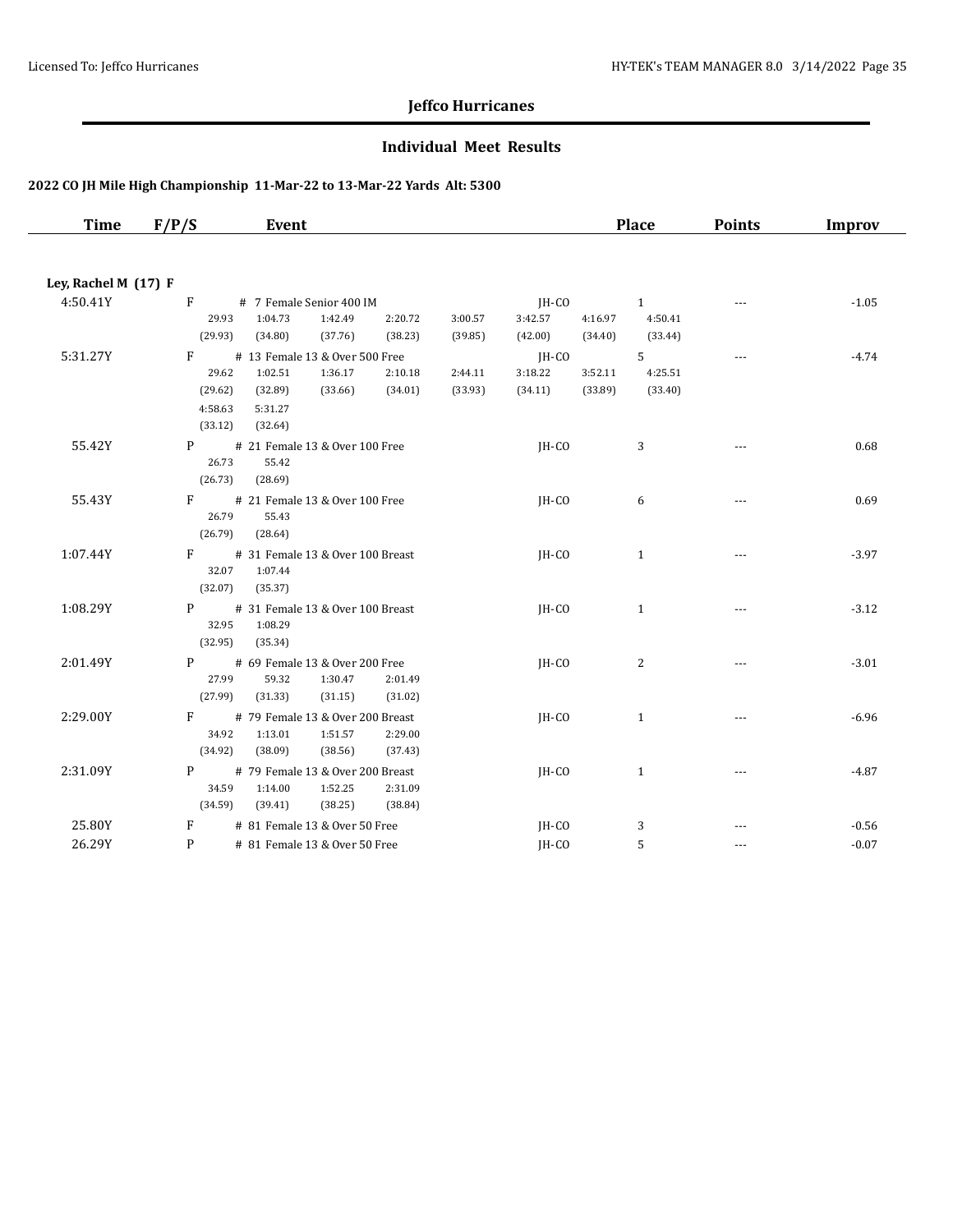#### **Individual Meet Results**

| Time                  | F/P/S              | Event                                             |           |         |         |         | <b>Place</b>   | <b>Points</b> | <b>Improv</b> |
|-----------------------|--------------------|---------------------------------------------------|-----------|---------|---------|---------|----------------|---------------|---------------|
|                       |                    |                                                   |           |         |         |         |                |               |               |
| Linn, Austin M (18) F |                    |                                                   |           |         |         |         |                |               |               |
| 5:01.83Y              | F                  | # 14 Male 13 & Over 500 Free                      |           |         | JH-CO   |         | $\mathbf{1}$   |               | $-8.35$       |
|                       | 26.75              | 56.51<br>1:27.27                                  | 1:58.35   | 2:29.11 | 2:59.88 | 3:30.61 | 4:01.06        |               |               |
|                       | (26.75)            | (30.76)<br>(29.76)                                | (31.08)   | (30.76) | (30.77) | (30.73) | (30.45)        |               |               |
|                       | 4:31.95<br>(30.89) | 5:01.83<br>(29.88)                                |           |         |         |         |                |               |               |
|                       |                    |                                                   |           |         |         |         |                |               |               |
| 2:09.32Y              | P<br>27.60         | # 28 Male 13 & Over 200 Fly<br>1:00.19<br>1:34.26 | 2:09.32   |         | IH-CO   |         | 3              |               | $-68.01$      |
|                       | (27.60)            | (32.59)<br>(34.07)                                | (35.06)   |         |         |         |                |               |               |
| 2:15.79Y              | F                  | # 28 Male 13 & Over 200 Fly                       |           |         | JH-CO   |         | $\overline{c}$ |               | $-61.54$      |
|                       | 30.71              | 1:06.39<br>1:40.17                                | 2:15.79   |         |         |         |                | ---           |               |
|                       | (30.71)            | (35.68)<br>(33.78)                                | (35.62)   |         |         |         |                |               |               |
| 2:09.84Y              | P                  | # 38 Male 13 & Over 200 Back                      |           |         | IH-CO   |         | $\overline{4}$ | ---           | 4.75          |
|                       | 31.00              | 1:04.10<br>$---$                                  | 2:09.84   |         |         |         |                |               |               |
|                       | (31.00)            | (33.10)<br>$\scriptstyle\cdots$                   | (2:09.84) |         |         |         |                |               |               |
| 57.31Y                | P                  | # 64 Male 13 & Over 100 Fly                       |           |         | JH-CO   |         | 3              | $- - -$       | $-0.03$       |
|                       | 26.66              | 57.31                                             |           |         |         |         |                |               |               |
|                       | (26.66)            | (30.65)                                           |           |         |         |         |                |               |               |
| 58.78Y                | F                  | # 64 Male 13 & Over 100 Fly                       |           |         | JH-CO   |         | 5              |               | 1.44          |
|                       | 26.82              | 58.78                                             |           |         |         |         |                |               |               |
|                       | (26.82)            | (31.96)                                           |           |         |         |         |                |               |               |
| 58.55Y                | P                  | # 74 Male 13 & Over 100 Back                      |           |         | JH-CO   |         | 4              |               | $-0.47$       |
|                       | 28.76              | 58.55                                             |           |         |         |         |                |               |               |
|                       | (28.76)            | (29.79)                                           |           |         |         |         |                |               |               |
| 23.66Y                | P                  | # 82 Male 13 & Over 50 Free                       |           |         | JH-CO   |         | $\overline{4}$ |               | 0.15          |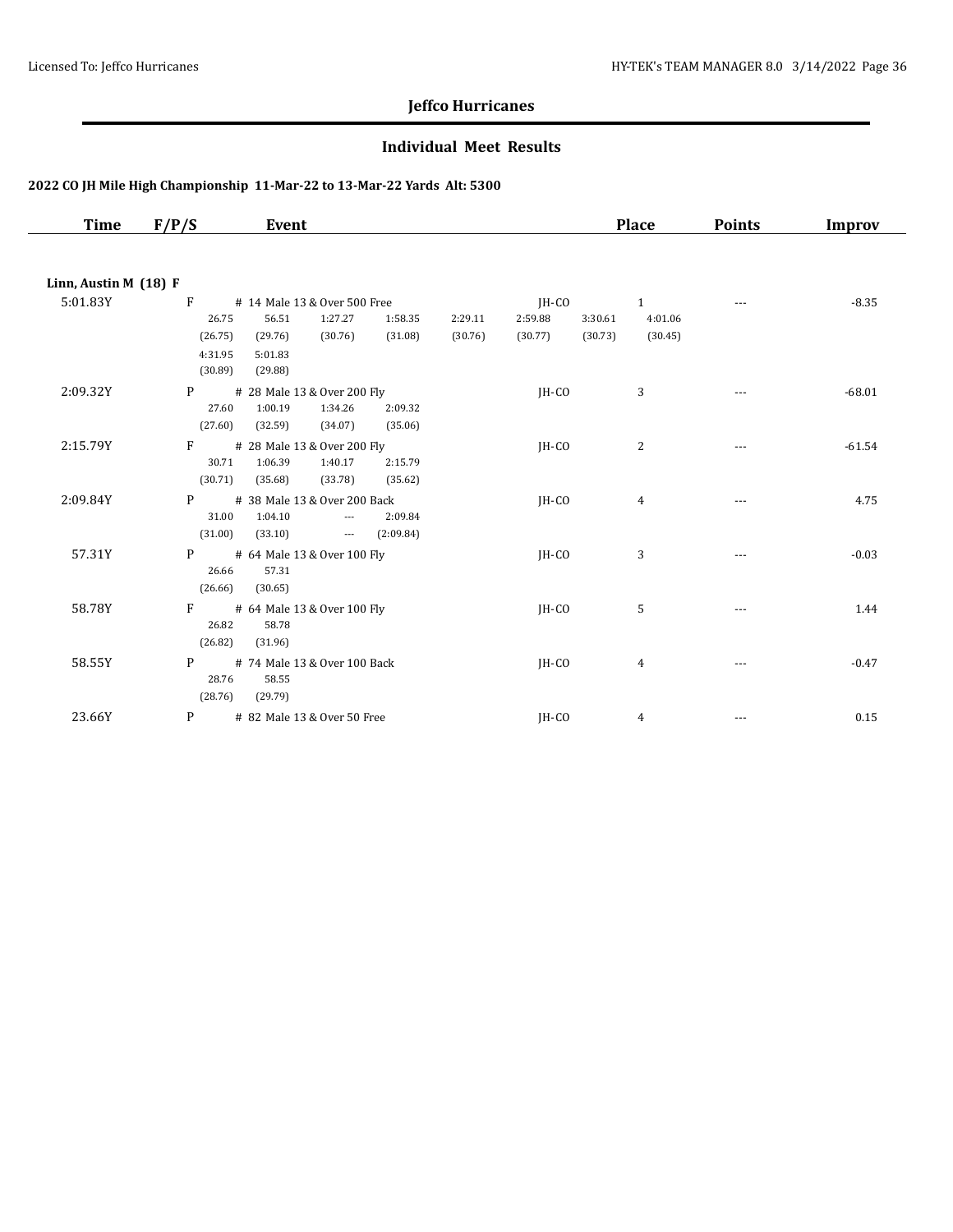#### **Individual Meet Results**

| <b>Time</b>             | F/P/S                 | Event                                                                                                                                  |         | <b>Place</b> | <b>Points</b> | Improv   |
|-------------------------|-----------------------|----------------------------------------------------------------------------------------------------------------------------------------|---------|--------------|---------------|----------|
|                         |                       |                                                                                                                                        |         |              |               |          |
| Longmire, Emmy L (16) F |                       |                                                                                                                                        |         |              |               |          |
| 1:23.45Y                | P                     | # 21 Female 13 & Over 100 Free<br>1:23.45<br>$---$<br>(1:23.45)<br>$\cdots$                                                            | $IH-CO$ | 100          |               | $-4.23$  |
| 1:44.08Y                | P<br>49.74<br>(49.74) | # 31 Female 13 & Over 100 Breast<br>1:44.08<br>(54.34)                                                                                 | JH-CO   | 76           | $---$         | $-7.90$  |
| 3:45.57Y DQ             | P<br>(52.76)          | # 37 Female 13 & Over 200 Back<br>52.76<br>2:48.89<br>3:45.57<br>$\qquad \qquad - -$<br>(1:56.13)<br>(3:45.57)<br>$\scriptstyle\cdots$ | $IH-CO$ | $---$        | ---           | $- - -$  |
| 1:43.13Y                | P<br>51.73<br>(51.73) | # 73 Female 13 & Over 100 Back<br>1:43.13<br>(51.40)                                                                                   | $IH-CO$ | 52           | $---$         | ---      |
| 3:53.26Y                | P<br>52.67<br>(52.67) | # 79 Female 13 & Over 200 Breast<br>1:51.59<br>3:53.26<br>$\qquad \qquad - -$<br>(58.92)<br>(3:53.26)<br>$\scriptstyle\cdots$          | $IH-CO$ | 24           | $\cdots$      | $\cdots$ |
| 39.42Y                  | P                     | # 81 Female 13 & Over 50 Free                                                                                                          | $IH-CO$ | 70           | $\cdots$      | $-1.77$  |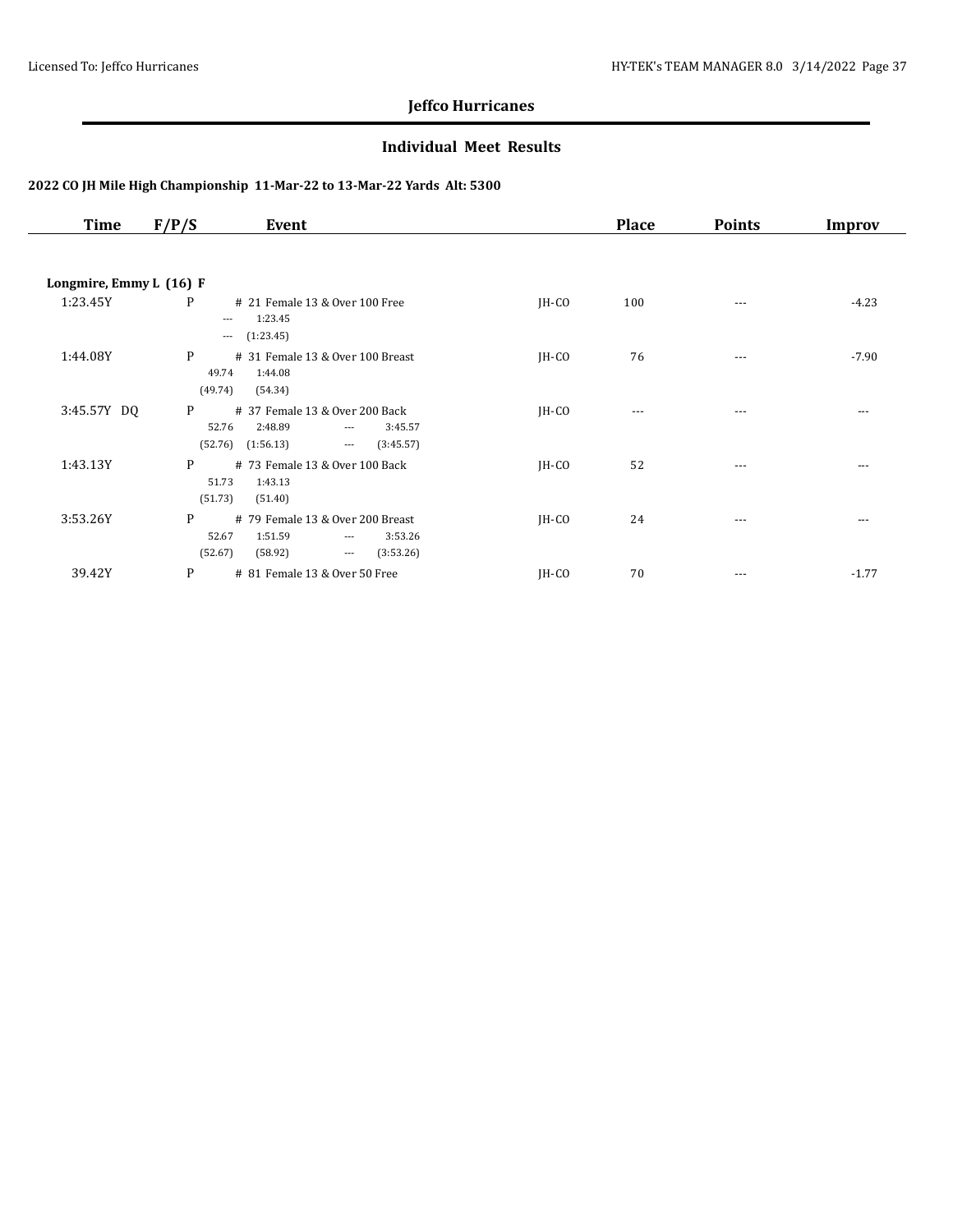#### **Individual Meet Results**

| Time                      | F/P/S   | Event                         |         | <b>Place</b>   | <b>Points</b> | Improv  |
|---------------------------|---------|-------------------------------|---------|----------------|---------------|---------|
|                           |         |                               |         |                |               |         |
| Luedecke, Braden J (12) F |         |                               |         |                |               |         |
| 45.58Y                    | F       | # 16 Male 12 & Under 200 Free | IH-CO   | $---$          | $---$         | 9.49    |
| 1:18.34Y                  | P       | # 20 Male 11-12 100 Free      | JH-CO   | 27             | ---           | $-1.29$ |
|                           | 37.60   | 1:18.34                       |         |                |               |         |
|                           | (37.60) | (40.74)                       |         |                |               |         |
| 41.15Y                    | P       | # 24 Male 11-12 50 Back       | JH-CO   | 27             | $---$         | 0.08    |
| 43.60Y                    | P       | # 34 Male 11-12 50 Fly        | JH-CO   | 21             | $---$         | 2.26    |
| 1:39.36Y                  | F       | # 62 Male 11-12 100 Fly       | JH-CO   | 2              | $---$         | $-0.83$ |
|                           | 47.34   | 1:39.36                       |         |                |               |         |
|                           | (47.34) | (52.02)                       |         |                |               |         |
| 1:40.79Y                  | P       | # 62 Male 11-12 100 Fly       | $IH-CO$ | $\overline{2}$ | $---$         | 0.60    |
|                           | 47.60   | 1:40.79                       |         |                |               |         |
|                           | (47.60) | (53.19)                       |         |                |               |         |
| 34.05Y                    | F       | # 76 Male 11-12 50 Free       | JH-CO   | 18             | ---           | $-2.04$ |
| 34.17Y                    | P       | # 76 Male 11-12 50 Free       | JH-CO   | 20             | $---$         | $-1.92$ |
| 1:28.23Y                  | P       | # 84 Male 11-12 100 IM        | $IH-CO$ | 18             | ---           | $-6.44$ |
|                           | 41.36   | 1:28.23                       |         |                |               |         |
|                           | (41.36) | (46.87)                       |         |                |               |         |
| 1:29.34Y                  | F       | # 84 Male 11-12 100 IM        | JH-CO   | 18             | $---$         | $-5.33$ |
|                           | 42.30   | 1:29.34                       |         |                |               |         |
|                           | (42.30) | (47.04)                       |         |                |               |         |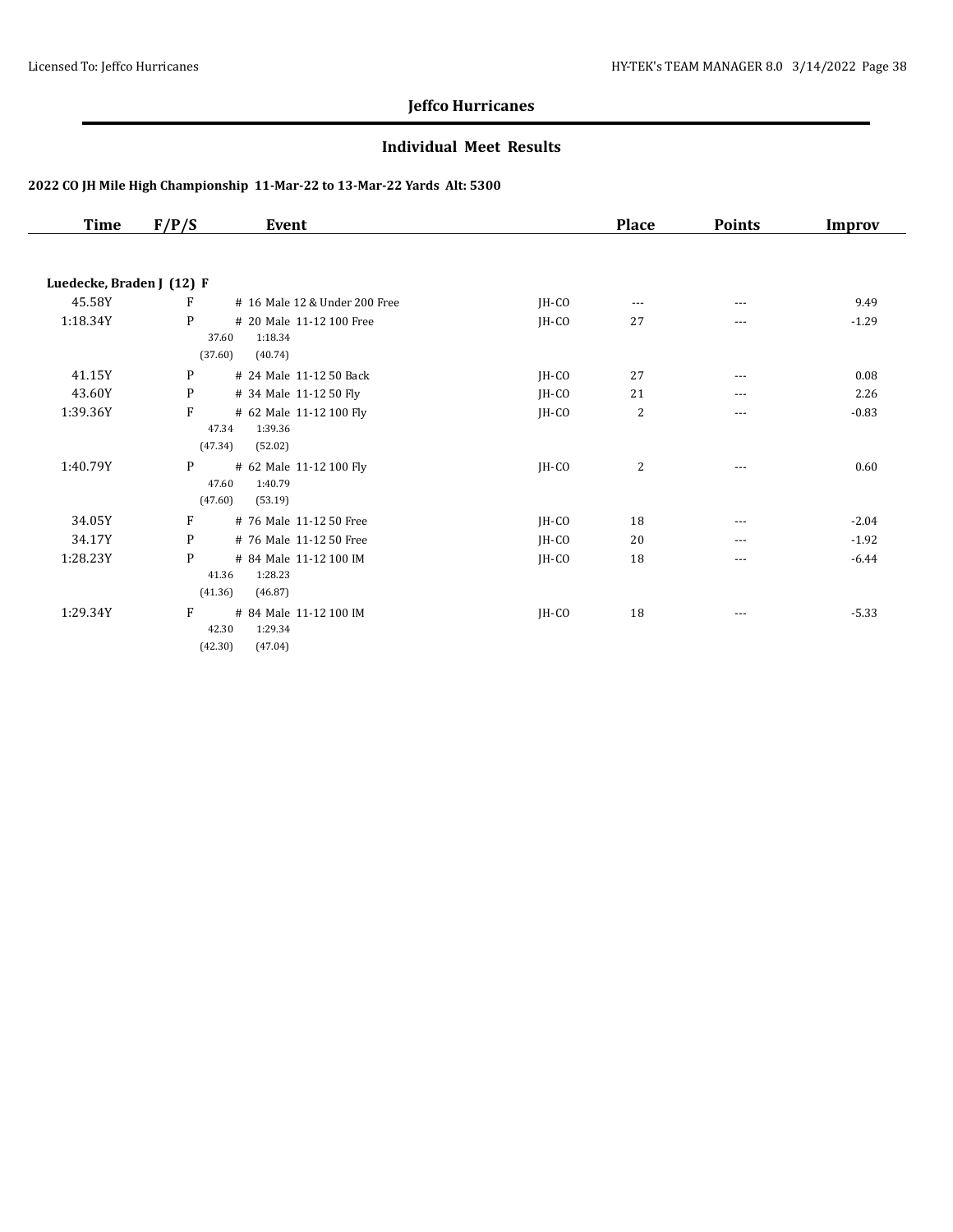#### **Individual Meet Results**

| <b>Time</b>              | F/P/S | Event                                                                      |         | <b>Place</b> | <b>Points</b> | Improv   |
|--------------------------|-------|----------------------------------------------------------------------------|---------|--------------|---------------|----------|
|                          |       |                                                                            |         |              |               |          |
| Lundquist, Kate P (10) F |       |                                                                            |         |              |               |          |
| 2:10.98Y                 | F     | #43 Female 10 & Under 100 Free<br>2:10.98<br>$---$<br>(2:10.98)<br>$---$   | $IH-CO$ | 45           | $\cdots$      | 0.69     |
| 1:15.56Y DQ              | F     | # 47 Female 10 & Under 50 Fly                                              | JH-CO   | $\cdots$     | $\cdots$      | $\cdots$ |
| 1:05.48Y                 | F     | # 53 Female 10 & Under 50 Back                                             | $IH-CO$ | 50           | $---$         | 8.43     |
| 2:25.78Y                 | F     | # 55 Female 10 & Under 100 IM<br>2:25.78<br>$\cdots$<br>(2:25.78)<br>$---$ | $IH-CO$ | 38           | $\cdots$      | $-17.13$ |
| 58.65Y                   | F     | # 93 Female 10 & Under 50 Free                                             | JH-CO   | 47           | $---$         | $-0.32$  |
| 1:18.23Y                 | F     | # 95 Female 10 & Under 50 Breast                                           | $IH-CO$ | 42           | $---$         | $---$    |
| 2:37.52Y                 | F     | # 99 Female 10 & Under 100 Back<br>2:37.52<br>$---$<br>(2:37.52)<br>---    | $IH-CO$ | 32           | $\cdots$      | 31.38    |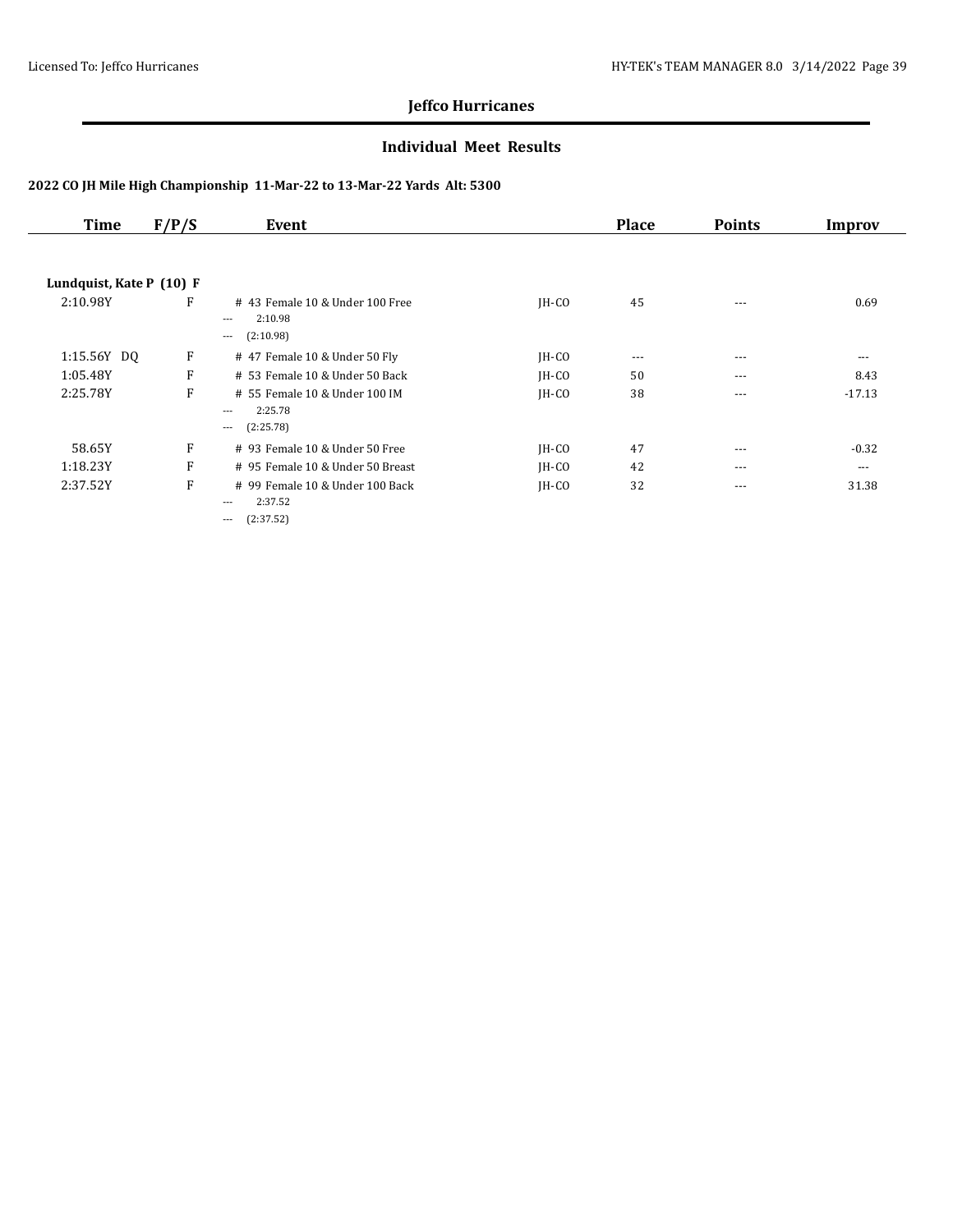#### **Individual Meet Results**

| <b>Time</b>              | F/P/S | Event                                                                       |         | <b>Place</b> | <b>Points</b> | Improv   |
|--------------------------|-------|-----------------------------------------------------------------------------|---------|--------------|---------------|----------|
|                          |       |                                                                             |         |              |               |          |
| Mackay, Malcolm P (10) F |       |                                                                             |         |              |               |          |
| 1:56.02Y                 | F     | # 44 Male 10 & Under 100 Free<br>1:56.02<br>$---$<br>(1:56.02)<br>$---$     | $IH-CO$ | 34           | $---$         | 10.40    |
| 52.86Y                   | F     | # 54 Male 10 & Under 50 Back                                                | JH-CO   | 27           | $---$         | $\cdots$ |
| 2:17.32Y                 | F     | # 56 Male 10 & Under 100 IM<br>1:02.39<br>2:17.32<br>(1:02.39)<br>(1:14.93) | $IH-CO$ | 22           | $---$         | 5.53     |
| 46.36Y                   | F     | # 94 Male 10 & Under 50 Free                                                | $IH-CO$ | 34           | $---$         | $-2.73$  |
| 1:11.85Y                 | F     | # 96 Male 10 & Under 50 Breast                                              | $IH-CO$ | 27           | $---$         | $-16.23$ |
| 2:04.89Y                 | F     | #100 Male 10 & Under 100 Back<br>59.78<br>2:04.89<br>(59.78)<br>(1:05.11)   | $IH-CO$ | 22           | $\cdots$      | 15.38    |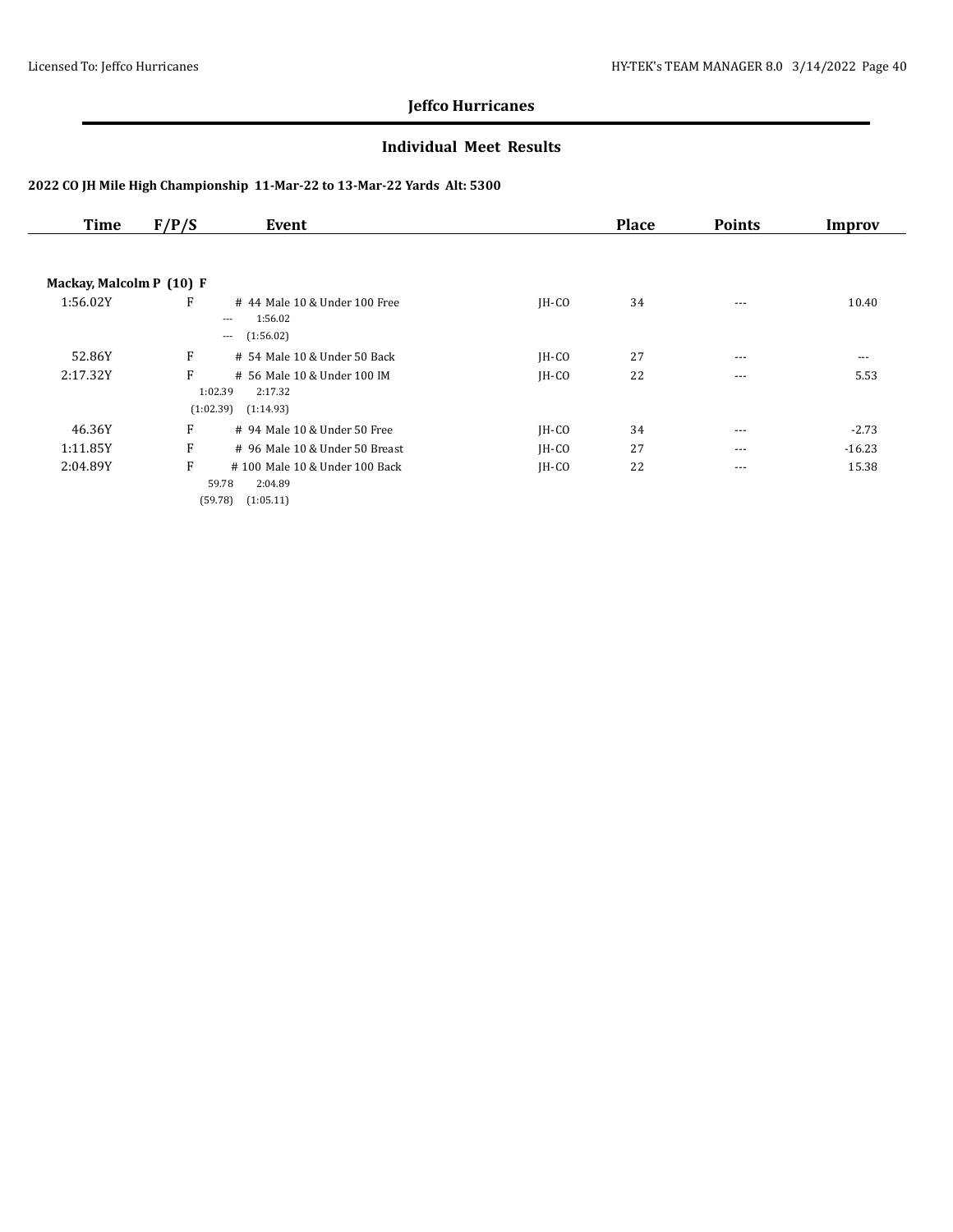#### **Individual Meet Results**

| Time                 | F/P/S | Event                                                                     |         | <b>Place</b> | <b>Points</b> | Improv   |
|----------------------|-------|---------------------------------------------------------------------------|---------|--------------|---------------|----------|
|                      |       |                                                                           |         |              |               |          |
| Manley, Abby J (9) F |       |                                                                           |         |              |               |          |
| 1:47.67Y             | F     | # 43 Female 10 & Under 100 Free<br>1:47.67<br>50.62<br>(50.62)<br>(57.05) | $IH-CO$ | 29           | $- - -$       | $-1.20$  |
| 56.64Y               | F     | # 47 Female 10 & Under 50 Fly                                             | $IH-CO$ | 16           | $---$         | $-0.45$  |
| 47.41Y               | F     | # 53 Female 10 & Under 50 Back                                            | $IH-CO$ | 12           | $\cdots$      | $-1.72$  |
| 1:50.61Y             | F     | # 55 Female 10 & Under 100 IM<br>54.56<br>1:50.61<br>(54.56)<br>(56.05)   | $IH-CO$ | 17           | $---$         | $-2.94$  |
| 44.46Y               | F     | # 93 Female 10 & Under 50 Free                                            | $IH-CO$ | 23           | $---$         | $-3.66$  |
| 58.51Y               | F     | # 95 Female 10 & Under 50 Breast                                          | $IH-CO$ | 18           | $\cdots$      | $-0.18$  |
| 1:50.71Y             | F     | # 99 Female 10 & Under 100 Back<br>53.70<br>1:50.71<br>(53.70)<br>(57.01) | $IH-CO$ | 17           | $---$         | $-10.88$ |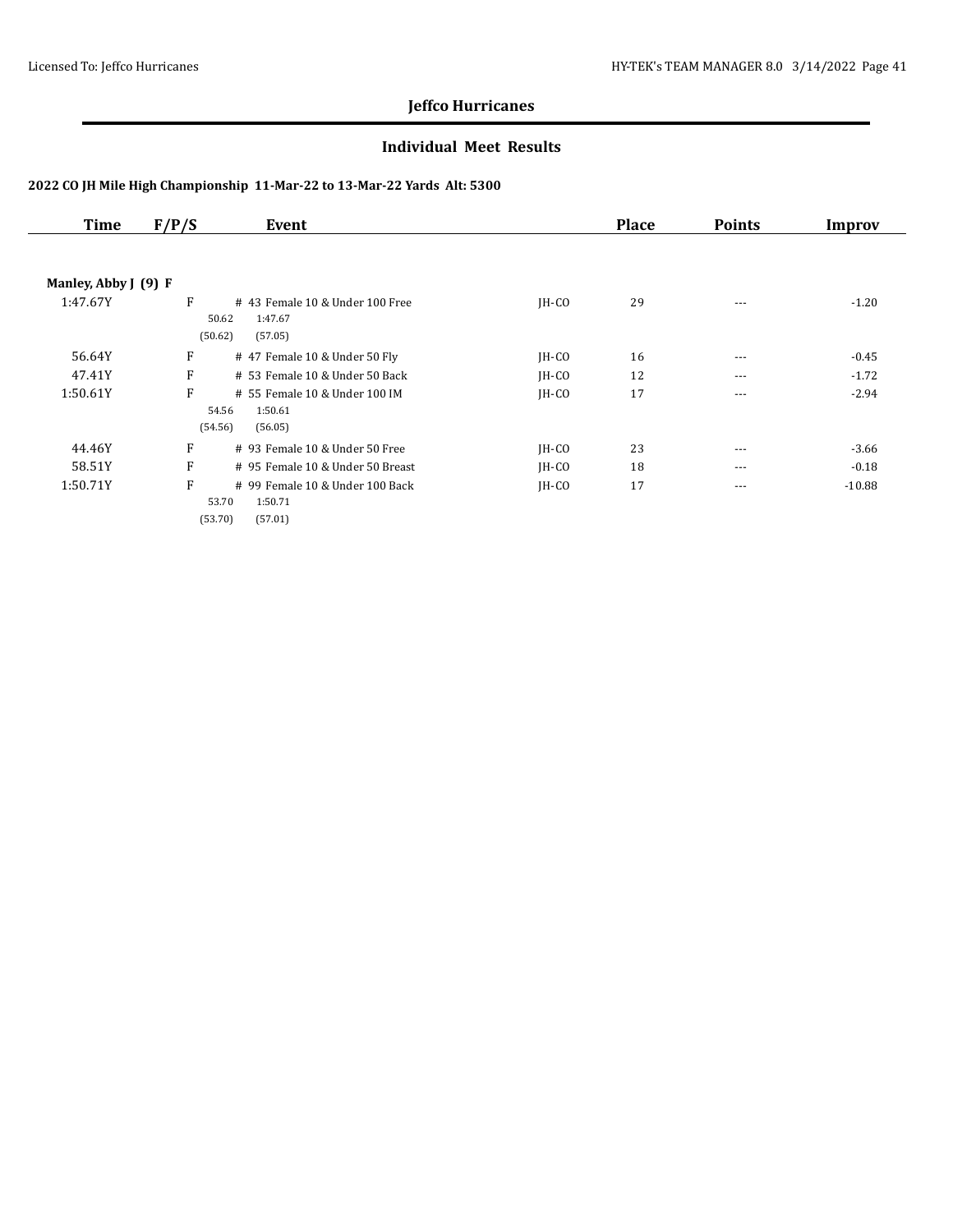#### **Individual Meet Results**

| <b>Time</b>              | F/P/S             | Event                                             |         |         |         |         | Place   | <b>Points</b>  | Improv  |
|--------------------------|-------------------|---------------------------------------------------|---------|---------|---------|---------|---------|----------------|---------|
|                          |                   |                                                   |         |         |         |         |         |                |         |
| McLuskey, Ethan E (13) F |                   |                                                   |         |         |         |         |         |                |         |
| 5:06.31Y                 | F                 | # 6 Male 13-14 400 IM                             |         |         | $IH-CO$ |         | 1       | $\overline{a}$ | $-0.08$ |
|                          | 31.88             | 1:10.95<br>1:50.51                                | 2:28.60 | 3:12.04 | 3:57.08 | 4:32.18 | 5:06.31 |                |         |
|                          | (31.88)           | (39.56)<br>(39.07)                                | (38.09) | (43.44) | (45.04) | (35.10) | (34.13) |                |         |
| 58.20Y                   | $F \sim$<br>28.39 | # 22 Male 13 & Over 100 Free<br>58.20             |         |         | JH-CO   |         | 16      | $- - -$        | 0.55    |
|                          | (28.39)           | (29.81)                                           |         |         |         |         |         |                |         |
| 58.21Y                   | P                 | # 22 Male 13 & Over 100 Free                      |         |         | $IH-CO$ |         | 20      | $\sim$ $\sim$  | 0.56    |
|                          | 28.41             | 58.21                                             |         |         |         |         |         |                |         |
|                          | (28.41)           | (29.80)                                           |         |         |         |         |         |                |         |
| 2:42.13Y                 | $F \sim$          | # 28 Male 13 & Over 200 Fly                       |         |         | $IH-CO$ |         | 5       | $\overline{a}$ | $-4.07$ |
|                          | 35.47             | 1:58.40<br>1:16.55                                | 2:42.13 |         |         |         |         |                |         |
|                          | (35.47)           | (41.08)<br>(41.85)                                | (43.73) |         |         |         |         |                |         |
| 2:42.18Y                 | P.<br>34.71       | # 28 Male 13 & Over 200 Fly<br>1:14.62<br>1:57.72 | 2:42.18 |         | $IH-CO$ |         | 9       | $- - -$        | $-4.02$ |
|                          | (34.71)           | (39.91)<br>(43.10)                                | (44.46) |         |         |         |         |                |         |
| 2:21.51Y                 | F.                | # 40 Male 13 & Over 200 IM                        |         |         | JH-CO   |         | 4       | $-$            | 1.20    |
|                          | 30.85             | 1:07.37<br>1:49.74                                | 2:21.51 |         |         |         |         |                |         |
|                          | (30.85)           | (36.52)<br>(42.37)                                | (31.77) |         |         |         |         |                |         |
| 2:22.10Y                 | P                 | # 40 Male 13 & Over 200 IM                        |         |         | $IH-CO$ |         | 5       | $\overline{a}$ | 1.79    |
|                          | 30.93             | 1:08.49<br>1:51.38                                | 2:22.10 |         |         |         |         |                |         |
|                          | (30.93)           | (42.89)<br>(37.56)                                | (30.72) |         |         |         |         |                |         |
| 1:06.39Y                 | F                 | # 64 Male 13 & Over 100 Fly                       |         |         | $IH-CO$ |         | 10      | $---$          | 1.65    |
|                          | 31.45<br>(31.45)  | 1:06.39<br>(34.94)                                |         |         |         |         |         |                |         |
| 1:06.68Y                 | P                 |                                                   |         |         | $IH-CO$ |         |         |                | 1.94    |
|                          | 31.18             | # 64 Male 13 & Over 100 Fly<br>1:06.68            |         |         |         |         | 15      | $\overline{a}$ |         |
|                          | (31.18)           | (35.50)                                           |         |         |         |         |         |                |         |
| 2:47.59Y                 | P                 | # 80 Male 13 & Over 200 Breast                    |         |         | JH-CO   |         | 11      | $\overline{a}$ | 5.88    |
|                          | 38.47             | 1:21.87<br>2:05.67                                | 2:47.59 |         |         |         |         |                |         |
|                          | (38.47)           | (43.40)<br>(43.80)                                | (41.92) |         |         |         |         |                |         |
| 26.14Y                   | F                 | # 82 Male 13 & Over 50 Free                       |         |         | JH-CO   |         | 14      | 3              | $-0.52$ |
| 26.82Y                   | P                 | # 82 Male 13 & Over 50 Free                       |         |         | IH-CO   |         | 27      | $---$          | 0.16    |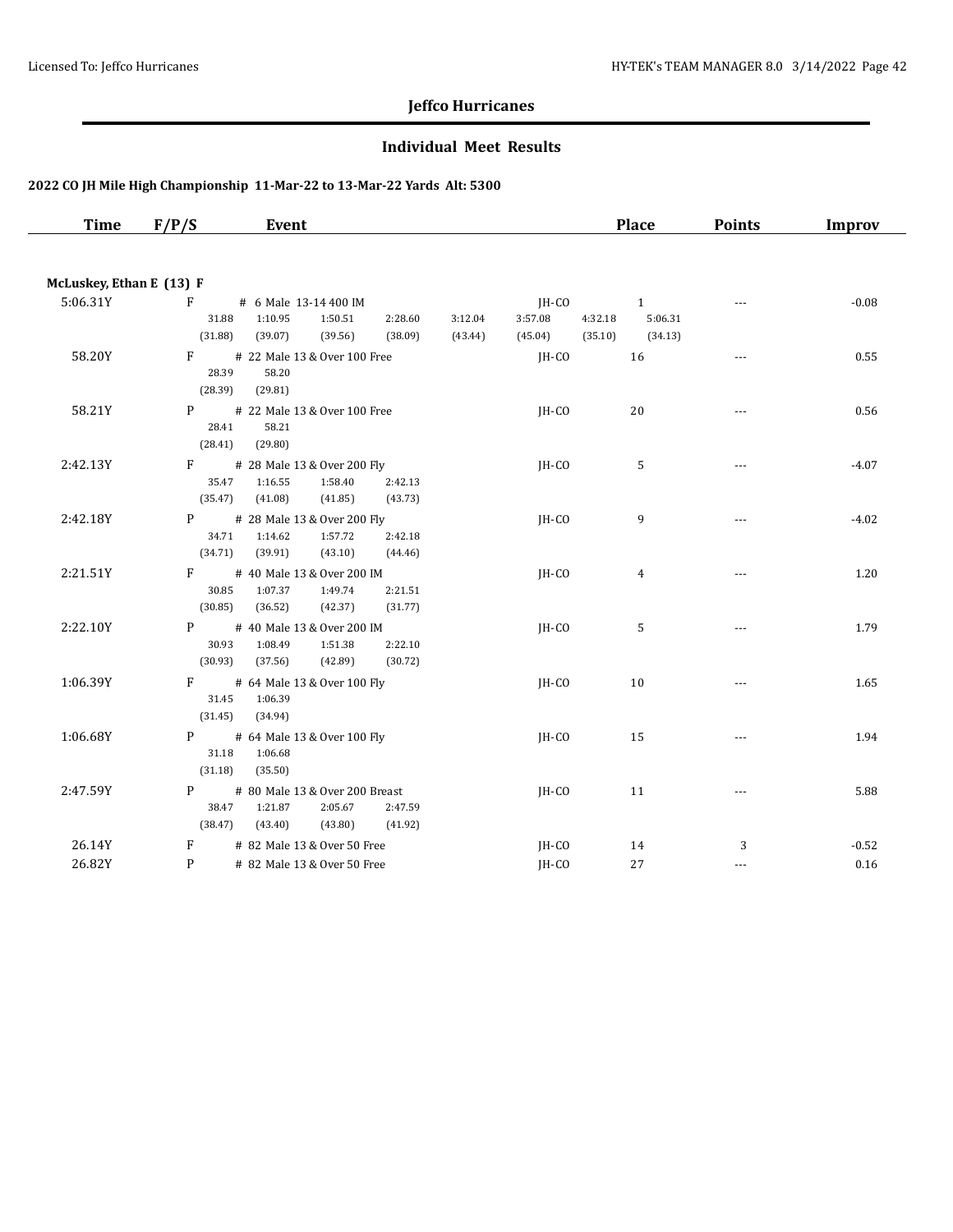#### **Individual Meet Results**

| <b>Time</b>             | Event<br>F/P/S                                                                                                            |         | <b>Place</b> | <b>Points</b>     | Improv   |
|-------------------------|---------------------------------------------------------------------------------------------------------------------------|---------|--------------|-------------------|----------|
| Mcneely, Maryn A (17) F |                                                                                                                           |         |              |                   |          |
| 6:13.64Y                | F<br># 13 Female 13 & Over 500 Free                                                                                       | IH-CO   | 15           | ---               | $-24.13$ |
| 1:22.34Y                | P<br># 31 Female 13 & Over 100 Breast<br>1:22.34<br>38.49<br>(38.49)<br>(43.85)                                           | $IH-CO$ | 26           | ---               | 1.94     |
| 1:24.77Y                | F<br># 31 Female 13 & Over 100 Breast<br>40.00<br>1:24.77<br>(40.00)<br>(44.77)                                           | IH-CO   | 20           | $\cdots$          | 4.37     |
| 2:40.06Y                | P<br># 37 Female 13 & Over 200 Back<br>1:59.75<br>38.37<br>1:18.75<br>2:40.06<br>(38.37)<br>(40.38)<br>(41.00)<br>(40.31) | $IH-CO$ | 28           | ---               | $-8.07$  |
| 2:43.79Y                | F<br># 37 Female 13 & Over 200 Back<br>2:02.28<br>38.79<br>1:20.53<br>2:43.79<br>(38.79)<br>(41.74)<br>(41.75)<br>(41.51) | $IH-CO$ | 18           |                   | $-4.34$  |
| 2:19.45Y                | # 69 Female 13 & Over 200 Free<br>F<br>32.87<br>1:08.86<br>1:44.75<br>2:19.45<br>(32.87)<br>(35.99)<br>(35.89)<br>(34.70) | IH-CO   | 13           | $---$             | $-5.75$  |
| 2:23.04Y                | P<br># 69 Female 13 & Over 200 Free<br>33.51<br>1:47.38<br>1:09.99<br>2:23.04<br>(33.51)<br>(37.39)<br>(36.48)<br>(35.66) | IH-CO   | 22           | ---               | $-2.16$  |
| 1:18.48Y                | F<br># 73 Female 13 & Over 100 Back<br>38.35<br>1:18.48<br>(38.35)<br>(40.13)                                             | IH-CO   | 20           | ---               | 1.64     |
| 1:15.47Y                | # 73 Female 13 & Over 100 Back<br>P<br>36.45<br>1:15.47<br>(36.45)<br>(39.02)                                             | $IH-CO$ | 25           | $\qquad \qquad -$ | $-1.37$  |
| 30.19Y                  | # 81 Female 13 & Over 50 Free<br>F                                                                                        | JH-CO   | 24           |                   | $-1.23$  |
| 30.46Y                  | P<br># 81 Female 13 & Over 50 Free                                                                                        | IH-CO   | 37           | $\cdots$          | $-0.96$  |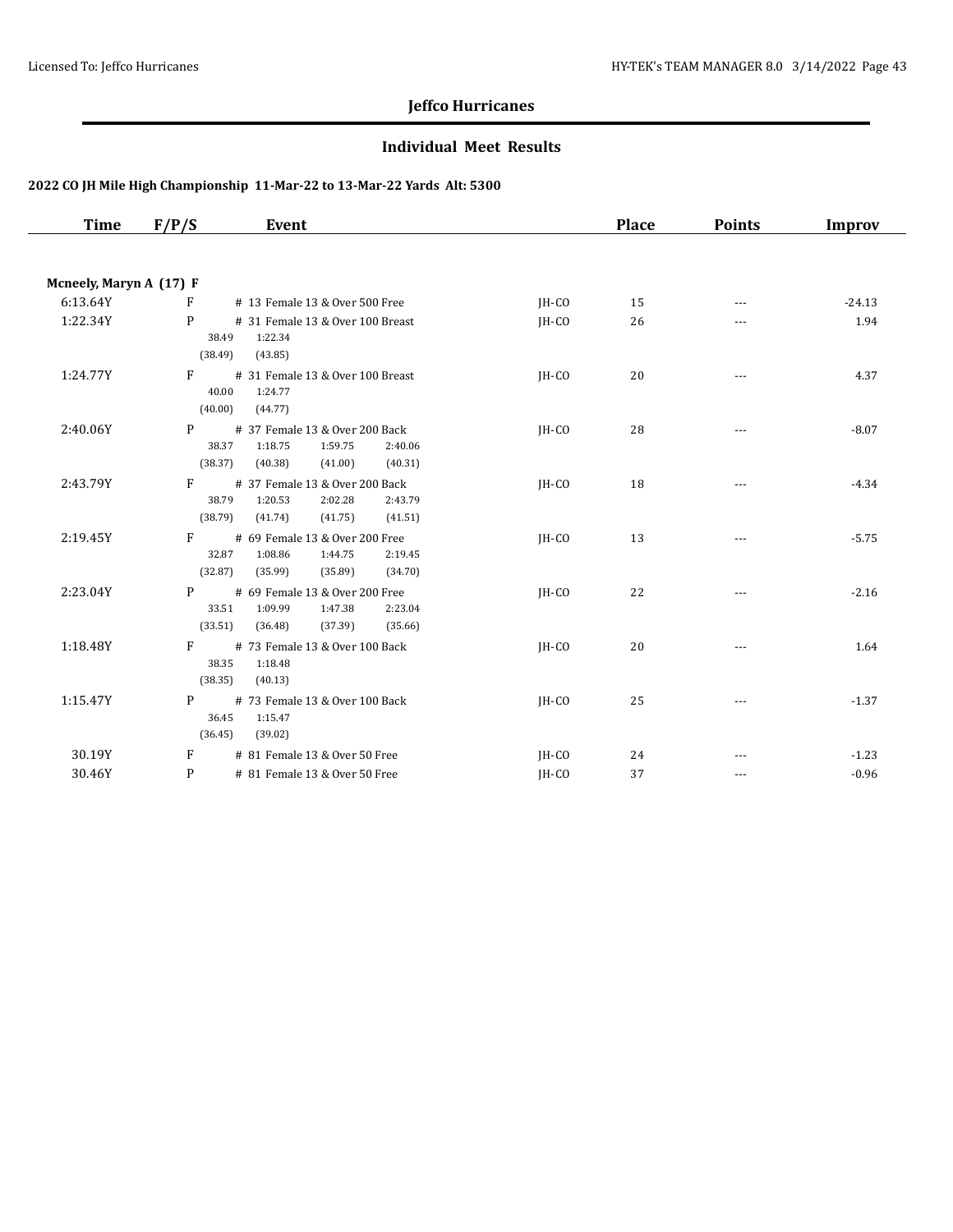#### **Individual Meet Results**

| Time                   | F/P/S | Event                         |         | <b>Place</b> | <b>Points</b> | Improv  |
|------------------------|-------|-------------------------------|---------|--------------|---------------|---------|
|                        |       |                               |         |              |               |         |
|                        |       |                               |         |              |               |         |
| Musser, Cavin D (11) F |       |                               |         |              |               |         |
| <b>NS</b>              | P     | # 20 Male 11-12 100 Free      | $IH-CO$ | $- - -$      | $- - -$       | ---     |
| <b>NS</b>              | P     | # 24 Male 11-12 50 Back       | $IH-CO$ | $--$         | $---$         | $- - -$ |
| <b>NS</b>              | P     | # 34 Male 11-12 50 Fly        | $IH-CO$ | $- - -$      | $---$         | $- - -$ |
| <b>NS</b>              | P     | # 66 Male 11-12 50 Breast     | $IH-CO$ | $--$         | $---$         | ---     |
| <b>NS</b>              | F     | # 68 Male 12 & Under 200 Free | $IH-CO$ | $- - -$      | $- - -$       | $- - -$ |
| <b>NS</b>              | P     | # 84 Male 11-12 100 IM        | IH-CO   | $- - -$      | $---$         | ---     |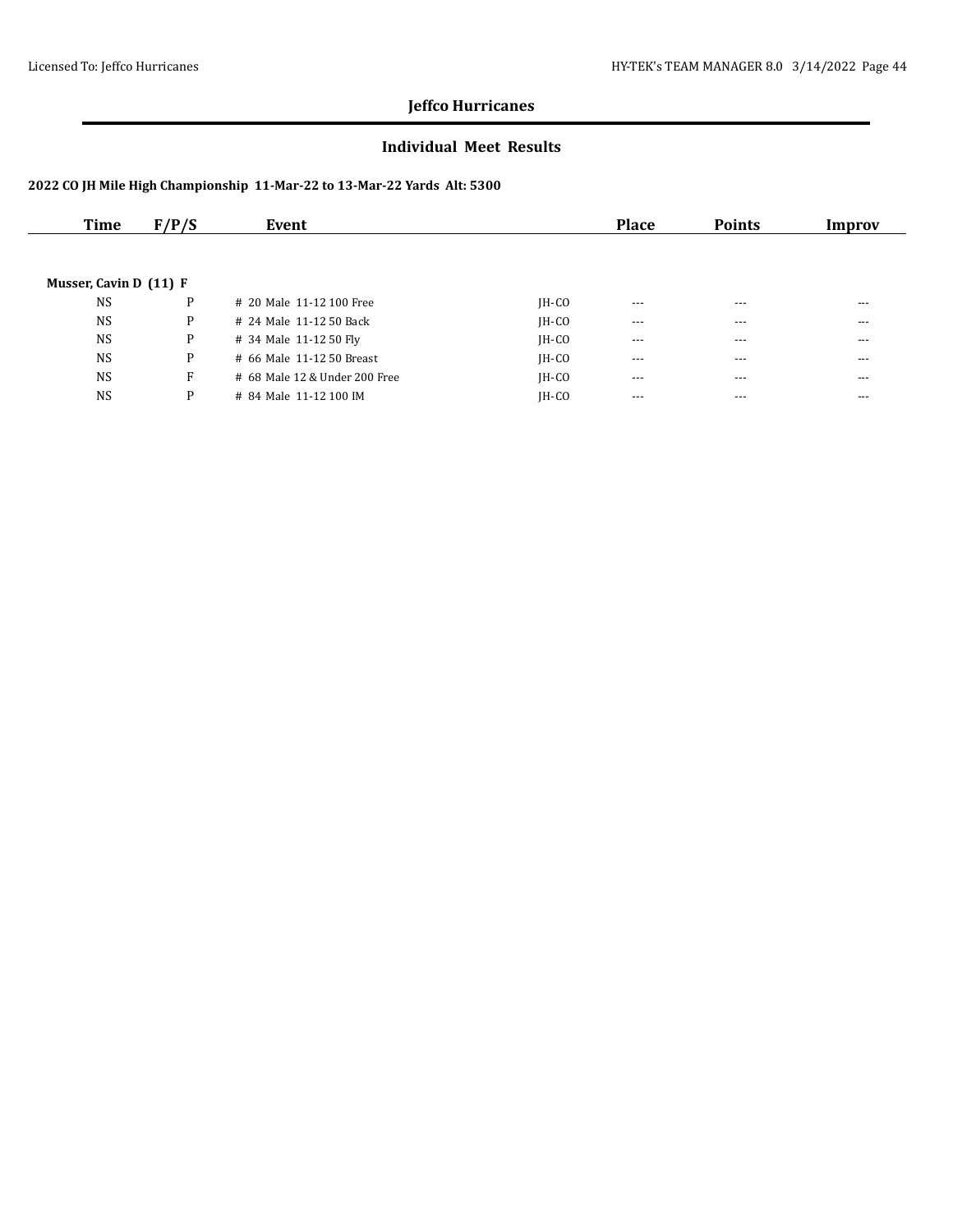#### **Individual Meet Results**

| <b>Time</b>            | F/P/S<br>Event                                                                                                                             |         | <b>Place</b>   | <b>Points</b> | <b>Improv</b>            |
|------------------------|--------------------------------------------------------------------------------------------------------------------------------------------|---------|----------------|---------------|--------------------------|
|                        |                                                                                                                                            |         |                |               |                          |
| Musser, Cohen W (13) F |                                                                                                                                            |         |                |               |                          |
| 1:08.70Y               | F<br># 22 Male 13 & Over 100 Free<br>32.95<br>1:08.70<br>(32.95)<br>(35.75)                                                                | JH-CO   | 38             | $-$           | $-1.38$                  |
| 1:09.91Y               | # 22 Male 13 & Over 100 Free<br>P<br>32.83<br>1:09.91<br>(32.83)<br>(37.08)                                                                | JH-CO   | 50             | $- - -$       | $-0.17$                  |
| 3:06.63Y               | P<br># 28 Male 13 & Over 200 Fly<br>1:27.63<br>39.00<br>$\overline{\phantom{a}}$<br>3:06.63<br>(39.00)<br>(48.63)<br>(3:06.63)<br>$\ldots$ | JH-CO   | 11             | $-$           | ---                      |
| 3:06.74Y               | F<br># 28 Male 13 & Over 200 Fly<br>39.20<br>1:26.08<br>3:06.74<br>$\overline{a}$<br>(39.20)<br>(46.88)<br>$\sim$<br>(3:06.74)             | JH-CO   | $\overline{7}$ | $---$         | $\overline{a}$           |
| 2:54.32Y               | P<br># 40 Male 13 & Over 200 IM<br>35.90<br>1:21.37<br>2:14.47<br>2:54.32<br>(35.90)<br>(45.47)<br>(53.10)<br>(39.85)                      | IH-CO   | 33             | $- - -$       | $-5.56$                  |
| 3:03.20Y               | F<br># 40 Male 13 & Over 200 IM<br>36.33<br>1:22.12<br>2:21.09<br>3:03.20<br>(36.33)<br>(45.79)<br>(58.97)<br>(42.11)                      | IH-CO   | 26             | $- - -$       | 3.32                     |
| 36.70Y                 | F<br># 60 Male 13 & Over 200 Medley                                                                                                        | JH-CO   | $\cdots$       | ---           | $-3.84$                  |
| 1:20.72Y               | # 64 Male 13 & Over 100 Fly<br>P<br>1:20.72<br>38.17<br>(38.17)<br>(42.55)                                                                 | $IH-CO$ | 31             |               | $-4.27$                  |
| <b>NS</b>              | # 64 Male 13 & Over 100 Fly<br>F                                                                                                           | JH-CO   | $\overline{a}$ |               | $\overline{\phantom{a}}$ |
| 2:41.65Y               | P<br># 70 Male 13 & Over 200 Free<br>36.09<br>1:17.01<br>2:01.75<br>2:41.65<br>(36.09)<br>(40.92)<br>(44.74)<br>(39.90)                    | JH-CO   | 25             | ---           | $-20.97$                 |
| 3:32.05Y               | P<br># 80 Male 13 & Over 200 Breast<br>48.44<br>1:42.43<br>2:37.69<br>3:32.05<br>(48.44)<br>(53.99)<br>(55.26)<br>(54.36)                  | IH-CO   | 19             | $- - -$       | $\cdots$                 |
| <b>NS</b>              | F<br># 80 Male 13 & Over 200 Breast                                                                                                        | JH-CO   | $- - -$        | ---           |                          |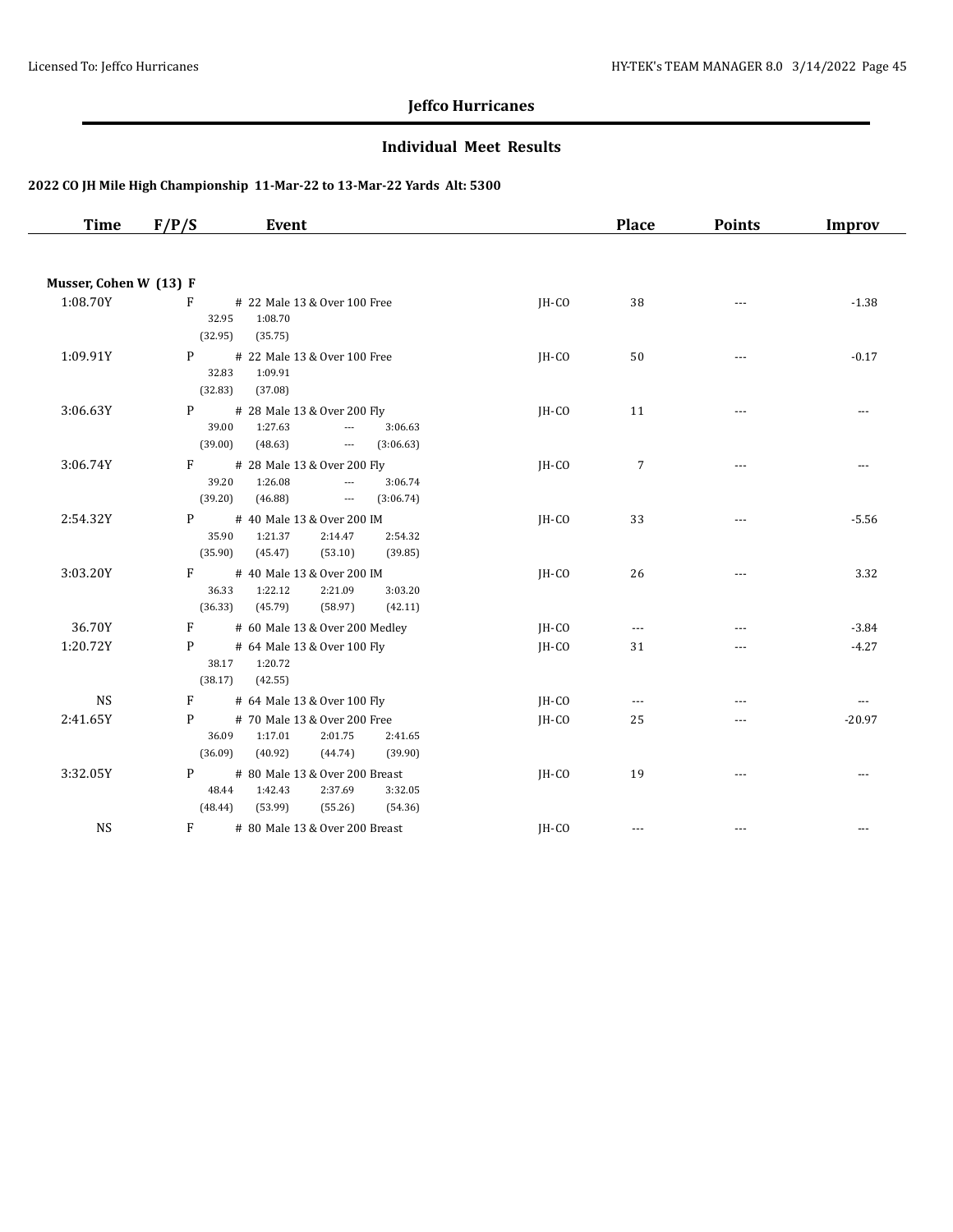#### **Individual Meet Results**

| Time                 | F/P/S | Event                                        |         | <b>Place</b> | <b>Points</b> | Improv   |
|----------------------|-------|----------------------------------------------|---------|--------------|---------------|----------|
|                      |       |                                              |         |              |               |          |
| Musser, June L (9) F |       |                                              |         |              |               |          |
| 1:56.18Y             | F     | #43 Female 10 & Under 100 Free               | $IH-CO$ | 37           | $---$         | $-7.70$  |
|                      |       | 1:56.18<br>$\cdots$<br>(1:56.18)<br>$\cdots$ |         |              |               |          |
| 1:00.75Y             | F     | # 47 Female 10 & Under 50 Fly                | $IH-CO$ | 18           | $---$         | $-0.86$  |
| 56.74Y DQ            | F     | # 53 Female 10 & Under 50 Back               | $IH-CO$ | $\cdots$     | $---$         | $\cdots$ |
| 2:06.59Y             | F     | # 55 Female 10 & Under 100 IM                | $IH-CO$ | 29           | $---$         | $-6.55$  |
|                      |       | 2:06.59<br>$\cdots$                          |         |              |               |          |
|                      |       | (2:06.59)<br>$\cdots$                        |         |              |               |          |
| 52.82Y               | F     | # 93 Female 10 & Under 50 Free               | JH-CO   | 44           | $\cdots$      | 0.60     |
| 59.53Y DQ            | F     | # 95 Female 10 & Under 50 Breast             | $IH-CO$ | $\cdots$     | $---$         | $---$    |
| 2:10.85Y             | F     | # 99 Female 10 & Under 100 Back              | $IH-CO$ | 30           | $\cdots$      | $\cdots$ |
|                      |       | 2:10.85<br>$---$                             |         |              |               |          |
|                      |       | (2:10.85)<br>---                             |         |              |               |          |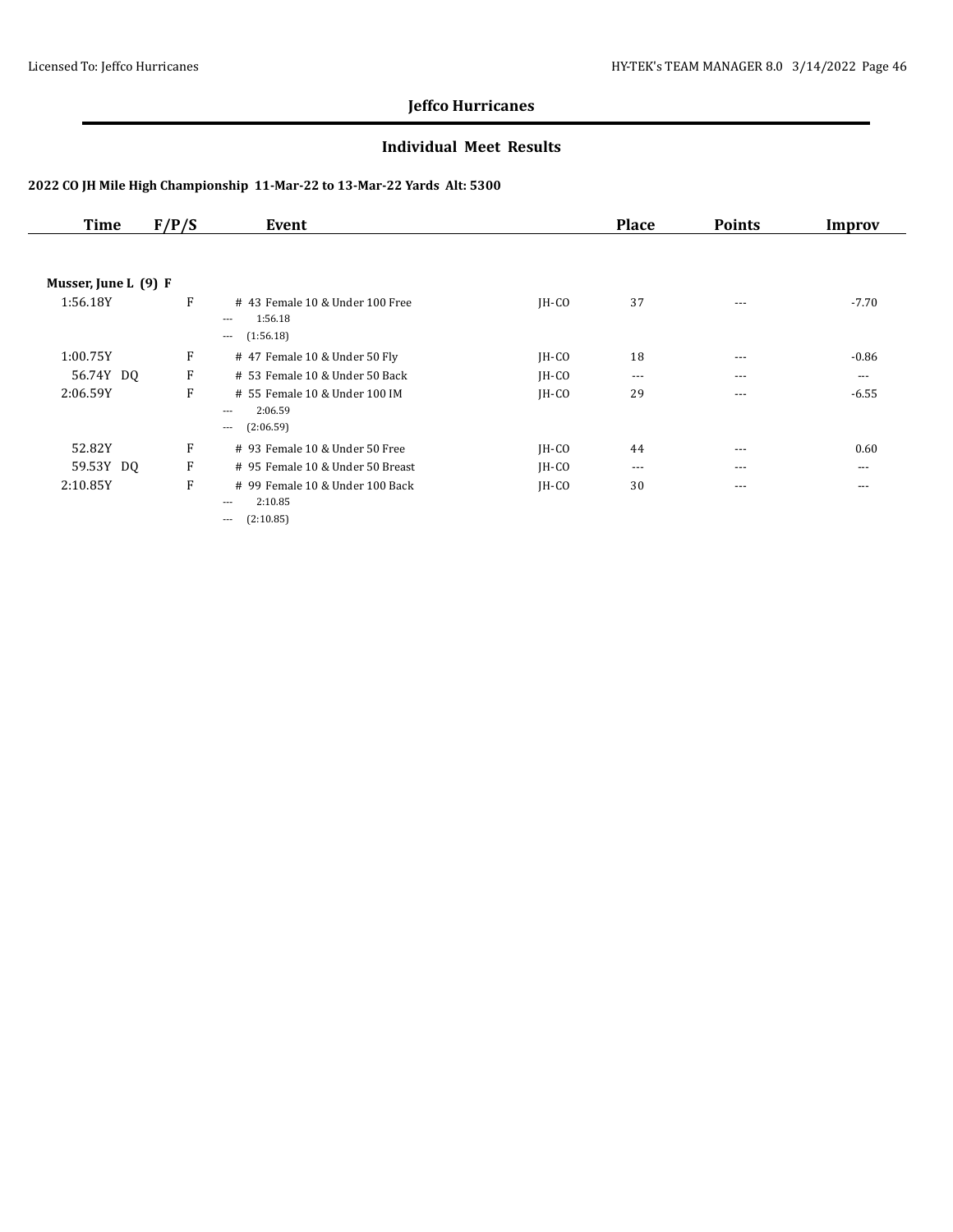#### **Individual Meet Results**

| Time                    | Event<br>F/P/S                                                                                                                            |         | <b>Place</b> | <b>Points</b> | <b>Improv</b> |
|-------------------------|-------------------------------------------------------------------------------------------------------------------------------------------|---------|--------------|---------------|---------------|
|                         |                                                                                                                                           |         |              |               |               |
| Naumer, Claire K (14) F |                                                                                                                                           |         |              |               |               |
| 1:10.36Y                | P.<br># 21 Female 13 & Over 100 Free<br>1:10.36<br>34.36<br>(34.36)<br>(36.00)                                                            | $IH-CO$ | 77           | $---$         | 0.84          |
| 3:04.45Y                | # 27 Female 13 & Over 200 Fly<br>P <sub>2</sub><br>1:25.90<br>2:15.34<br>39.17<br>3:04.45<br>(39.17)<br>(46.73)<br>(49.44)<br>(49.11)     | JH-CO   | 12           | $\cdots$      | 0.36          |
| 2:56.12Y                | $P \qquad \qquad$<br># 37 Female 13 & Over 200 Back<br>1:26.32<br>2:12.08<br>2:56.12<br>41.46<br>(41.46)<br>(44.86)<br>(45.76)<br>(44.04) | $IH-CO$ | 37           |               | 2.59          |
| 1:15.69Y                | $F$ # 63 Female 13 & Over 100 Fly<br>1:15.69<br>33.93<br>(33.93)<br>(41.76)                                                               | IH-CO   | 21           | $\cdots$      | $-3.14$       |
| 1:19.15Y                | P # 63 Female 13 & Over 100 Fly<br>$-1:19.15$<br>$-$ (1:19.15)                                                                            | JH-CO   | 32           | $\cdots$      | 0.32          |
| 2:38.68Y                | # 69 Female 13 & Over 200 Free<br>$F \sim$<br>35.13 1:15.38<br>2:38.68<br>$\sim$<br>(35.13)<br>(40.25)<br>$-2.38.68$                      | $IH-CO$ | 32           | ---           | 1.01          |
| 2:40.95Y                | P # 69 Female 13 & Over 200 Free<br>1:19.44<br>37.33<br>2:01.18<br>2:40.95<br>(37.33)<br>(42.11)<br>(41.74)<br>(39.77)                    | IH-CO   | 41           | $\cdots$      | 3.28          |
| 1:18.63Y                | F # 73 Female 13 & Over 100 Back<br>38.42<br>1:18.63<br>(38.42)<br>(40.21)                                                                | JH-CO   | 31           | ---           | $-2.69$       |
| 1:22.63Y                | P<br># 73 Female 13 & Over 100 Back<br>1:22.63<br>40.56<br>(40.56)<br>(42.07)                                                             | JH-CO   | 38           | $---$         | 1.31          |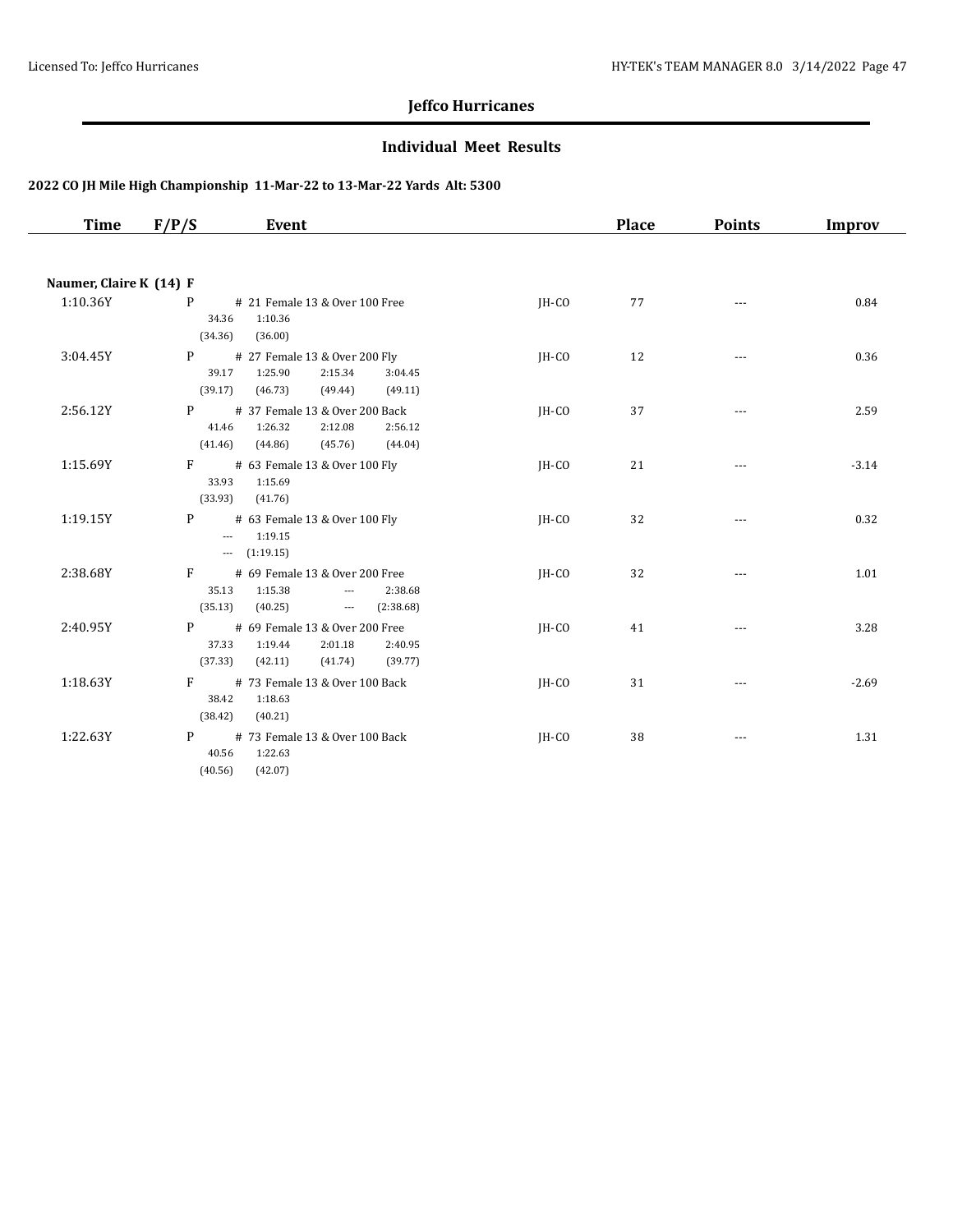#### **Individual Meet Results**

| Time                       | F/P/S | Event                       |         | <b>Place</b> | <b>Points</b> | Improv  |
|----------------------------|-------|-----------------------------|---------|--------------|---------------|---------|
|                            |       |                             |         |              |               |         |
| Nirshberg, Mila A $(12)$ F |       |                             |         |              |               |         |
| <b>NS</b>                  | P     | # 19 Female 11-12 100 Free  | $IH-CO$ | $---$        | $---$         | ---     |
| <b>NS</b>                  | P     | # 23 Female 11-12 50 Back   | $IH-CO$ | $\cdots$     | $\cdots$      | $- - -$ |
| <b>NS</b>                  | P     | # 33 Female 11-12 50 Fly    | $IH-CO$ | $- - -$      | $---$         | ---     |
| <b>NS</b>                  | P     | # 65 Female 11-12 50 Breast | $IH-CO$ | $- - -$      | $- - -$       | $- - -$ |
| <b>NS</b>                  | P     | # 75 Female 11-12 50 Free   | $IH-CO$ | $- - -$      | $- - -$       | ---     |
| <b>NS</b>                  | P     | # 83 Female 11-12 100 IM    | IH-CO   | $- - -$      | $---$         | ---     |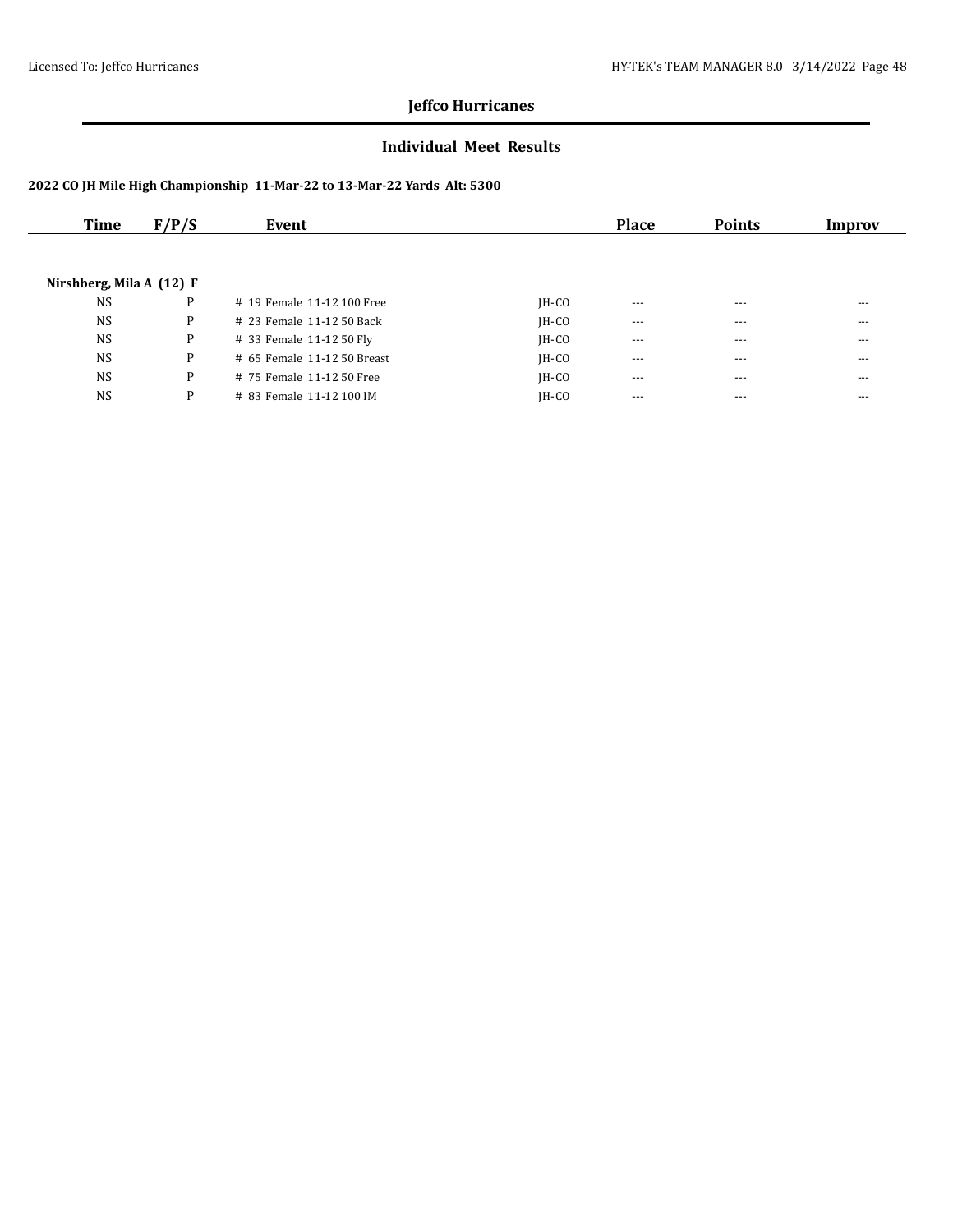#### **Individual Meet Results**

| Time                  | F/P/S<br>Event                                                                                                                         |         | <b>Place</b> | <b>Points</b>        | Improv  |
|-----------------------|----------------------------------------------------------------------------------------------------------------------------------------|---------|--------------|----------------------|---------|
|                       |                                                                                                                                        |         |              |                      |         |
| Parks, Rowan A (14) F |                                                                                                                                        |         |              |                      |         |
| 1:08.26Y              | P<br># 21 Female 13 & Over 100 Free<br>1:08.26<br>32.89<br>(32.89)<br>(35.37)                                                          | $IH-CO$ | 68           | $---$                | 3.05    |
| 1:45.64Y              | P<br># 31 Female 13 & Over 100 Breast<br>51.07<br>1:45.64<br>(51.07)<br>(54.57)                                                        | IH-CO   | 77           | $\sim$ $\sim$ $\sim$ | $-2.59$ |
| 3:16.35Y              | # 37 Female 13 & Over 200 Back<br>P<br>46.13<br>1:36.24<br>2:27.32<br>3:16.35<br>(46.13)<br>(50.11)<br>(51.08)<br>(49.03)              | IH-CO   | 50           | ---                  | $-1.93$ |
| 3:19.87Y              | F<br># 37 Female 13 & Over 200 Back<br>47.28<br>1:38.77<br>2:30.77<br>3:19.87<br>(47.28)<br>(51.49)<br>(52.00)<br>(49.10)              | IH-CO   | 35           | ---                  | 1.59    |
| 2:34.13Y              | F<br># 69 Female 13 & Over 200 Free<br>34.01<br>1:13.17<br>1:55.34<br>2:34.13<br>(34.01)<br>(39.16)<br>(42.17)<br>(38.79)              | $IH-CO$ | 27           |                      | 4.09    |
| 2:36.58Y              | # 69 Female 13 & Over 200 Free<br>P <sub>2</sub><br>1:14.89<br>1:57.86<br>34.53<br>2:36.58<br>(34.53)<br>(40.36)<br>(42.97)<br>(38.72) | JH-CO   | 36           | $---$                | 6.54    |
| 1:29.82Y              | # 73 Female 13 & Over 100 Back<br>P<br>1:29.82<br>43.61<br>(43.61)<br>(46.21)                                                          | JH-CO   | 48           | $---$                | 1.44    |
| 30.19Y                | P<br># 81 Female 13 & Over 50 Free                                                                                                     | JH-CO   | 33           |                      | 1.35    |
| 30.19Y                | F<br># 81 Female 13 & Over 50 Free                                                                                                     | IH-CO   | 24           | ---                  | 1.35    |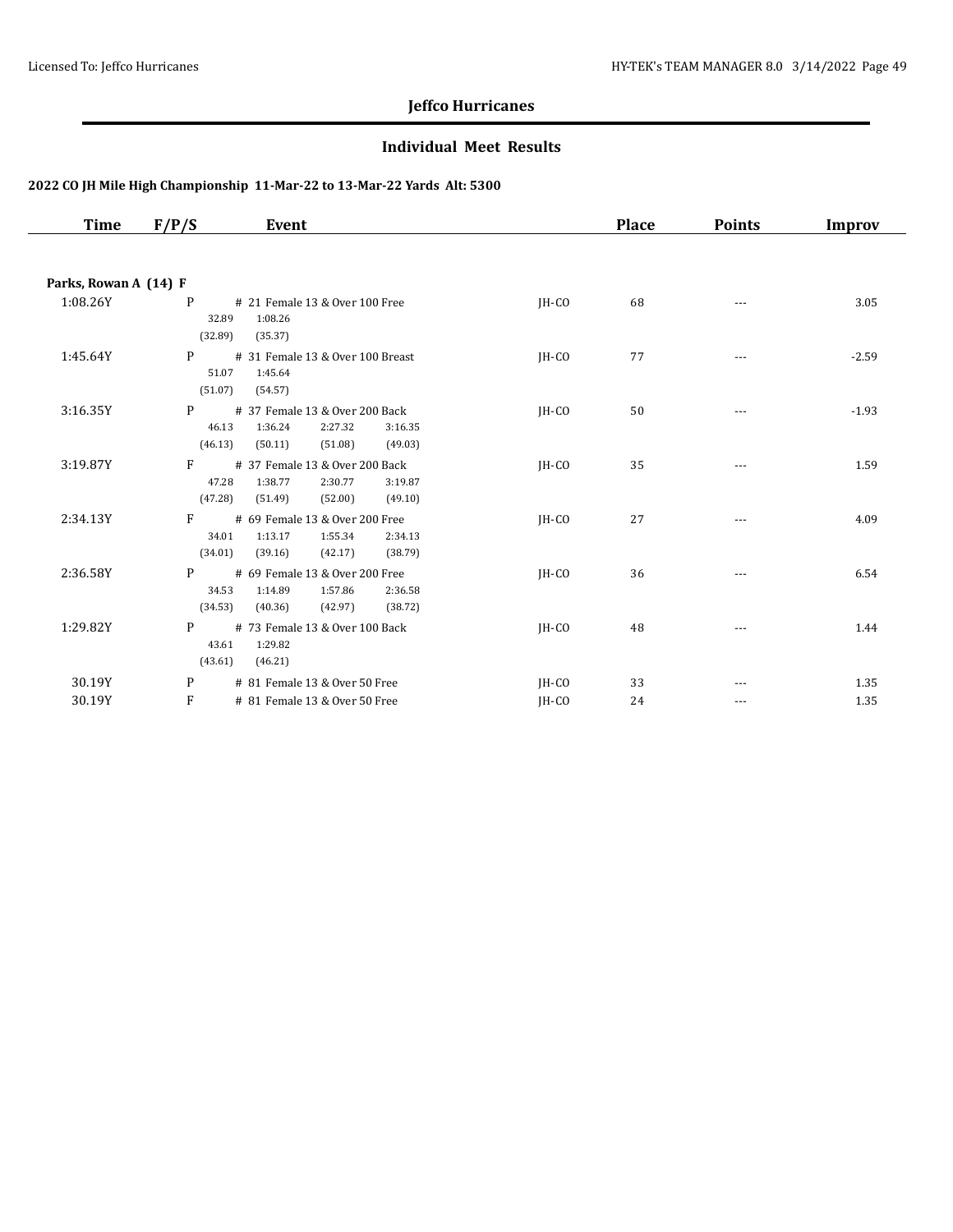#### **Individual Meet Results**

| <b>Time</b>          | F/P/S                   | Event                                              |         |         |         |         | <b>Place</b>   | <b>Points</b>            | Improv        |
|----------------------|-------------------------|----------------------------------------------------|---------|---------|---------|---------|----------------|--------------------------|---------------|
| Patel, Maya E (15) F |                         |                                                    |         |         |         |         |                |                          |               |
| 4:54.82Y             | F                       | # 7 Female Senior 400 IM                           |         |         | JH-CO   |         | $2^{\circ}$    | $---$                    | $-9.51$       |
|                      | 30.42                   | 1:05.88<br>1:41.49                                 | 2:17.11 | 2:59.18 | 3:42.87 | 4:19.07 | 4:54.82        |                          |               |
|                      | (30.42)                 | (35.46)<br>(35.61)                                 | (35.62) | (42.07) | (43.69) | (36.20) | (35.75)        |                          |               |
| 5:52.34Y             | F                       | # 13 Female 13 & Over 500 Free                     |         |         | JH-CO   |         | 11             | $\overline{\phantom{a}}$ | 4.25          |
|                      | 31.17                   | 1:40.53<br>1:04.92                                 | 2:16.84 | 2:52.80 | 3:28.98 | 4:05.12 | 4:41.07        |                          |               |
|                      | (31.17)                 | (35.61)<br>(33.75)                                 | (36.31) | (35.96) | (36.18) | (36.14) | (35.95)        |                          |               |
|                      | 5:17.17<br>(36.10)      | 5:52.34<br>(35.17)                                 |         |         |         |         |                |                          |               |
| 26.59Y               | F                       | # 17 Female 13 & Over 200 Free                     |         |         | JH-CO   |         | $\cdots$       | ---                      | $-0.28$       |
| 59.10Y               | P                       | # 21 Female 13 & Over 100 Free                     |         |         | $IH-CO$ |         | 17             |                          | 0.42          |
|                      | 28.22<br>(28.22)        | 59.10<br>(30.88)                                   |         |         |         |         |                |                          |               |
| 59.15Y               | F<br>28.35<br>(28.35)   | # 21 Female 13 & Over 100 Free<br>59.15<br>(30.80) |         |         | $IH-CO$ |         | 14             |                          | 0.47          |
| 2:10.27Y             | P                       | # 37 Female 13 & Over 200 Back                     |         |         |         |         | $\mathbf{1}$   | $  -$                    | $-0.60$       |
|                      | 30.44                   | 1:03.03<br>1:36.47                                 | 2:10.27 |         | $IH-CO$ |         |                |                          |               |
|                      | (30.44)                 | (32.59)<br>(33.44)                                 | (33.80) |         |         |         |                |                          |               |
| 2:12.54Y             | F                       | # 37 Female 13 & Over 200 Back                     |         |         | JH-CO   |         | $\overline{c}$ | $---$                    | 1.67          |
|                      | 30.12                   | 1:02.94<br>1:37.53                                 | 2:12.54 |         |         |         |                |                          |               |
|                      | (30.12)                 | (32.82)<br>(34.59)                                 | (35.01) |         |         |         |                |                          |               |
| 30.14Y               | F                       | # 59 Female 13 & Over 200 Medley                   |         |         | JH-CO   |         | $\overline{a}$ | $---$                    | 0.17          |
| 1:02.79Y             | F                       | # 63 Female 13 & Over 100 Fly                      |         |         | JH-CO   |         | 6              | ---                      | 1.11          |
|                      | 29.63                   | 1:02.79                                            |         |         |         |         |                |                          |               |
|                      | (29.63)                 | (33.16)                                            |         |         |         |         |                |                          |               |
| 1:05.72Y             | P                       | # 63 Female 13 & Over 100 Fly                      |         |         | JH-CO   |         | 11             | $\overline{a}$           | 4.04          |
|                      | 30.15                   | 1:05.72                                            |         |         |         |         |                |                          |               |
|                      | (30.15)                 | (35.57)                                            |         |         |         |         |                |                          |               |
| 1:00.59Y             | F                       | # 73 Female 13 & Over 100 Back                     |         |         | JH-CO   |         | 2              | 17                       | $-1.10$       |
|                      | 29.17                   | 1:00.59                                            |         |         |         |         |                |                          |               |
|                      | (29.17)                 | (31.42)                                            |         |         |         |         |                |                          |               |
| 1:01.53Y             | P <sub>2</sub><br>29.97 | # 73 Female 13 & Over 100 Back                     |         |         | $IH-CO$ |         | $\mathbf{1}$   | $\overline{\phantom{a}}$ | $-0.16$       |
|                      | (29.97)                 | 1:01.53<br>(31.56)                                 |         |         |         |         |                |                          |               |
| <b>NS</b>            | P                       | # 81 Female 13 & Over 50 Free                      |         |         | IH-CO   |         | $\overline{a}$ |                          | $\sim$ $\sim$ |
|                      |                         |                                                    |         |         |         |         |                |                          |               |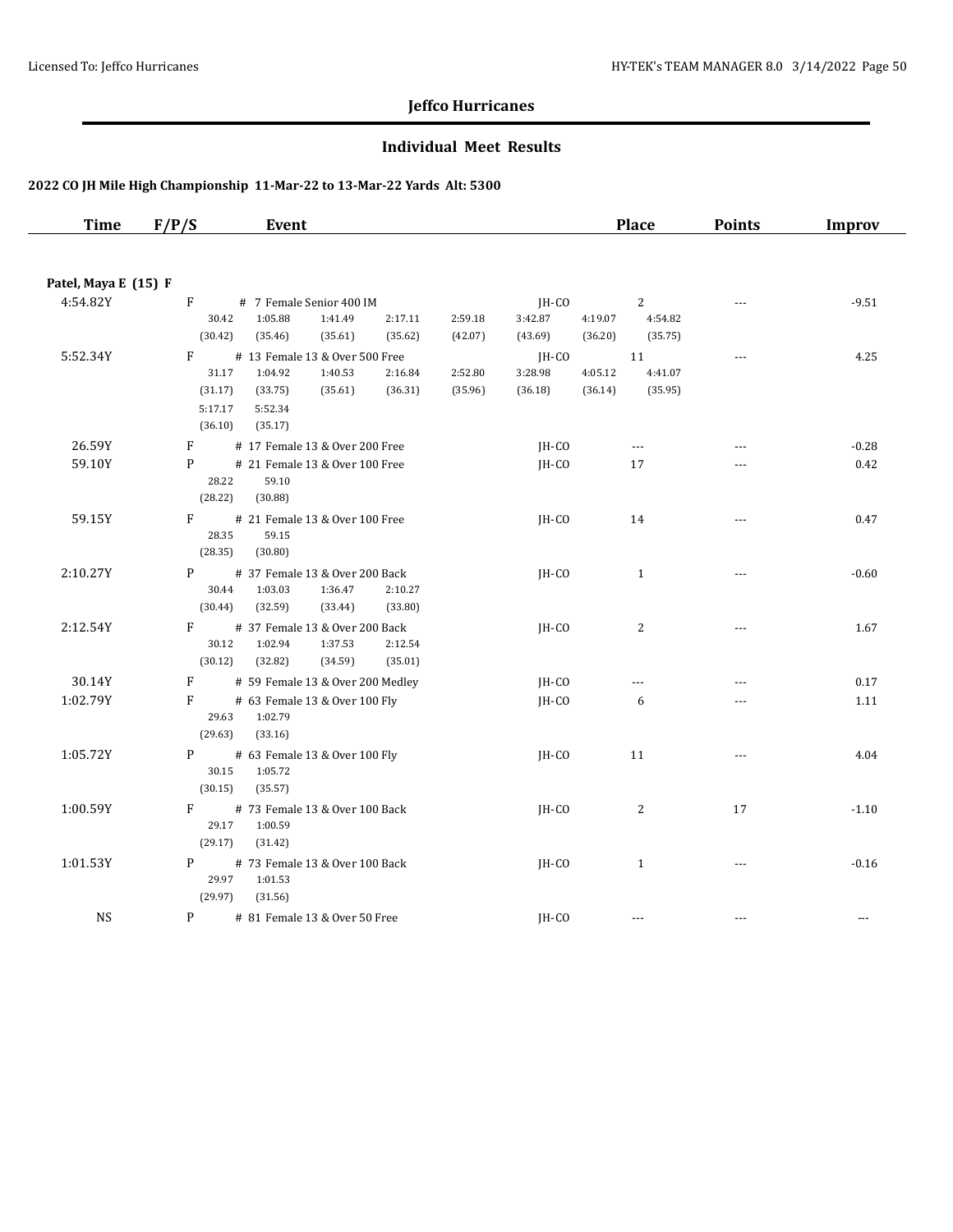#### **Individual Meet Results**

| <b>Time</b>             | F/P/S        | Event                                      |         | <b>Place</b>   | <b>Points</b> | <b>Improv</b> |
|-------------------------|--------------|--------------------------------------------|---------|----------------|---------------|---------------|
|                         |              |                                            |         |                |               |               |
| Peterson, Owen M (12) F |              |                                            |         |                |               |               |
| 32.52Y                  | F            | # 16 Male 12 & Under 200 Free              | JH-CO   | $\cdots$       | ---           | $-0.70$       |
| 36.64Y                  | F            | # 24 Male 11-12 50 Back                    | JH-CO   | 12             | ---           | 0.88          |
| 37.05Y                  | P            | # 24 Male 11-12 50 Back                    | IH-CO   | 13             | ---           | 1.29          |
| 1:33.63Y                | F            | # 30 Male 11-12 100 Breast                 | IH-CO   | 10             | ---           | $-3.98$       |
|                         |              | 1:33.63<br>44.52                           |         |                |               |               |
|                         |              | (44.52)<br>(49.11)                         |         |                |               |               |
| 1:34.23Y                | P            | # 30 Male 11-12 100 Breast                 | IH-CO   | 10             | $\cdots$      | $-3.38$       |
|                         |              | 1:34.23<br>44.18                           |         |                |               |               |
|                         |              | (44.18)<br>(50.05)                         |         |                |               |               |
| 36.95Y                  | P            | # 34 Male 11-12 50 Fly                     | JH-CO   | 10             | $---$         | $-2.09$       |
| 37.50Y                  | $\mathbf{F}$ | # 34 Male 11-12 50 Fly                     | JH-CO   | 10             | ---           | $-1.54$       |
| 36.96Y                  | F            | # 58 Male 12 & Under 200 Medley            | JH-CO   | $\overline{a}$ | ---           | 1.20          |
| 1:18.24Y                | F            | # 72 Male 11-12 100 Back                   | IH-CO   | 8              | ---           | $-6.56$       |
|                         |              | 1:18.24<br>$\qquad \qquad - -$             |         |                |               |               |
|                         |              | (1:18.24)<br>$\cdots$                      |         |                |               |               |
| 1:20.16Y                | P            | # 72 Male 11-12 100 Back                   | IH-CO   | 11             | ---           | $-4.64$       |
|                         | (1:28.16)    | 1:20.16<br>1:28.16<br>(8.00)               |         |                |               |               |
|                         | F            |                                            |         |                |               |               |
| 30.41Y                  |              | # 76 Male 11-12 50 Free                    | $IH-CO$ | 11             | $\cdots$      | $-2.81$       |
| 32.39Y                  | P            | # 76 Male 11-12 50 Free                    | JH-CO   | 12             | $- - -$       | $-0.83$       |
| 1:19.23Y                | F            | # 84 Male 11-12 100 IM<br>35.40<br>1:19.23 | JH-CO   | 6              | ---           | $-2.92$       |
|                         |              | (35.40)<br>(43.83)                         |         |                |               |               |
|                         |              |                                            |         |                |               |               |
| 1:20.45Y                | P            | # 84 Male 11-12 100 IM<br>37.86<br>1:20.45 | JH-CO   | 9              | $\cdots$      | $-1.70$       |
|                         |              |                                            |         |                |               |               |
|                         |              | (37.86)<br>(42.59)                         |         |                |               |               |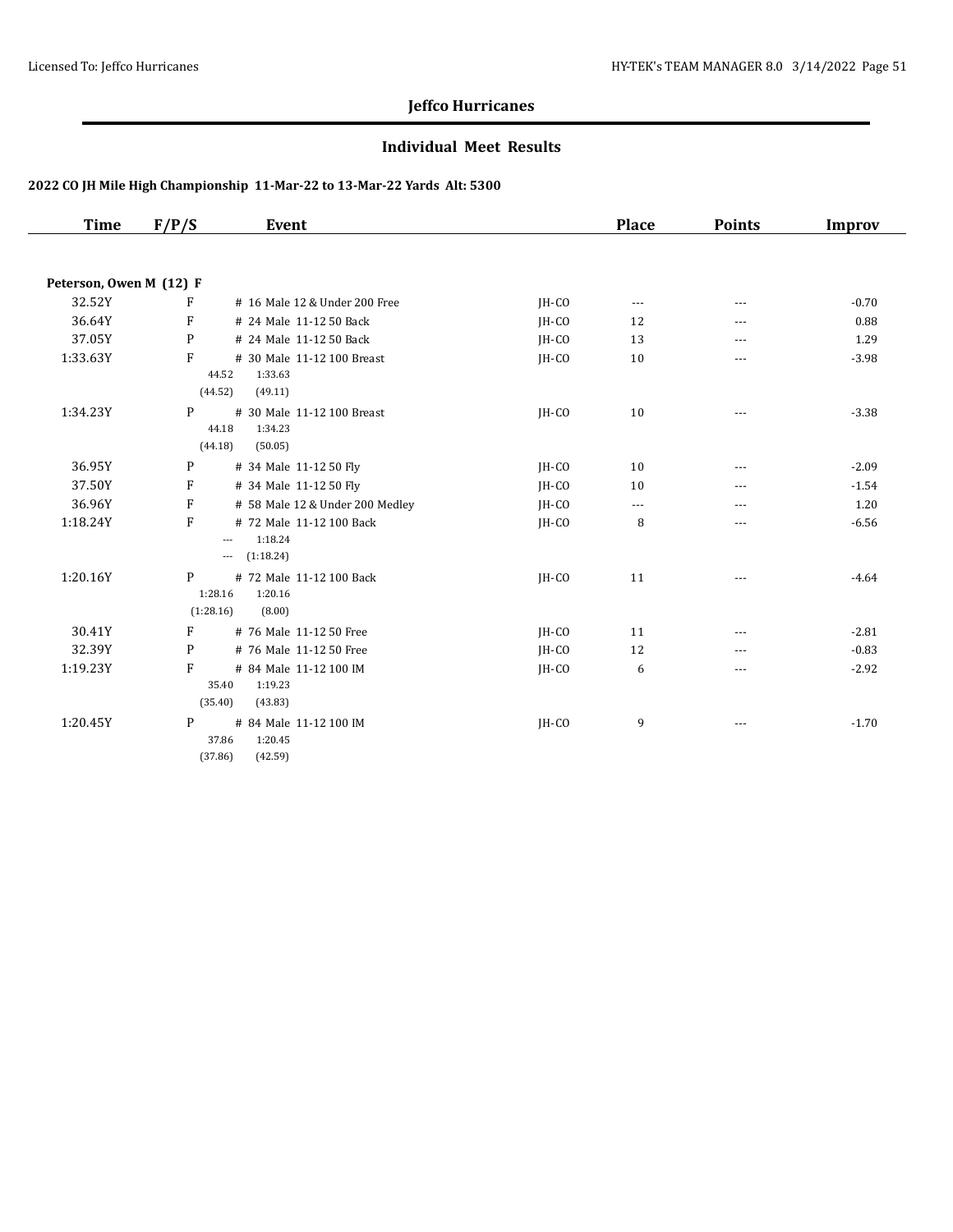#### **Individual Meet Results**

| <b>Time</b>              | F/P/S        | Event                                                                                  |                                  |                                  |                                  | <b>Place</b>                                                            | <b>Points</b> | <b>Improv</b> |
|--------------------------|--------------|----------------------------------------------------------------------------------------|----------------------------------|----------------------------------|----------------------------------|-------------------------------------------------------------------------|---------------|---------------|
|                          |              |                                                                                        |                                  |                                  |                                  |                                                                         |               |               |
| Reyes, Isabella M (12) F |              |                                                                                        |                                  |                                  |                                  |                                                                         |               |               |
| 5:37.34Y                 | F<br>(35.32) | # 7 Female Senior 400 IM<br>35.32<br>1:18.10<br>2:01.79<br>(42.78)<br>(43.69)          | $\overline{a}$<br>$\overline{a}$ | $\overline{a}$<br>$\overline{a}$ | $IH-CO$<br>---<br>$\overline{a}$ | $7^{\circ}$<br>5:37.34<br>$\overline{a}$<br>(5:37.34)<br>$\overline{a}$ | $- - -$       | $-4.16$       |
| 29.73Y                   | F            | # 15 Female 12 & Under 200 Free                                                        |                                  |                                  | JH-CO                            | $\overline{a}$                                                          | $\cdots$      | $-0.15$       |
| 1:04.27Y                 | F            | # 19 Female 11-12 100 Free<br>1:04.27<br>$\cdots$<br>(1:04.27)<br>$\cdots$             |                                  |                                  | JH-CO                            | 6                                                                       | $- - -$       | $-3.23$       |
| 1:05.16Y                 | P<br>(31.83) | # 19 Female 11-12 100 Free<br>31.83<br>1:05.16<br>(33.33)                              |                                  |                                  | JH-CO                            | 7                                                                       | $\cdots$      | $-2.34$       |
| 1:22.84Y                 | F<br>(39.70) | # 29 Female 11-12 100 Breast<br>39.70<br>1:22.84<br>(43.14)                            |                                  |                                  | JH-CO                            | 3                                                                       | $-$           | $-2.14$       |
| 1:25.63Y                 | P<br>(39.89) | # 29 Female 11-12 100 Breast<br>39.89<br>1:25.63<br>(45.74)                            |                                  |                                  | $IH-CO$                          | 3                                                                       |               | 0.65          |
| 32.47Y                   | F            | # 33 Female 11-12 50 Fly                                                               |                                  |                                  | JH-CO                            | 3                                                                       | $---$         | 0.22          |
| 32.77Y                   | P            | # 33 Female 11-12 50 Fly                                                               |                                  |                                  | JH-CO                            | 5                                                                       | $- - -$       | 0.52          |
| 1:13.49Y                 | P<br>(34.90) | # 61 Female 11-12 100 Fly<br>34.90<br>1:13.49<br>(38.59)                               |                                  |                                  | JH-CO                            | $\mathbf{1}$                                                            | ---           | $-0.63$       |
| 1:13.49Y                 | F<br>(34.90) | # 61 Female 11-12 100 Fly<br>34.90<br>1:13.49<br>(38.59)                               |                                  |                                  | $IH-CO$                          | $\mathbf{1}$                                                            | ---           | $-0.63$       |
| 38.10Y                   | F            | # 65 Female 11-12 50 Breast                                                            |                                  |                                  | JH-CO                            | 4                                                                       | $\cdots$      | $-0.40$       |
| 39.51Y                   | P            | # 65 Female 11-12 50 Breast                                                            |                                  |                                  | JH-CO                            | $\overline{4}$                                                          | $---$         | 1.01          |
| 3:05.17Y                 | F<br>(41.81) | # 77 Female 12 & Under 200 Breast<br>41.81<br>1:28.81<br>2:18.25<br>(49.44)<br>(47.00) | 3:05.17<br>(46.92)               |                                  | $IH-CO$                          | $\mathbf{1}$                                                            | $- - -$       | $-0.06$       |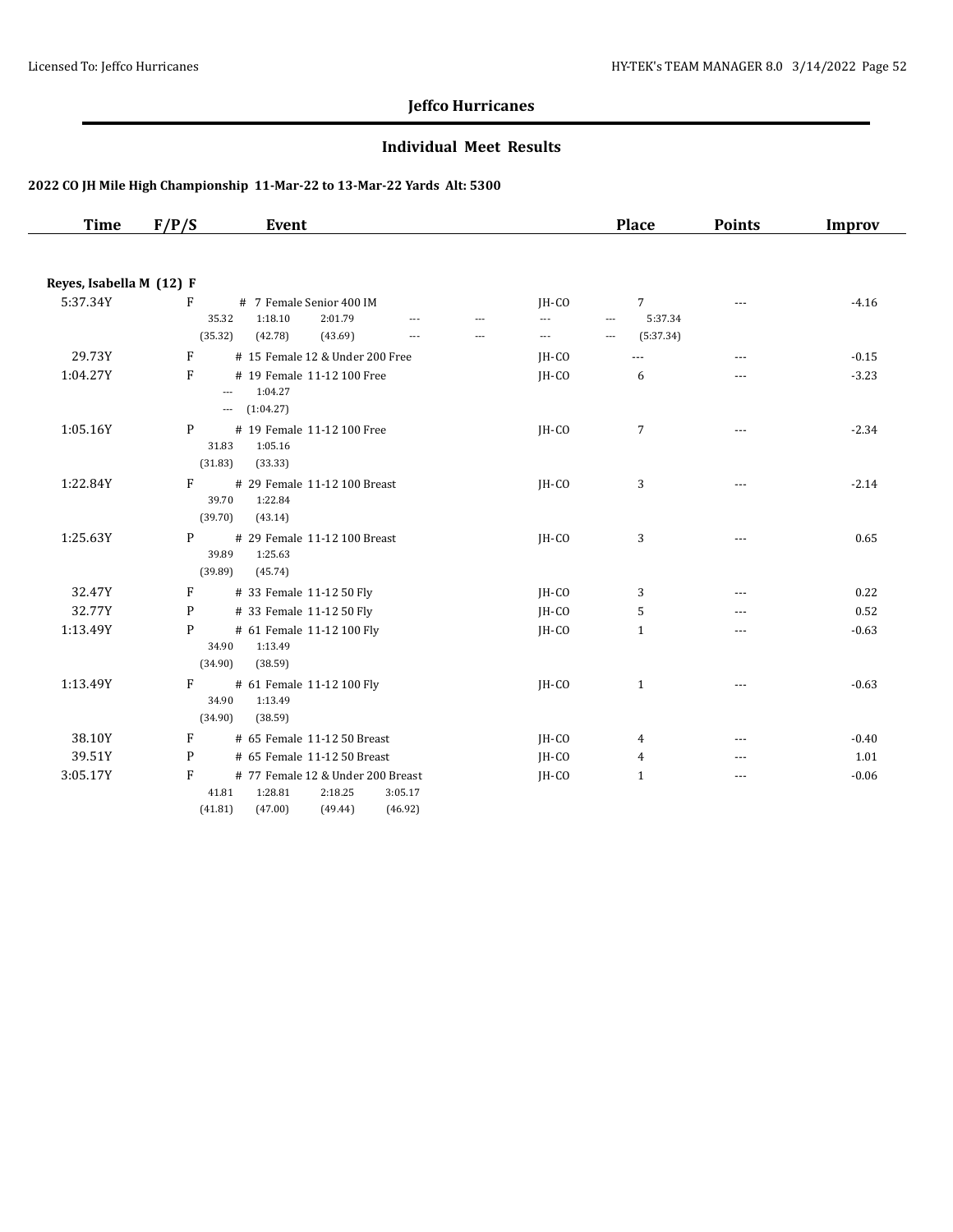#### **Individual Meet Results**

| Time                   | F/P/S<br>Event |                                   |         | <b>Place</b> | <b>Points</b> | Improv  |
|------------------------|----------------|-----------------------------------|---------|--------------|---------------|---------|
|                        |                |                                   |         |              |               |         |
| Richards, Ruby P (7) F |                |                                   |         |              |               |         |
| <b>NS</b>              | F              | $#$ 43 Female 10 & Under 100 Free | $IH-CO$ | $---$        | $---$         | ---     |
| <b>NS</b>              | F              | # 45 Female 8 & Under 25 Fly      | $IH-CO$ | $- - -$      | $---$         | ---     |
| <b>NS</b>              | F              | # 49 Female 8 & Under 25 Breast   | $IH-CO$ | $---$        | $---$         | ---     |
| <b>NS</b>              | F              | # 53 Female 10 & Under 50 Back    | $IH-CO$ | $- - -$      | $---$         | ---     |
| 18.78Y                 | F              | # 91 Female 8 & Under 25 Free     | $IH-CO$ | 5            | 14            | $-4.97$ |
| 52.21Y                 | F              | $#$ 93 Female 10 & Under 50 Free  | $IH-CO$ | 43           | $- - -$       | 7.60    |
| 1:05.35Y               | F              | # 95 Female 10 & Under 50 Breast  | IH-CO   | 35           | $---$         | $-5.90$ |
| 26.11Y                 | F              | # 97 Female 8 & Under 25 Back     | $IH-CO$ | 13           | $---$         | $-0.81$ |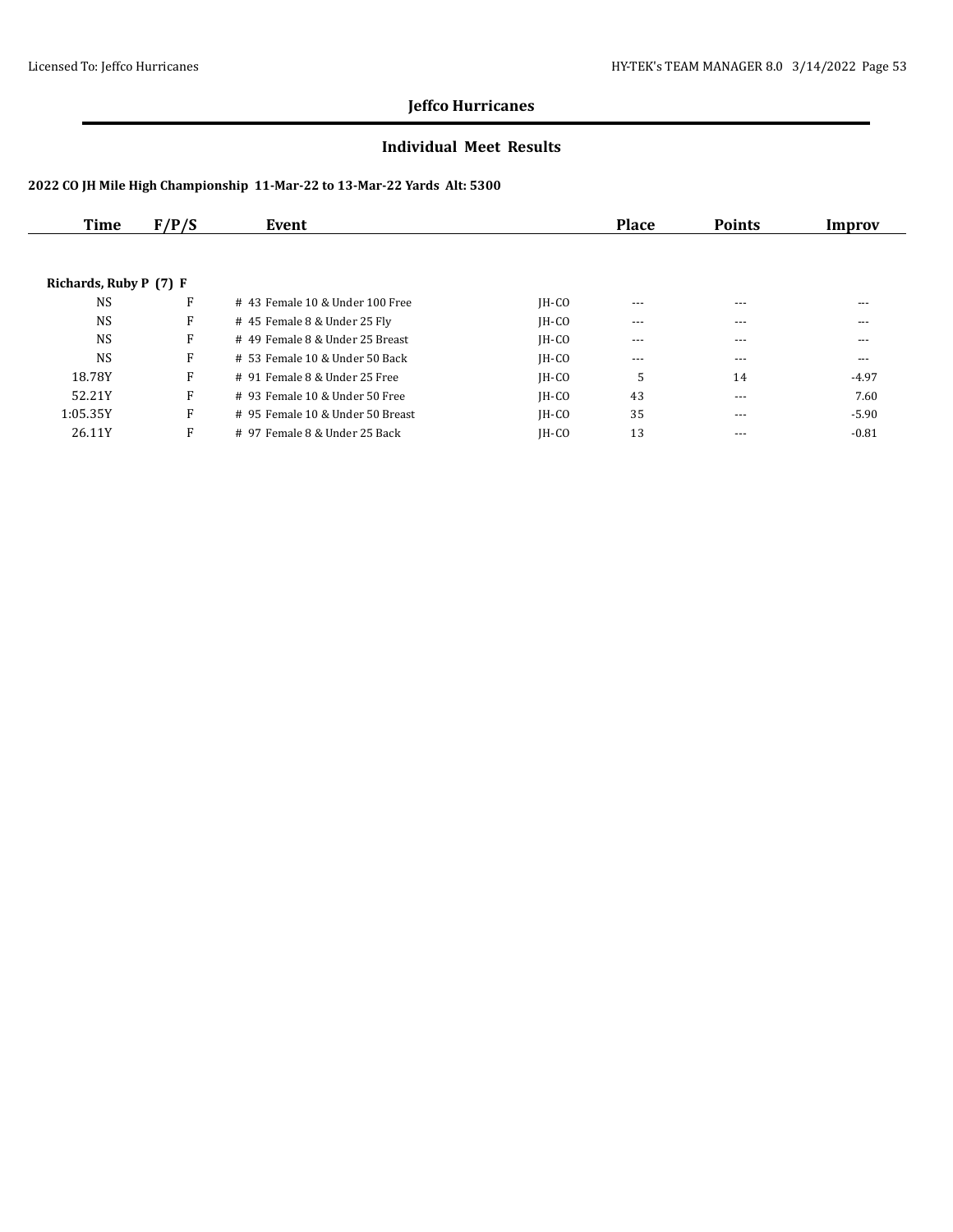#### **Individual Meet Results**

| <b>Time</b>              | F/P/S                 | Event                                                                                            |         | <b>Place</b> | <b>Points</b> | Improv |
|--------------------------|-----------------------|--------------------------------------------------------------------------------------------------|---------|--------------|---------------|--------|
|                          |                       |                                                                                                  |         |              |               |        |
| Riddle, Tallaby K (13) F |                       |                                                                                                  |         |              |               |        |
| DQ                       | P                     | # 21 Female 13 & Over 100 Free                                                                   | $IH-CO$ | ---          | $---$         | $---$  |
| DQ                       | P                     | # 37 Female 13 & Over 200 Back                                                                   | $IH-CO$ | $\cdots$     | ---           | ---    |
| 2:10.72Y                 | F<br>31.16<br>(31.16) | # 69 Female 13 & Over 200 Free<br>2:10.72<br>1:04.12<br>1:37.41<br>(32.96)<br>(33.29)<br>(33.31) | $IH-CO$ | 6            | $---$         | 3.93   |
| 2:15.96Y                 | P<br>30.47<br>(30.47) | # 69 Female 13 & Over 200 Free<br>1:03.87<br>1:39.35<br>2:15.96<br>(35.48)<br>(36.61)<br>(33.40) | $IH-CO$ | 11           | $---$         | 9.17   |
| 1:09.77Y                 | P<br>33.41<br>(33.41) | # 73 Female 13 & Over 100 Back<br>1:09.77<br>(36.36)                                             | $IH-CO$ | 12           | $---$         | 7.06   |
| 1:07.06Y DQ              | F<br>32.49<br>(32.49) | # 73 Female 13 & Over 100 Back<br>1:07.06<br>(34.57)                                             | $IH-CO$ | $\cdots$     | $---$         | ---    |
| 27.80Y                   | F                     | # 81 Female 13 & Over 50 Free                                                                    | $IH-CO$ | 11           | $---$         | 1.24   |
| 28.83Y                   | P                     | # 81 Female 13 & Over 50 Free                                                                    | $IH-CO$ | 22           | $---$         | 2.27   |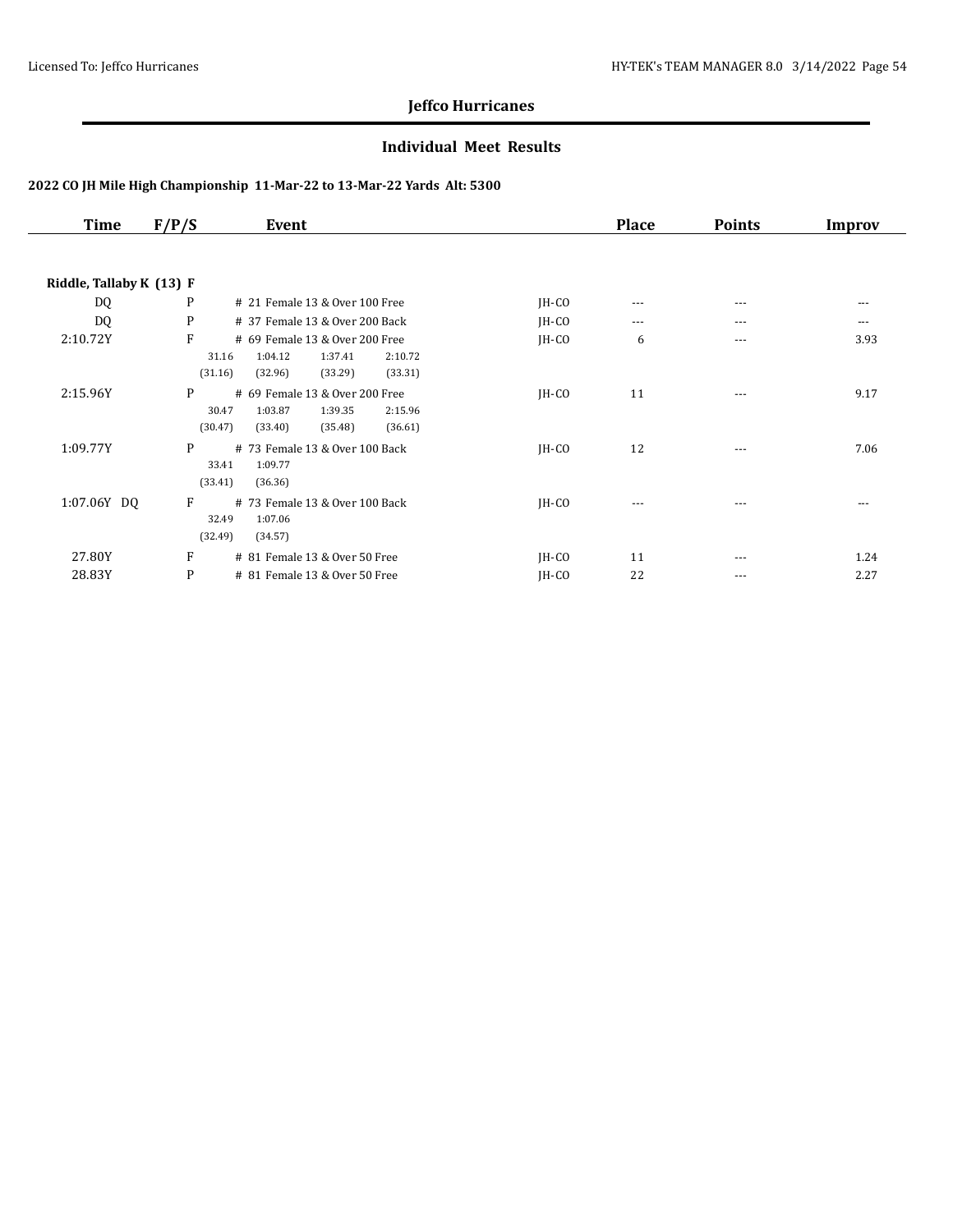#### **Individual Meet Results**

| Time                    | F/P/S     | Event                            |         | <b>Place</b> | <b>Points</b> | Improv  |
|-------------------------|-----------|----------------------------------|---------|--------------|---------------|---------|
|                         |           |                                  |         |              |               |         |
| Rouse, Caroline E (9) F |           |                                  |         |              |               |         |
| <b>NS</b>               | F         | #43 Female 10 & Under 100 Free   | IH-CO   | $---$        | $---$         | $---$   |
| 1:24.53Y DQ             | F         | # 47 Female 10 & Under 50 Fly    | $IH-CO$ | $\cdots$     | $---$         | ---     |
| 1:25.13Y                | F         | # 53 Female 10 & Under 50 Back   | $IH-CO$ | 55           | $---$         | $-9.65$ |
| 3:00.60Y DQ             | F         | # 55 Female 10 & Under 100 IM    | $IH-CO$ | $---$        | $---$         | ---     |
|                         |           | 1:29.67<br>3:00.60               |         |              |               |         |
|                         | (1:29.67) | (1:30.93)                        |         |              |               |         |
| 57.06Y                  | F         | $#$ 93 Female 10 & Under 50 Free | $IH-CO$ | 46           | ---           | $-2.65$ |
| 1:31.22Y DQ             | F         | # 95 Female 10 & Under 50 Breast | $IH-CO$ | $---$        | $---$         | ---     |
| 2:43.13Y                | F         | # 99 Female 10 & Under 100 Back  | $IH-CO$ | 33           | $---$         | $-3.91$ |
|                         |           | 1:18.16<br>2:43.13               |         |              |               |         |
|                         | (1:18.16) | (1:24.97)                        |         |              |               |         |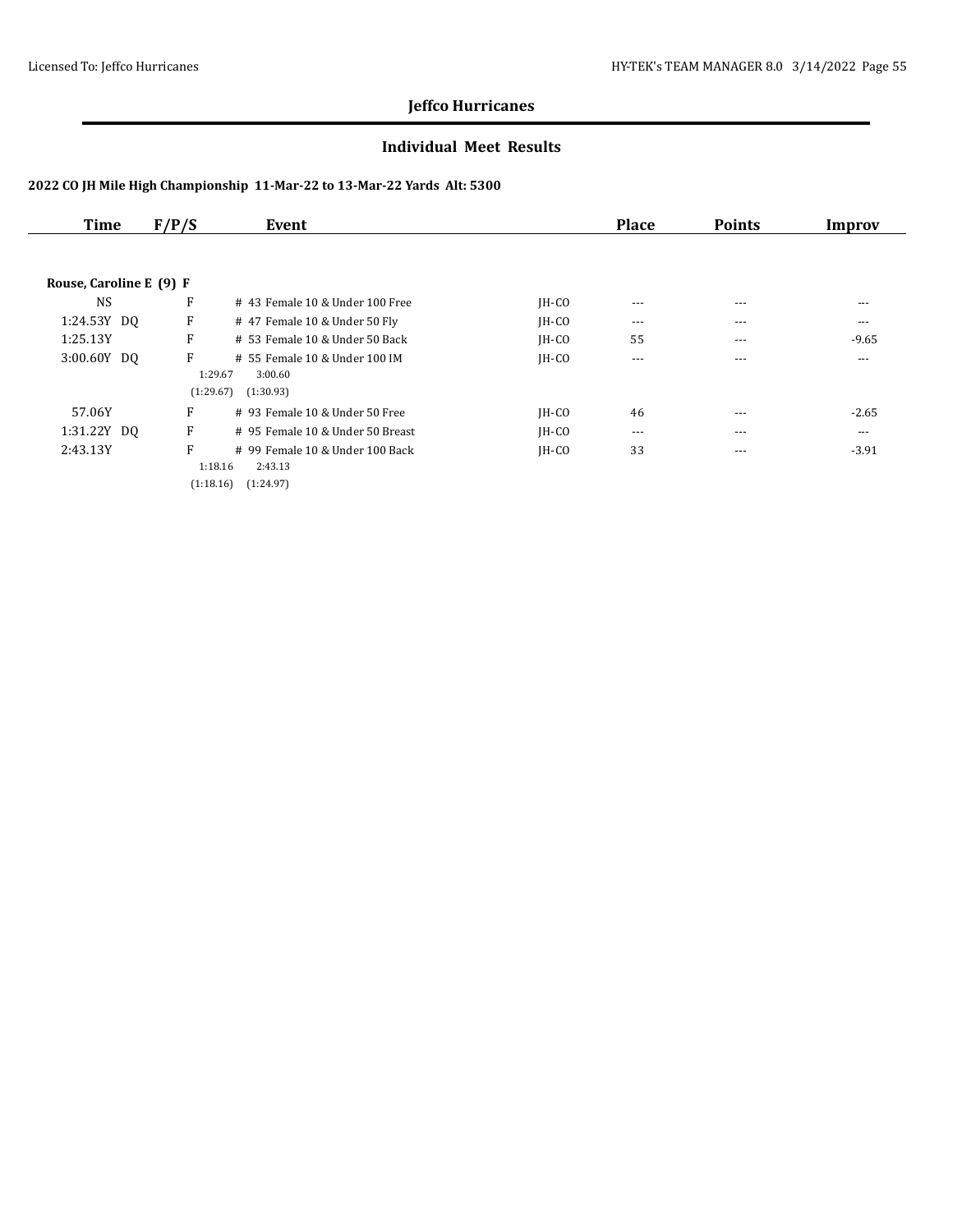#### **Individual Meet Results**

| Time                    | F/P/S | Event                            |         | <b>Place</b> | <b>Points</b> | Improv |
|-------------------------|-------|----------------------------------|---------|--------------|---------------|--------|
|                         |       |                                  |         |              |               |        |
| Rowland, Harper L (9) F |       |                                  |         |              |               |        |
| <b>NS</b>               | F     | #43 Female 10 & Under 100 Free   | $IH-CO$ | ---          | $---$         | ---    |
| <b>NS</b>               | F     | # 47 Female 10 & Under 50 Fly    | $IH-CO$ | $---$        | $---$         | ---    |
| <b>NS</b>               | F     | $# 53$ Female 10 & Under 50 Back | $IH-CO$ | ---          | $---$         | ---    |
| <b>NS</b>               | F     | # 55 Female 10 & Under 100 IM    | $IH-CO$ | $- - -$      | $---$         | ---    |
| <b>NS</b>               | F     | $#$ 93 Female 10 & Under 50 Free | $IH-CO$ | ---          | ---           | ---    |
| <b>NS</b>               | F     | # 95 Female 10 & Under 50 Breast | $IH-CO$ | $---$        | $---$         | ---    |
| <b>NS</b>               | F     | # 99 Female 10 & Under 100 Back  | $IH-CO$ | $---$        | $---$         | ---    |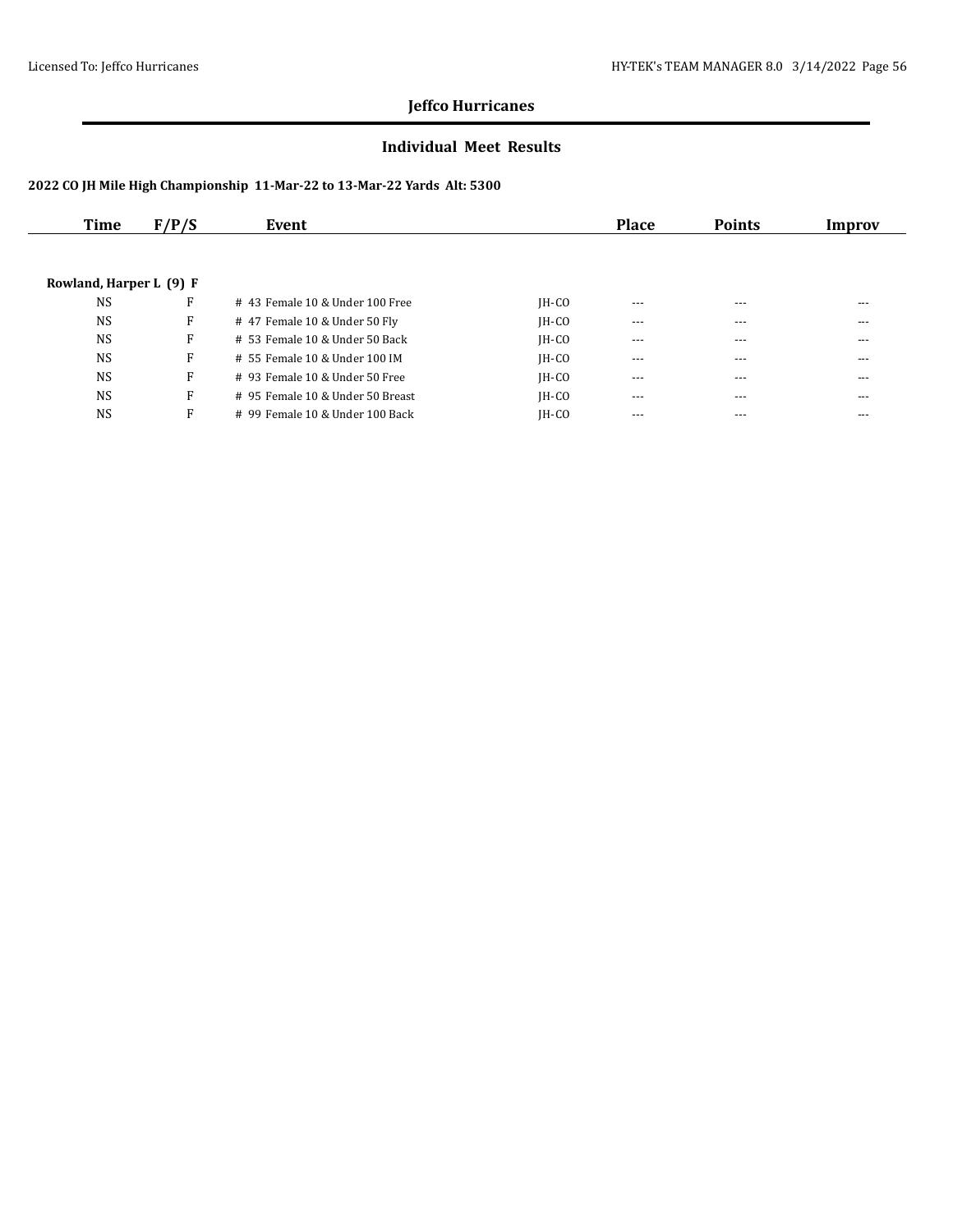#### **Individual Meet Results**

| Time                   | F/P/S | Event                                                                       |         | <b>Place</b> | <b>Points</b> | Improv   |
|------------------------|-------|-----------------------------------------------------------------------------|---------|--------------|---------------|----------|
|                        |       |                                                                             |         |              |               |          |
| Ryan, Jievani M (10) F |       |                                                                             |         |              |               |          |
| 1:48.13Y               | F     | #43 Female 10 & Under 100 Free<br>1:48.13<br>---<br>(1:48.13)<br>---        | $IH-CO$ | 31           | $---$         | 1.61     |
| 54.54Y                 | F     | # 47 Female 10 & Under 50 Fly                                               | $IH-CO$ | 13           | ---           | 3.20     |
| 54.00Y                 | F     | # 53 Female 10 & Under 50 Back                                              | $IH-CO$ | 34           | $---$         | 2.95     |
| 1:48.28Y DQ            | F     | # 55 Female 10 & Under 100 IM<br>49.53<br>1:48.28<br>(49.53)<br>(58.75)     | $IH-CO$ | $\cdots$     | $- - -$       | $\cdots$ |
| 46.49Y                 | F     | # 93 Female 10 & Under 50 Free                                              | $IH-CO$ | 32           | $\cdots$      | 0.08     |
| 55.46Y                 | F     | # 95 Female 10 & Under 50 Breast                                            | $IH-CO$ | 15           | 2             | $-0.60$  |
| 1:55.14Y               | F     | # 99 Female 10 & Under 100 Back<br>1:55.14<br>53.46<br>(53.46)<br>(1:01.68) | $IH-CO$ | 21           | $\cdots$      | $-5.89$  |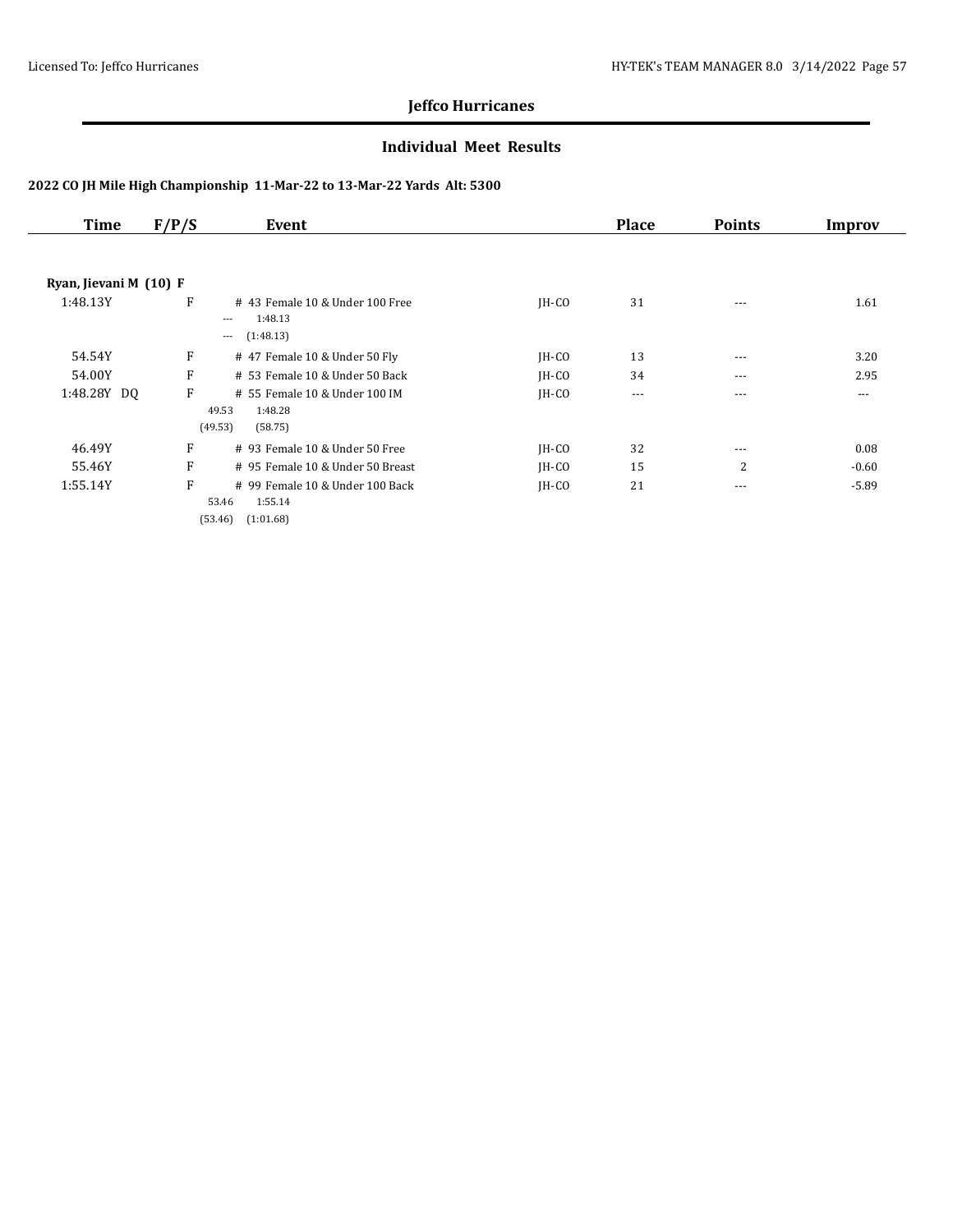#### **Individual Meet Results**

| <b>Time</b>             | F/P/S | Event                            |         | <b>Place</b> | <b>Points</b> | Improv  |
|-------------------------|-------|----------------------------------|---------|--------------|---------------|---------|
|                         |       |                                  |         |              |               |         |
| Shane, Paislee R (10) F |       |                                  |         |              |               |         |
| 1:47.69Y                | F     | # 43 Female 10 & Under 100 Free  | $IH-CO$ | 30           | $- - -$       | $-2.51$ |
|                         |       | 50.26<br>1:47.69                 |         |              |               |         |
|                         |       | (50.26)<br>(57.43)               |         |              |               |         |
| 1:01.42Y                | F     | # 47 Female 10 & Under 50 Fly    | $IH-CO$ | 19           | $- - -$       | $-9.97$ |
| 59.16Y DQ               | F     | # 53 Female 10 & Under 50 Back   | $IH-CO$ | $\cdots$     | $---$         | $---$   |
| 2:00.20Y DQ             | F     | # 55 Female 10 & Under 100 IM    | $IH-CO$ | $- - -$      | $- - -$       | $- - -$ |
|                         |       | 59.58<br>2:00.20                 |         |              |               |         |
|                         |       | (59.58)<br>(1:00.62)             |         |              |               |         |
| 46.31Y                  | F     | # 93 Female 10 & Under 50 Free   | $IH-CO$ | 30           | $- - -$       | $-2.33$ |
| 1:01.61Y                | F     | # 95 Female 10 & Under 50 Breast | $IH-CO$ | 29           | $- - -$       | $-3.23$ |
| 2:10.76Y                | F     | # 99 Female 10 & Under 100 Back  | $IH-CO$ | 29           | $---$         | 6.30    |
|                         |       | 2:10.76<br>$---$                 |         |              |               |         |
|                         |       | (2:10.76)<br>---                 |         |              |               |         |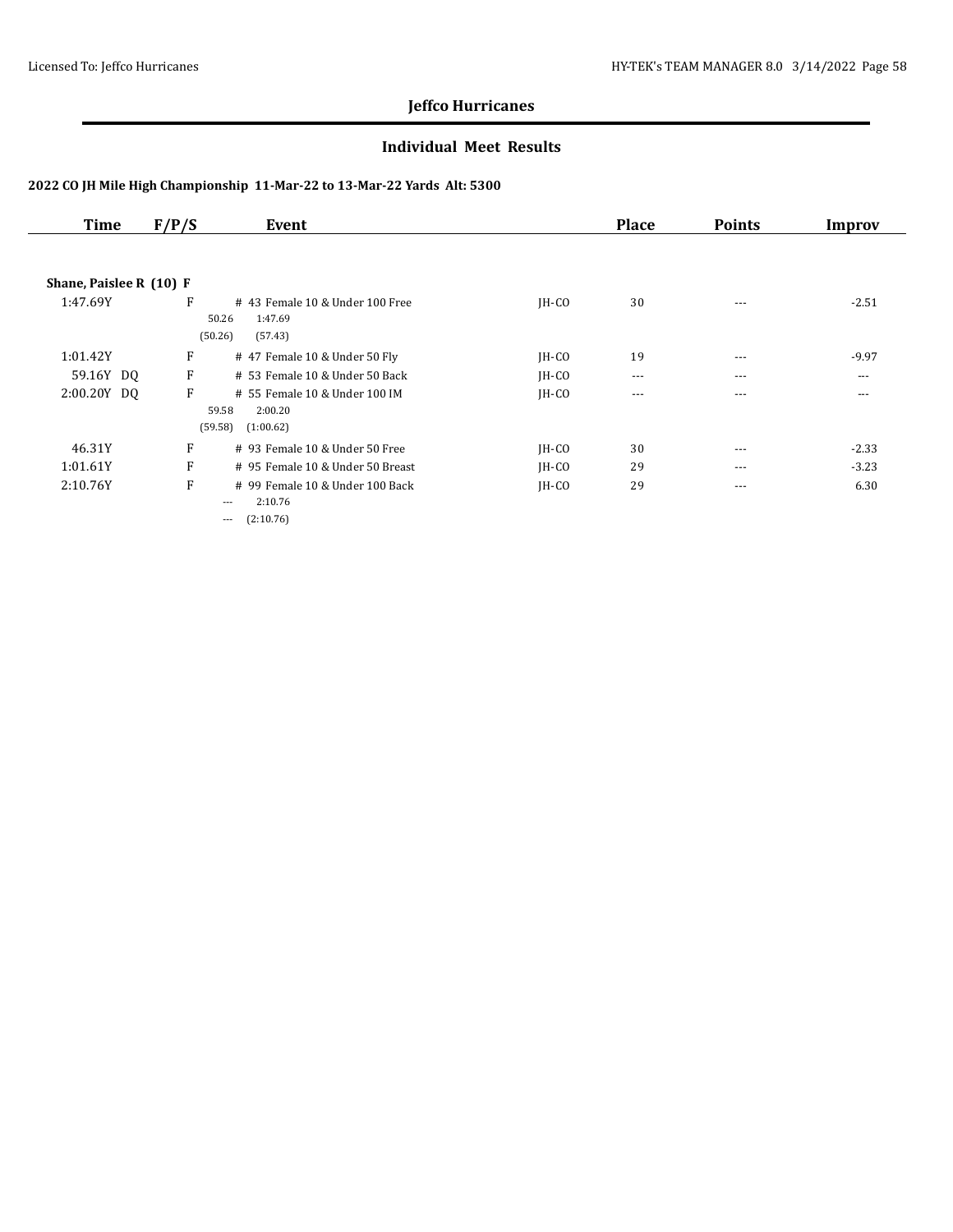#### **Individual Meet Results**

| Time                   | F/P/S                 | Event                                                                          |                    |                    |                             | <b>Place</b>                                               | <b>Points</b>        | Improv  |
|------------------------|-----------------------|--------------------------------------------------------------------------------|--------------------|--------------------|-----------------------------|------------------------------------------------------------|----------------------|---------|
|                        |                       |                                                                                |                    |                    |                             |                                                            |                      |         |
| Sleeper, Bell G (15) F |                       |                                                                                |                    |                    |                             |                                                            |                      |         |
| 5:11.61Y               | F<br>32.02<br>(32.02) | # 7 Female Senior 400 IM<br>1:11.75<br>1:51.27<br>(39.73)<br>(39.52)           | 2:30.11<br>(38.84) | 3:12.74<br>(42.63) | IH-CO<br>3:56.93<br>(44.19) | 5 <sup>1</sup><br>4:34.37<br>5:11.61<br>(37.44)<br>(37.24) | $\cdots$             | 11.77   |
| 56.45Y                 | 27.39<br>(27.39)      | P # 21 Female 13 & Over 100 Free<br>56.45<br>(29.06)                           |                    |                    | IH-CO                       | 8                                                          | $\sim$ $\sim$ $\sim$ | 0.07    |
| 56.82Y                 | 27.32<br>(27.32)      | F # 21 Female 13 & Over 100 Free<br>56.82<br>(29.50)                           |                    |                    | JH-CO                       | $\overline{7}$                                             | $\cdots$             | 0.44    |
| 1:10.75Y               | 33.52<br>(33.52)      | P # 31 Female 13 & Over 100 Breast<br>1:10.75<br>(37.23)                       |                    |                    | JH-CO                       | 5                                                          | $---$                | 0.30    |
| 1:11.22Y               | (33.52)               | F # 31 Female 13 & Over 100 Breast<br>33.52 1:11.22<br>(37.70)                 |                    |                    | $IH-CO$                     | 2                                                          | $---$                | 0.77    |
| 1:02.16Y               | (28.76)               | P # 63 Female 13 & Over 100 Fly<br>28.76 1:02.16<br>(33.40)                    |                    |                    | IH-CO                       | $\overline{2}$                                             |                      | $-0.17$ |
| 1:07.78Y               | (30.15)               | F # 63 Female 13 & Over 100 Fly<br>30.15 1:07.78<br>(37.63)                    |                    |                    | JH-CO                       | 10                                                         | $\cdots$             | 5.45    |
| 2:38.13Y               | 34.38<br>(34.38)      | P # 79 Female 13 & Over 200 Breast<br>1:13.42<br>1:55.66<br>(39.04)<br>(42.24) | 2:38.13<br>(42.47) |                    | JH-CO                       | 4                                                          | $\overline{a}$       | 6.16    |
| 2:41.60Y               | 35.54<br>(35.54)      | F # 79 Female 13 & Over 200 Breast<br>1:16.19<br>1:58.68<br>(40.65)<br>(42.49) | 2:41.60<br>(42.92) |                    | $IH-CO$                     | 5                                                          | $\cdots$             | 9.63    |
| 2:18.06Y               | 29.01<br>(29.01)      | F # 85 Female 13 & Over 200 IM<br>1:04.25<br>1:44.48<br>(35.24)<br>(40.23)     | 2:18.06<br>(33.58) |                    | $IH-CO$                     | $\mathbf{1}$                                               | $\sim$ $\sim$ $\sim$ | 2.04    |
| 2:18.86Y               | 29.22<br>(29.22)      | P # 85 Female 13 & Over 200 IM<br>1:05.30<br>1:46.20<br>(36.08)<br>(40.90)     | 2:18.86<br>(32.66) |                    | JH-CO                       | $\mathbf{1}$                                               | $---$                | 2.84    |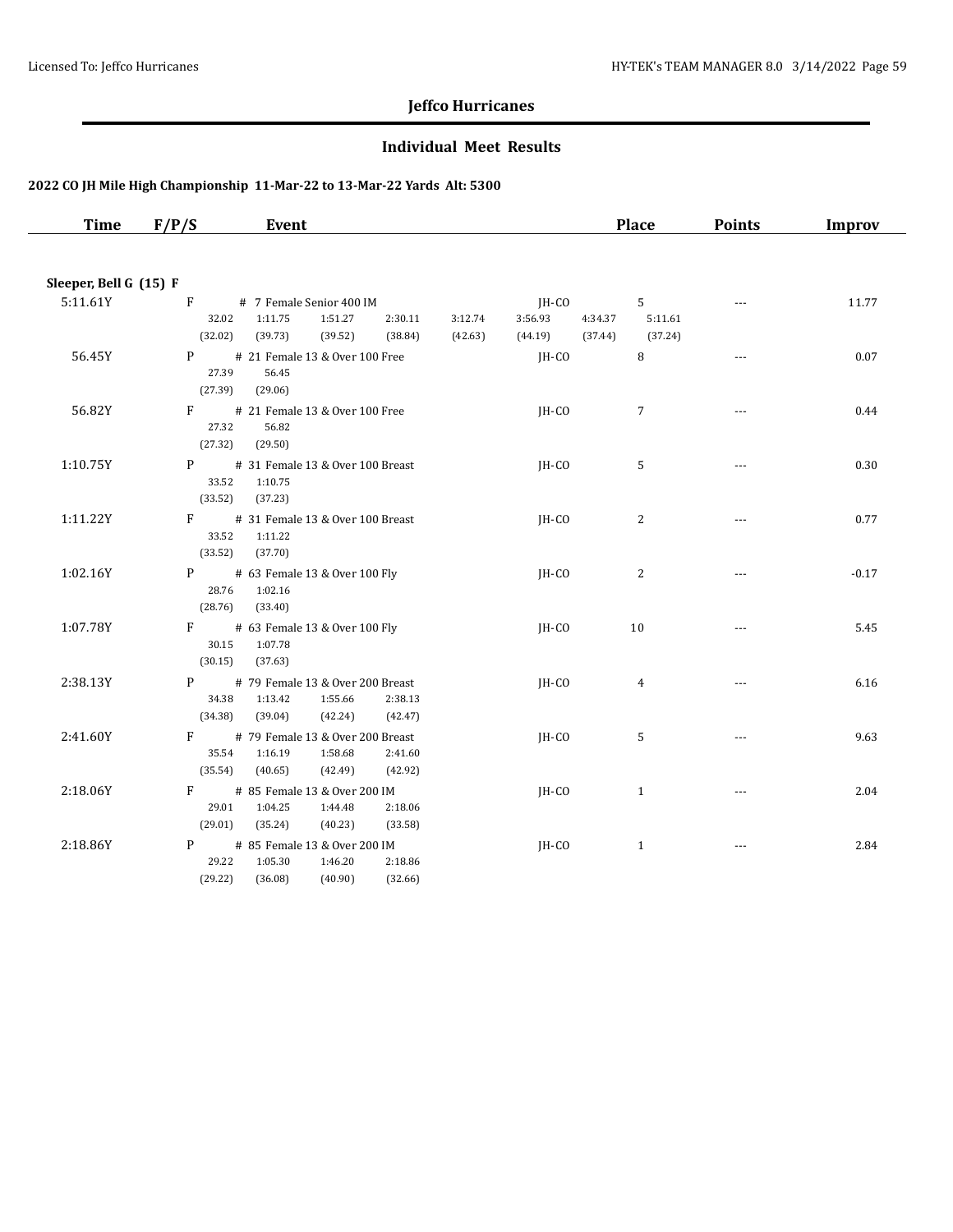#### **Individual Meet Results**

| <b>Time</b>             | F/P/S   | Event                          |         |         |         |         |         | <b>Place</b> | <b>Points</b> | Improv  |
|-------------------------|---------|--------------------------------|---------|---------|---------|---------|---------|--------------|---------------|---------|
| Somers, Elliot P (16) F |         |                                |         |         |         |         |         |              |               |         |
| 5:13.90Y                | F       | # 14 Male 13 & Over 500 Free   |         |         |         | $IH-CO$ |         | 2            | ---           | 0.54    |
|                         | 26.71   | 57.35                          | 1:28.86 | 2:01.20 | 2:32.97 | 3:05.58 | 3:37.73 | 4:10.80      |               |         |
|                         | (26.71) | (30.64)                        | (31.51) | (32.34) | (31.77) | (32.61) | (32.15) | (33.07)      |               |         |
|                         | 4:43.09 | 5:13.90                        |         |         |         |         |         |              |               |         |
|                         | (32.29) | (30.81)                        |         |         |         |         |         |              |               |         |
| 56.34Y                  | P       | # 64 Male 13 & Over 100 Fly    |         |         |         | $IH-CO$ |         | 2            | $\cdots$      | $-0.18$ |
|                         | 25.77   | 56.34                          |         |         |         |         |         |              |               |         |
|                         | (25.77) | (30.57)                        |         |         |         |         |         |              |               |         |
| 56.54Y                  | F       | # 64 Male 13 & Over 100 Fly    |         |         |         | JH-CO   |         | $\mathbf{1}$ | ---           | 0.02    |
|                         | 26.16   | 56.54                          |         |         |         |         |         |              |               |         |
|                         | (26.16) | (30.38)                        |         |         |         |         |         |              |               |         |
| 2:27.83Y                | P       | # 80 Male 13 & Over 200 Breast |         |         |         | $IH-CO$ |         | 2            | $---$         | $-7.33$ |
|                         | 34.05   | 1:11.64                        | 1:49.82 | 2:27.83 |         |         |         |              |               |         |
|                         | (34.05) | (37.59)                        | (38.18) | (38.01) |         |         |         |              |               |         |
| 23.45Y                  | F       | # 82 Male 13 & Over 50 Free    |         |         |         | $IH-CO$ |         | 3            | 16            | 0.02    |
| 23.47Y                  | P       | # 82 Male 13 & Over 50 Free    |         |         |         | JH-CO   |         | 3            | ---           | 0.04    |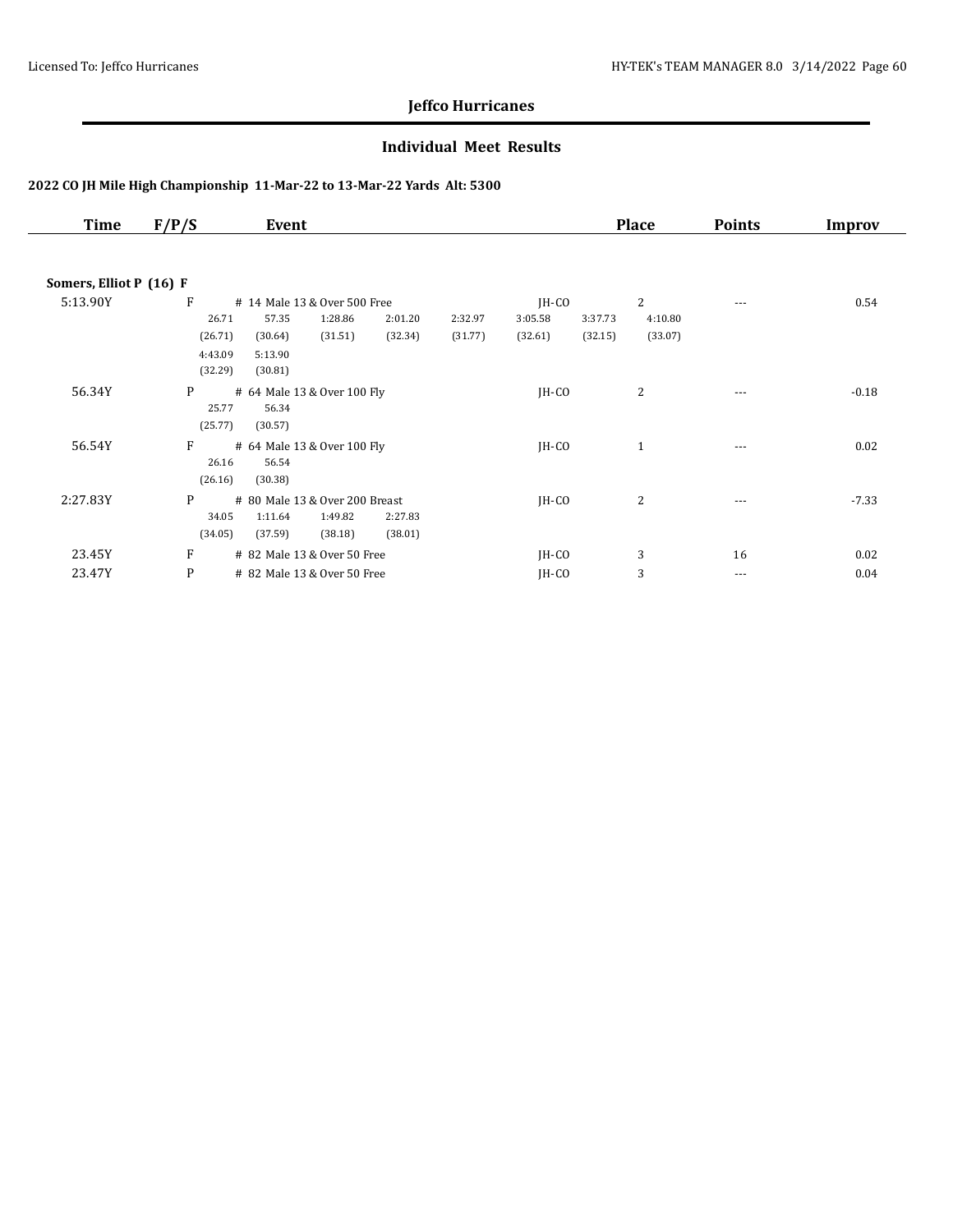#### **Individual Meet Results**

| Time                      | F/P/S | Event                              |         | <b>Place</b> | <b>Points</b> | Improv |
|---------------------------|-------|------------------------------------|---------|--------------|---------------|--------|
|                           |       |                                    |         |              |               |        |
| Tenpenny, Aubrey G (14) F |       |                                    |         |              |               |        |
|                           |       |                                    |         |              |               |        |
| <b>NS</b>                 | P     | $# 21$ Female 13 & Over 100 Free   | $IH-CO$ | $- - -$      | $---$         | ---    |
| <b>NS</b>                 | P     | $#$ 31 Female 13 & Over 100 Breast | $IH-CO$ | $\cdots$     | $- - -$       | ---    |
| <b>NS</b>                 | P     | # 37 Female 13 & Over 200 Back     | $IH-CO$ | $- - -$      | $---$         | ---    |
| <b>NS</b>                 | P     | $#$ 69 Female 13 & Over 200 Free   | $IH-CO$ | ---          | $---$         | ---    |
| <b>NS</b>                 | P     | # 79 Female 13 & Over 200 Breast   | $IH-CO$ | $- - -$      | $---$         | ---    |
| <b>NS</b>                 | P     | # 85 Female 13 & Over 200 IM       | IH-CO   | $- - -$      | $---$         | ---    |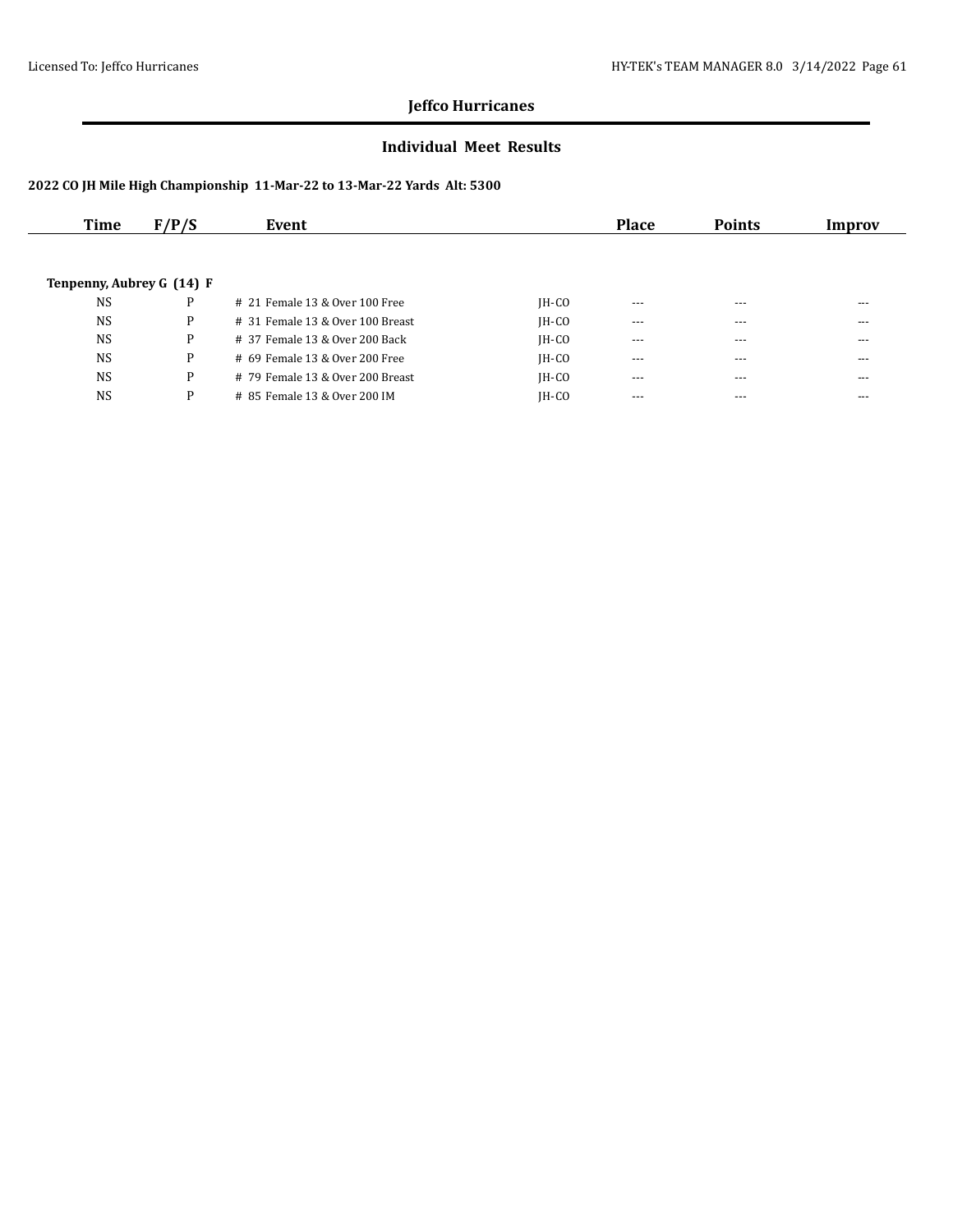#### **Individual Meet Results**

| Time                 | F/P/S<br>Event                                                                                                            |         | <b>Place</b> | <b>Points</b> | <b>Improv</b> |
|----------------------|---------------------------------------------------------------------------------------------------------------------------|---------|--------------|---------------|---------------|
| Vick, Avery C (13) F |                                                                                                                           |         |              |               |               |
| 1:14.99Y             | P                                                                                                                         |         |              |               |               |
|                      | # 21 Female 13 & Over 100 Free<br>35.21<br>1:14.99<br>(35.21)<br>(39.78)                                                  | $IH-CO$ | 92           | $\cdots$      | $-0.55$       |
| 1:49.70Y             | P <sub>1</sub><br># 31 Female 13 & Over 100 Breast<br>1:49.70<br>50.49<br>(50.49)<br>(59.21)                              | $IH-CO$ | 81           | $\cdots$      | $-13.30$      |
| 2:57.14Y             | P<br># 37 Female 13 & Over 200 Back                                                                                       | $IH-CO$ | 38           | $\cdots$      | $\cdots$      |
|                      | 1:25.23<br>2:11.67<br>40.18<br>2:57.14                                                                                    |         |              |               |               |
|                      | (40.18)<br>(45.05)<br>(45.47)<br>(46.44)                                                                                  |         |              |               |               |
| 2:58.55Y             | F<br># 37 Female 13 & Over 200 Back<br>39.71<br>1:25.70<br>2:12.59<br>2:58.55<br>(39.71)<br>(45.99)<br>(46.89)<br>(45.96) | $IH-CO$ | 26           | $- - -$       | $- - -$       |
| 1:23.84Y             | F<br># 73 Female 13 & Over 100 Back<br>1:23.84<br>40.55<br>(40.55)<br>(43.29)                                             | $IH-CO$ | 34           | $---$         | 1.52          |
| 1:24.94Y             | P<br># 73 Female 13 & Over 100 Back<br>1:24.94<br>40.90<br>(40.90)<br>(44.04)                                             | $IH-CO$ | 40           | $\cdots$      | 2.62          |
| 32.98Y               | P<br># 81 Female 13 & Over 50 Free                                                                                        | $IH-CO$ | 60           | $\cdots$      | $-0.06$       |
| 3:18.71Y             | P<br># 85 Female 13 & Over 200 IM<br>1:32.11<br>2:35.21<br>3:18.71<br>45.27<br>(45.27)<br>(46.84)<br>(1:03.10)<br>(43.50) | $IH-CO$ | 34           | $\cdots$      | $-0.32$       |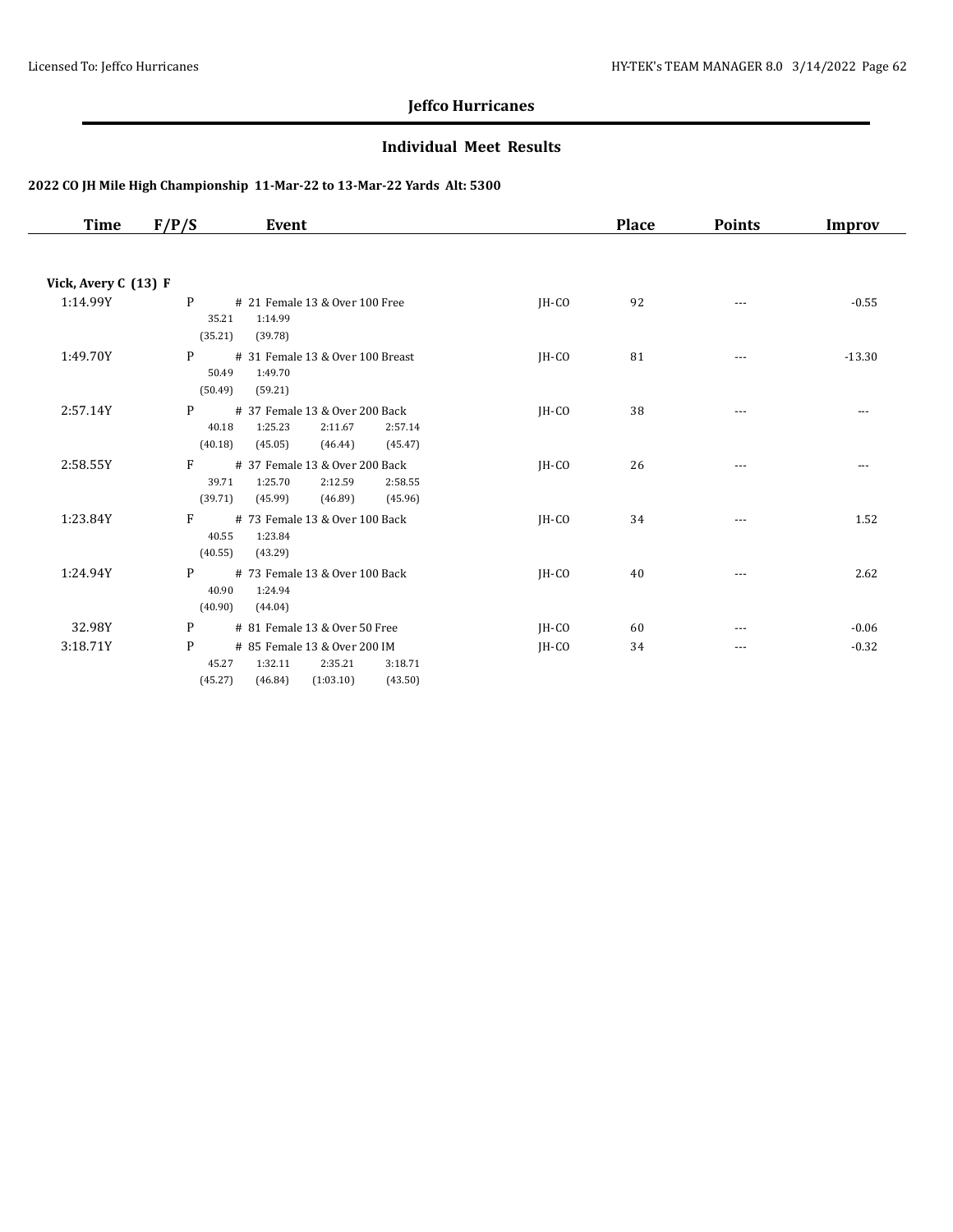#### **Individual Meet Results**

| Time                  | F/P/S | Event                          |         | <b>Place</b> | <b>Points</b> | Improv  |
|-----------------------|-------|--------------------------------|---------|--------------|---------------|---------|
|                       |       |                                |         |              |               |         |
|                       |       |                                |         |              |               |         |
| Weiss, Townes T (8) F |       |                                |         |              |               |         |
| 21.99Y                | F.    | $#$ 92 Male 8 & Under 25 Free  | $IH-CO$ | 8            | q             | $--$    |
| 52.23Y                | F     | # 94 Male 10 & Under 50 Free   | $IH-CO$ | 41           | $- - -$       | $-0.51$ |
| 1:06.18Y              | F.    | # 96 Male 10 & Under 50 Breast | $IH-CO$ | 24           | $- - -$       | $- - -$ |
| 23.99Y                | F.    | # 98 Male 8 & Under 25 Back    | $IH-CO$ |              | 14            | $- - -$ |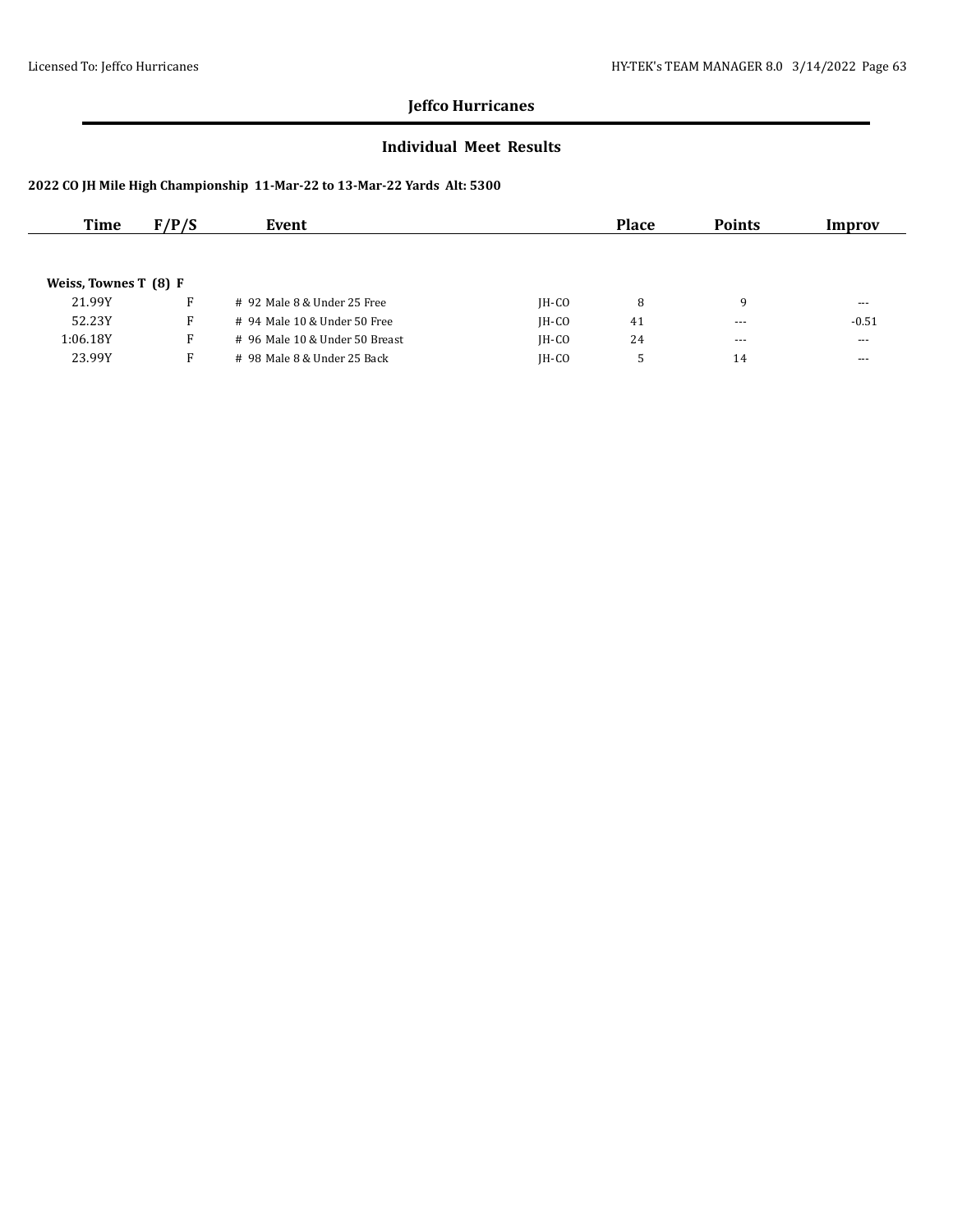#### **Individual Meet Results**

| <b>Time</b>                 | F/P/S<br>Event                                      |         | <b>Place</b>   | <b>Points</b> | <b>Improv</b> |
|-----------------------------|-----------------------------------------------------|---------|----------------|---------------|---------------|
|                             |                                                     |         |                |               |               |
| Wendelberger, Sara A (12) F |                                                     |         |                |               |               |
| 1:10.16Y                    | F<br># 19 Female 11-12 100 Free<br>1:10.16<br>33.66 | JH-CO   | 14             | $---$         | $-1.18$       |
|                             | (33.66)<br>(36.50)                                  |         |                |               |               |
| 1:12.04Y                    | P<br># 19 Female 11-12 100 Free                     | $IH-CO$ | 22             | $---$         | 0.70          |
|                             | 1:12.04<br>35.58<br>(35.58)<br>(36.46)              |         |                |               |               |
| 36.66Y                      | F<br># 23 Female 11-12 50 Back                      | $IH-CO$ | 8              | ---           | $-2.92$       |
| 37.91Y                      | P<br># 23 Female 11-12 50 Back                      | $IH-CO$ | 13             | ---           | $-1.67$       |
| 34.43Y                      | F<br># 33 Female 11-12 50 Fly                       | $IH-CO$ | $\overline{7}$ | ---           | $-2.37$       |
| 36.35Y                      | P<br># 33 Female 11-12 50 Fly                       | $IH-CO$ | 12             | $---$         | $-0.45$       |
| 45.30Y                      | P<br># 65 Female 11-12 50 Breast                    | JH-CO   | 21             | ---           | 0.79          |
| 30.26Y                      | F<br># 75 Female 11-12 50 Free                      | $IH-CO$ | 9              | $---$         | $-1.01$       |
| 30.53Y                      | P<br># 75 Female 11-12 50 Free                      | $IH-CO$ | 9              | $---$         | $-0.74$       |
| 1:18.58Y                    | F<br># 83 Female 11-12 100 IM                       | $IH-CO$ | 11             | $---$         | $-4.07$       |
|                             | 1:18.58<br>34.77                                    |         |                |               |               |
|                             | (34.77)<br>(43.81)                                  |         |                |               |               |
| 1:22.35Y                    | P<br># 83 Female 11-12 100 IM                       | $IH-CO$ | 11             | ---           | $-0.30$       |
|                             | 1:22.35<br>39.22                                    |         |                |               |               |
|                             | (39.22)<br>(43.13)                                  |         |                |               |               |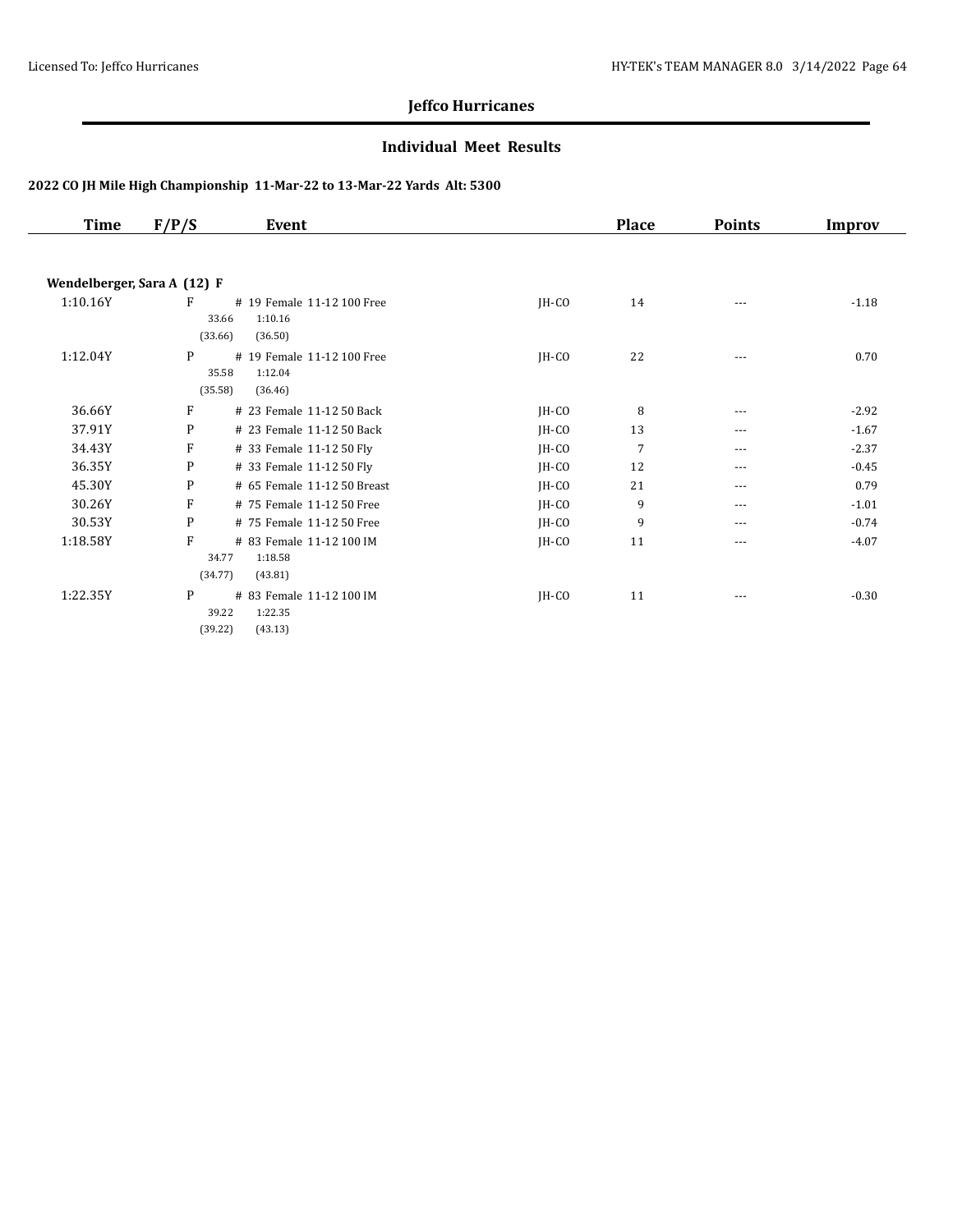#### **Individual Meet Results**

| <b>Time</b>           | F/P/S<br>Event                                                                                                                                                             |         | <b>Place</b> | <b>Points</b> | Improv  |
|-----------------------|----------------------------------------------------------------------------------------------------------------------------------------------------------------------------|---------|--------------|---------------|---------|
|                       |                                                                                                                                                                            |         |              |               |         |
| Whitney, Cat C (13) F |                                                                                                                                                                            |         |              |               |         |
| 1:15.63Y              | P<br># 21 Female 13 & Over 100 Free<br>36.59<br>1:15.63<br>(36.59)<br>(39.04)                                                                                              | JH-CO   | 94           | $---$         | $-2.75$ |
| 1:38.95Y              | P<br># 31 Female 13 & Over 100 Breast<br>47.93<br>1:38.95<br>(47.93)<br>(51.02)                                                                                            | JH-CO   | 68           | $- - -$       | 1.01    |
| 3:09.92Y              | F<br># 37 Female 13 & Over 200 Back<br>3:09.92<br>---<br>---<br>---<br>(3:09.92)<br>$\qquad \qquad - -$<br>$\cdots$<br>---                                                 | $IH-CO$ | 33           | $---$         | $- - -$ |
| 3:12.91Y              | P<br># 37 Female 13 & Over 200 Back<br>3:12.91<br>3:13.02<br>$\qquad \qquad - -$<br>$\overline{\phantom{a}}$<br>(3:13.02)<br>(3:12.91)<br>$\scriptstyle\cdots$<br>$\cdots$ | $IH-CO$ | 48           | $---$         | $---$   |
| 1:41.12Y DQ           | P<br># 63 Female 13 & Over 100 Fly<br>1:41.12<br>$\cdots$<br>(1:41.12)<br>$\cdots$                                                                                         | JH-CO   | $---$        | ---           | $- - -$ |
| 3:25.91Y              | P<br># 79 Female 13 & Over 200 Breast<br>1:41.74<br>2:33.63<br>48.15<br>3:25.91<br>(48.15)<br>(53.59)<br>(51.89)<br>(52.28)                                                | JH-CO   | 22           | ---           | ---     |
| 34.81Y                | P<br># 81 Female 13 & Over 50 Free                                                                                                                                         | JH-CO   | 66           | $---$         | $-1.57$ |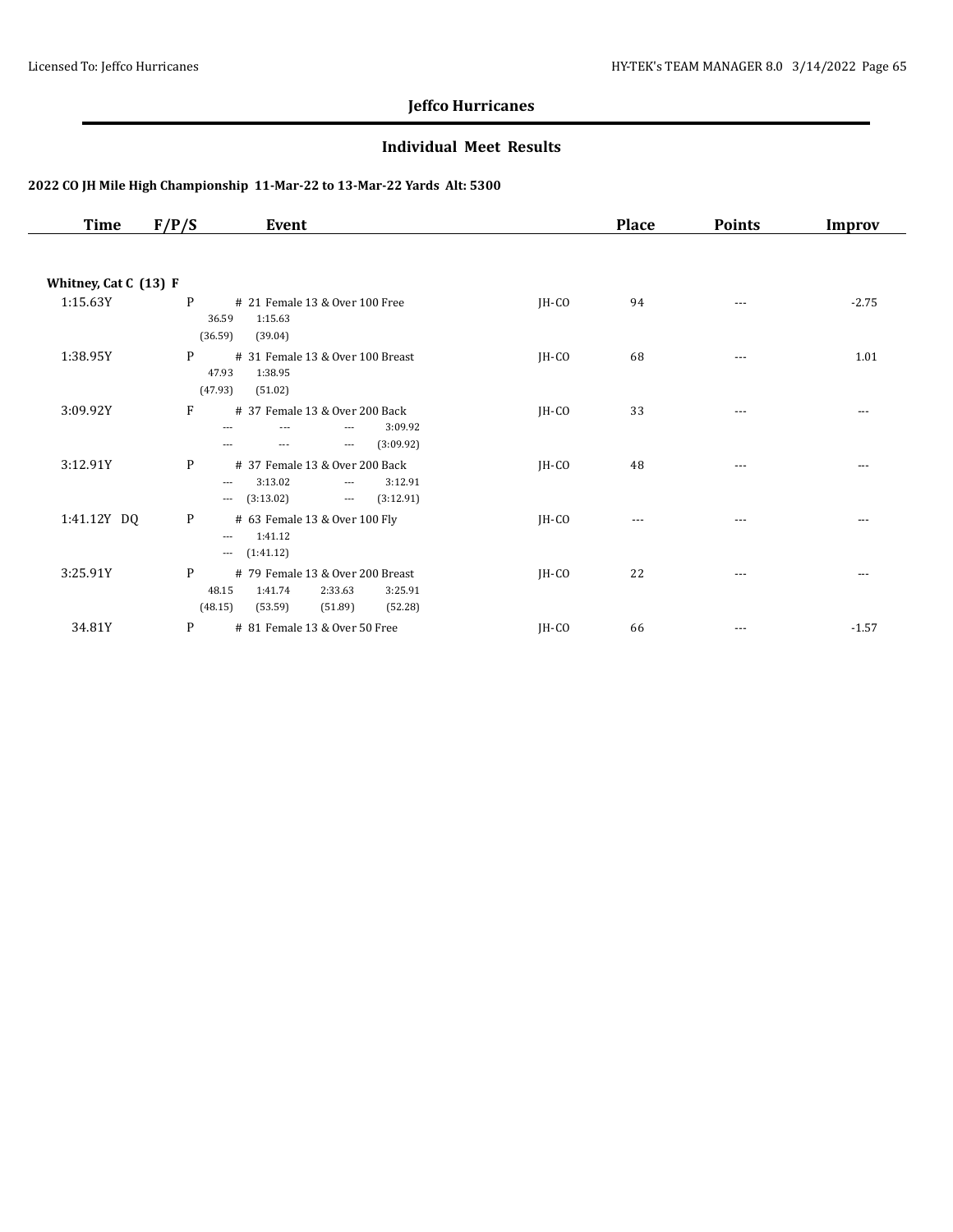#### **Individual Meet Results**

| Time                   | F/P/S<br>Event                                                                                                            |         | <b>Place</b> | <b>Points</b> | Improv   |
|------------------------|---------------------------------------------------------------------------------------------------------------------------|---------|--------------|---------------|----------|
|                        |                                                                                                                           |         |              |               |          |
| Winters, Maya A (13) F |                                                                                                                           |         |              |               |          |
| 1:18.86Y               | P<br># 21 Female 13 & Over 100 Free<br>35.62<br>1:18.86<br>(35.62)<br>(43.24)                                             | $IH-CO$ | 97           | $---$         | 4.03     |
| 1:41.56Y               | P<br># 31 Female 13 & Over 100 Breast<br>46.84<br>1:41.56<br>(46.84)<br>(54.72)                                           | $IH-CO$ | 71           | $\cdots$      | 3.77     |
| DQ                     | P<br># 37 Female 13 & Over 200 Back                                                                                       | $IH-CO$ | $---$        | $- - -$       | $\cdots$ |
| 2:49.55Y               | P<br># 69 Female 13 & Over 200 Free<br>36.02<br>1:19.48<br>2:05.78<br>2:49.55<br>(43.77)<br>(36.02)<br>(43.46)<br>(46.30) | $IH-CO$ | 47           | $\cdots$      | 7.54     |
| <b>NS</b>              | F<br># 69 Female 13 & Over 200 Free                                                                                       | $IH-CO$ | ---          | $---$         | $\cdots$ |
| 1:38.83Y               | P<br># 73 Female 13 & Over 100 Back<br>1:38.83<br>$\cdots$<br>(1:38.83)<br>$---$                                          | JH-CO   | 51           | $---$         | 11.14    |
| 32.77Y                 | P<br># 81 Female 13 & Over 50 Free                                                                                        | $IH-CO$ | 58           | ---           | 0.87     |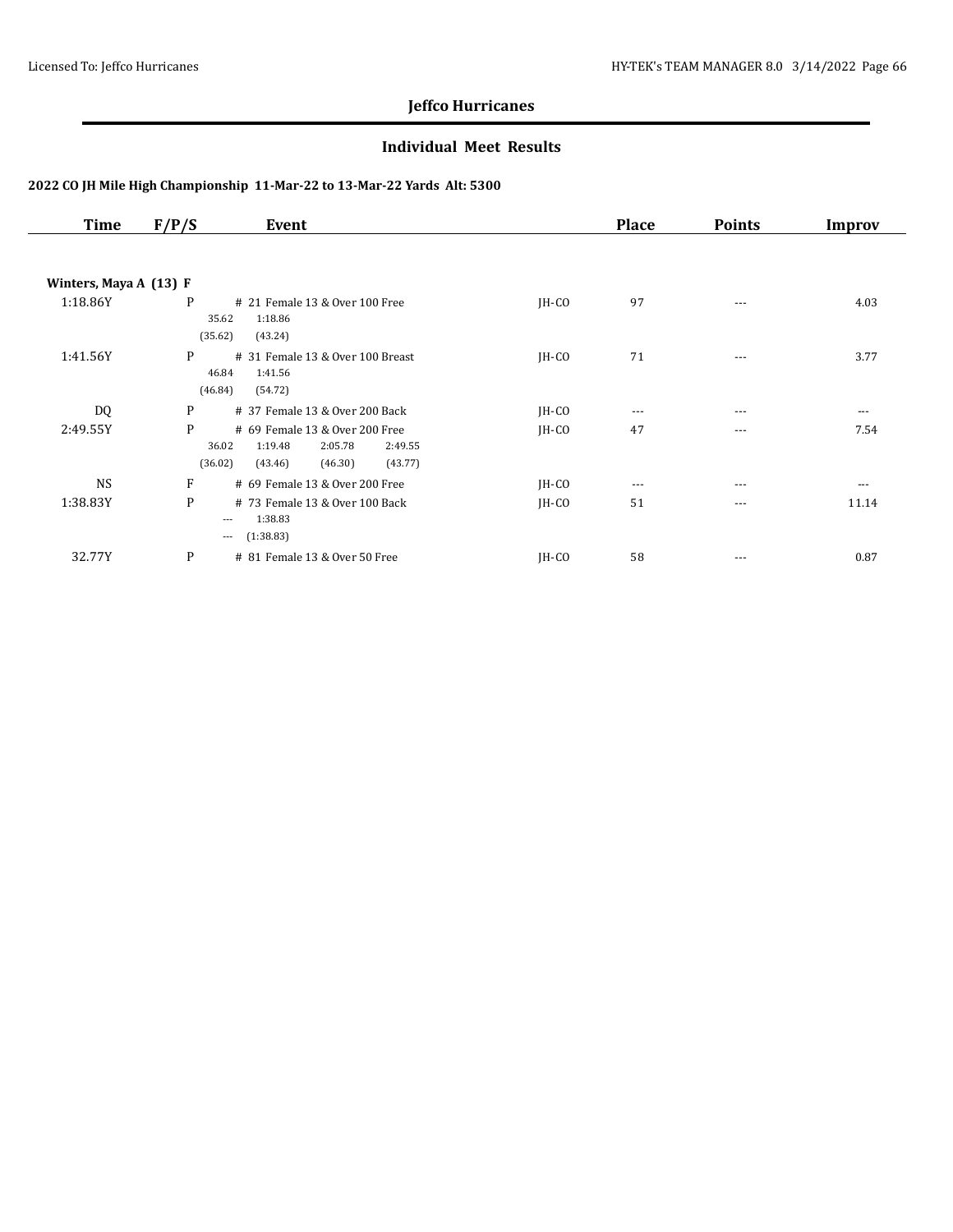#### **Individual Meet Results**

| <b>Time</b>          | F/P/S<br>Event                                                                                                   |                               | <b>Place</b>   | <b>Points</b>            | <b>Improv</b> |
|----------------------|------------------------------------------------------------------------------------------------------------------|-------------------------------|----------------|--------------------------|---------------|
|                      |                                                                                                                  |                               |                |                          |               |
| Wyatt, Zach J (15) F |                                                                                                                  |                               |                |                          |               |
| 56.39Y               | F # 22 Male 13 & Over 100 Free<br>56.39<br>27.63<br>(27.63)<br>(28.76)                                           | JH-CO                         | 12             |                          | $-0.15$       |
| 56.77Y               | P <sub>2</sub><br># 22 Male 13 & Over 100 Free<br>27.81<br>56.77<br>(27.81)<br>(28.96)                           | JH-CO                         | 19             | $\cdots$                 | 0.23          |
| 2:23.74Y             | $F =$<br># 28 Male 13 & Over 200 Fly<br>1:05.78<br>30.92<br>1:42.41<br>(30.92)<br>(34.86)<br>(36.63)             | JH-CO<br>2:23.74<br>(41.33)   | 3              | $\sim$ $\sim$ $\sim$     | $-1.29$       |
| 2:25.33Y             | $P \qquad \qquad$<br># 28 Male 13 & Over 200 Fly<br>30.94<br>1:06.05<br>1:44.50<br>(30.94)<br>(35.11)<br>(38.45) | JH-CO<br>2:25.33<br>(40.83)   | $\overline{7}$ | $---$                    | 0.30          |
| 2:19.73Y             | P <sub>2</sub><br># 40 Male 13 & Over 200 IM<br>28.21<br>1:03.18<br>1:47.51<br>(28.21)<br>(34.97)<br>(44.33)     | $IH-CO$<br>2:19.73<br>(32.22) | 4              | ---                      | $-1.47$       |
| 58.55Y               | $F$ and $F$<br># 64 Male 13 & Over 100 Fly<br>27.34<br>58.55<br>(27.34)<br>(31.21)                               | $IH-CO$                       | 4              | ---                      | $-0.40$       |
| 1:00.05Y             | $P \qquad \qquad$<br># 64 Male 13 & Over 100 Fly<br>29.00<br>1:00.05<br>(29.00)<br>(31.05)                       | $IH-CO$                       | 9              |                          | 1.10          |
| 2:03.27Y             | $F =$<br># 70 Male 13 & Over 200 Free<br>28.55<br>59.59<br>1:31.96<br>(28.55)<br>(31.04)<br>(32.37)              | IH-CO<br>2:03.27<br>(31.31)   | $\overline{c}$ | $\cdots$                 | $-2.22$       |
| 2:04.27Y             | # 70 Male 13 & Over 200 Free<br>P <sub>2</sub><br>29.36<br>1:00.50<br>1:32.68<br>(29.36)<br>(32.18)<br>(31.14)   | IH-CO<br>2:04.27<br>(31.59)   | 6              | $\cdots$                 | $-1.22$       |
| 26.27Y               | P # 82 Male 13 & Over 50 Free                                                                                    | JH-CO                         | 22             | $\overline{\phantom{a}}$ | 0.35          |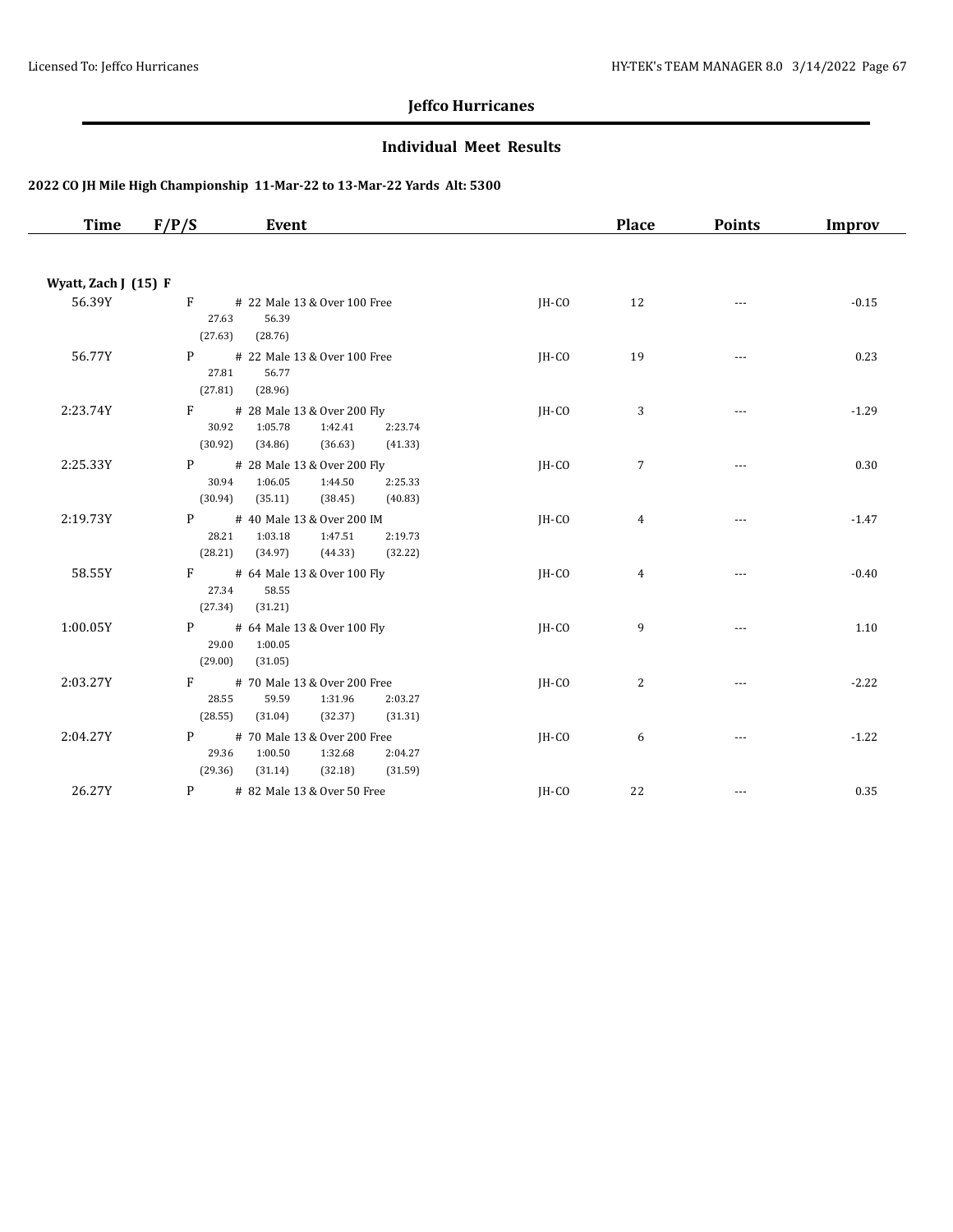#### **Individual Meet Results**

| Time                     | F/P/S | Event                           |         | <b>Place</b> | <b>Points</b> | Improv |
|--------------------------|-------|---------------------------------|---------|--------------|---------------|--------|
|                          |       |                                 |         |              |               |        |
|                          |       |                                 |         |              |               |        |
| Zeddies, Andrew S (10) F |       |                                 |         |              |               |        |
| <b>NS</b>                | F     | # 44 Male 10 & Under 100 Free   | $IH-CO$ | ---          | $---$         | ---    |
| <b>NS</b>                | F     | # 52 Male 10 & Under 100 Breast | $IH-CO$ | $---$        | $---$         | ---    |
| <b>NS</b>                | F     | # 54 Male 10 & Under 50 Back    | $IH-CO$ | ---          | ---           | ---    |
| <b>NS</b>                | F     | # 56 Male 10 & Under 100 IM     | $IH-CO$ | $- - -$      | $---$         | ---    |
| <b>NS</b>                | F     | # 94 Male 10 & Under 50 Free    | $IH-CO$ | $---$        | ---           | ---    |
| <b>NS</b>                | F     | # 96 Male 10 & Under 50 Breast  | $IH-CO$ | $---$        | $---$         | ---    |
| <b>NS</b>                | F     | #100 Male 10 & Under 100 Back   | $IH-CO$ | $---$        | $---$         | ---    |